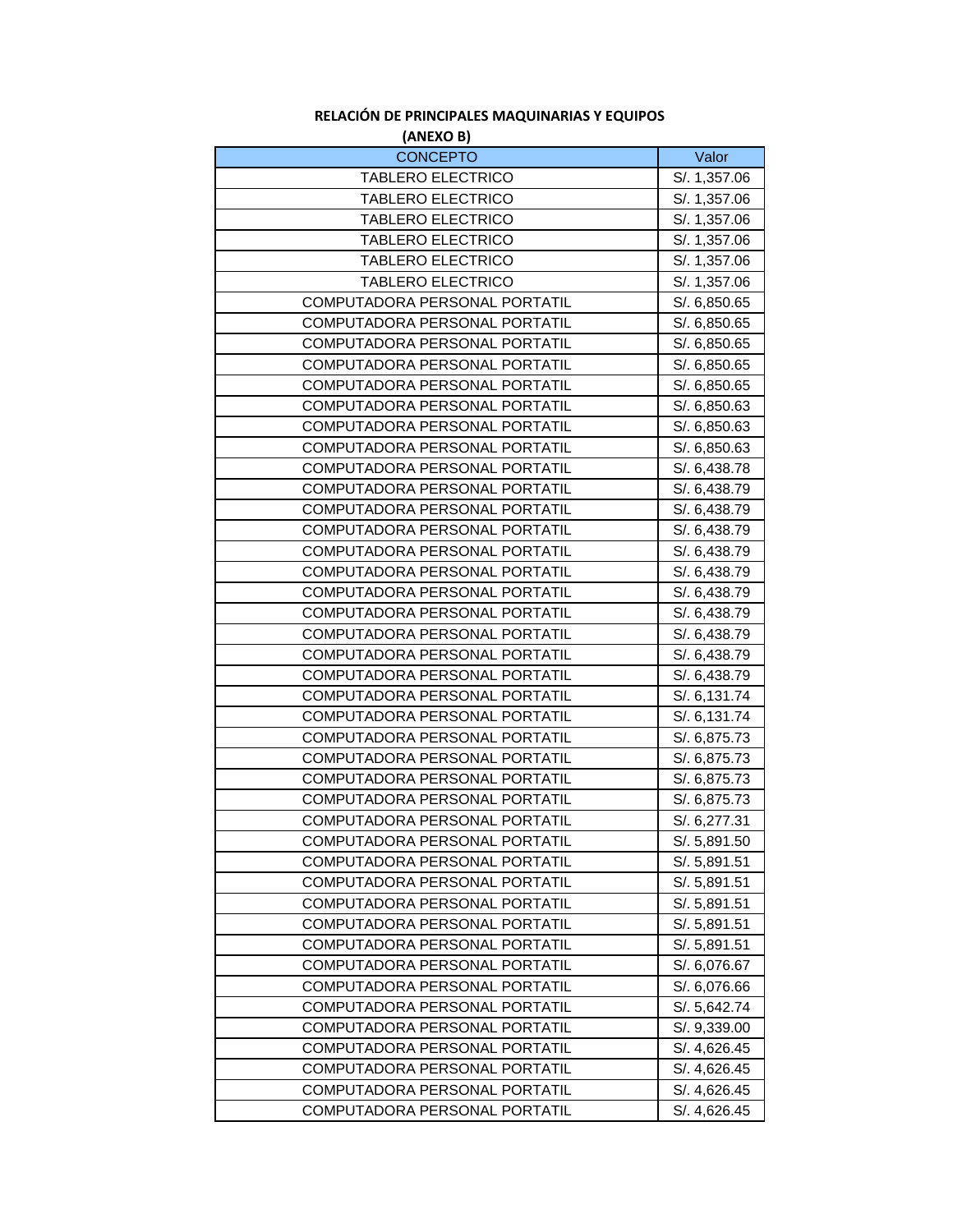| COMPUTADORA PERSONAL PORTATIL | S/. 4,626.45 |
|-------------------------------|--------------|
| COMPUTADORA PERSONAL PORTATIL | S/. 4,626.45 |
| COMPUTADORA PERSONAL PORTATIL | S/. 4,626.45 |
| COMPUTADORA PERSONAL PORTATIL | S/. 4,237.50 |
| COMPUTADORA PERSONAL PORTATIL | S/. 4,237.50 |
| COMPUTADORA PERSONAL PORTATIL | S/. 4,237.50 |
| COMPUTADORA PERSONAL PORTATIL | S/. 4,237.50 |
| COMPUTADORA PERSONAL PORTATIL | S/. 4,237.50 |
| COMPUTADORA PERSONAL PORTATIL | S/. 4,237.50 |
| COMPUTADORA PERSONAL PORTATIL | S/. 4,237.50 |
| COMPUTADORA PERSONAL PORTATIL | S/. 4,237.50 |
| COMPUTADORA PERSONAL PORTATIL | S/. 4,237.50 |
| COMPUTADORA PERSONAL PORTATIL | S/. 4,237.50 |
| COMPUTADORA PERSONAL PORTATIL | S/. 4,237.50 |
| COMPUTADORA PERSONAL PORTATIL | S/. 4,237.50 |
| COMPUTADORA PERSONAL PORTATIL | S/. 4,237.50 |
| COMPUTADORA PERSONAL PORTATIL | S/. 4,237.50 |
| COMPUTADORA PERSONAL PORTATIL | S/. 4,237.50 |
| COMPUTADORA PERSONAL PORTATIL | S/. 4,237.50 |
| COMPUTADORA PERSONAL PORTATIL | S/. 4,237.50 |
| COMPUTADORA PERSONAL PORTATIL | S/. 4,237.50 |
| COMPUTADORA PERSONAL PORTATIL | S/. 4,237.50 |
| COMPUTADORA PERSONAL PORTATIL | S/. 4,237.50 |
| COMPUTADORA PERSONAL PORTATIL | S/. 4,237.50 |
| COMPUTADORA PERSONAL PORTATIL | S/. 4,237.50 |
| COMPUTADORA PERSONAL PORTATIL | S/. 4,237.50 |
| COMPUTADORA PERSONAL PORTATIL | S/. 4,237.50 |
| COMPUTADORA PERSONAL PORTATIL | S/. 4,237.50 |
| COMPUTADORA PERSONAL PORTATIL | S/. 4,237.50 |
| COMPUTADORA PERSONAL PORTATIL | S/. 4,237.50 |
| COMPUTADORA PERSONAL PORTATIL | S/. 4,237.50 |
| COMPUTADORA PERSONAL PORTATIL | S/. 4,237.50 |
| COMPUTADORA PERSONAL PORTATIL | S/. 4,237.50 |
| COMPUTADORA PERSONAL PORTATIL | S/. 4,237.50 |
| COMPUTADORA PERSONAL PORTATIL | S/. 4,237.50 |
| COMPUTADORA PERSONAL PORTATIL | S/. 4,237.50 |
| COMPUTADORA PERSONAL PORTATIL | S/. 4,237.50 |
| COMPUTADORA PERSONAL PORTATIL | S/. 4,237.50 |
| COMPUTADORA PERSONAL PORTATIL | S/. 4,237.50 |
| COMPUTADORA PERSONAL PORTATIL | S/. 4,237.50 |
| COMPUTADORA PERSONAL PORTATIL | S/. 3,032.23 |
| COMPUTADORA PERSONAL PORTATIL | S/. 3,032.23 |
| COMPUTADORA PERSONAL PORTATIL | S/. 3,032.23 |
| COMPUTADORA PERSONAL PORTATIL | S/. 3,032.23 |
| COMPUTADORA PERSONAL PORTATIL | S/.3,032.23  |
| COMPUTADORA PERSONAL PORTATIL | S/.3,032.23  |
| COMPUTADORA PERSONAL PORTATIL | S/. 3,032.23 |
| COMPUTADORA PERSONAL PORTATIL | S/. 3,032.23 |
| COMPUTADORA PERSONAL PORTATIL | S/. 3,032.23 |
| COMPUTADORA PERSONAL PORTATIL | S/. 3,032.23 |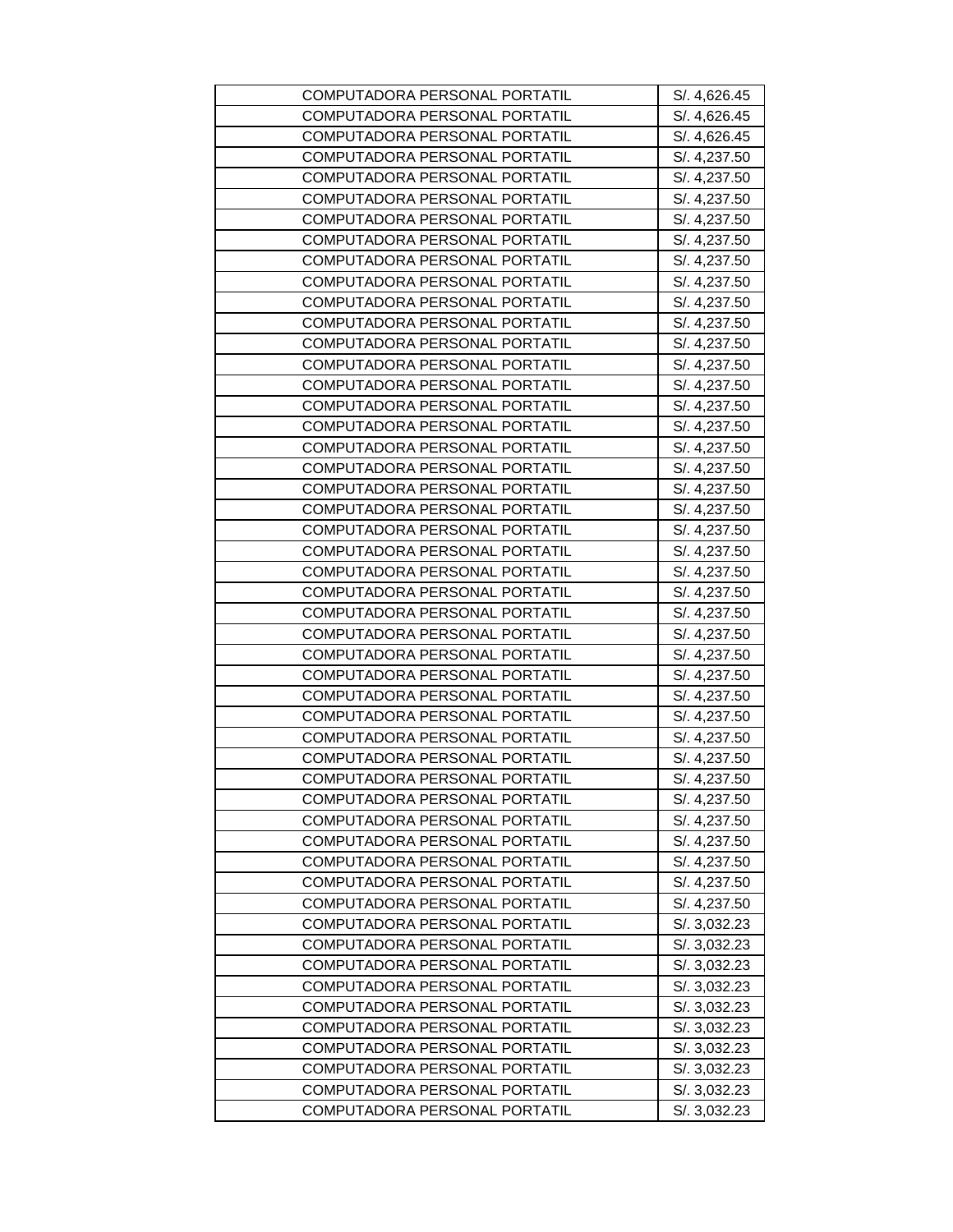| COMPUTADORA PERSONAL PORTATIL | S/. 3,032.23 |
|-------------------------------|--------------|
| COMPUTADORA PERSONAL PORTATIL | S/. 3,032.23 |
| COMPUTADORA PERSONAL PORTATIL | S/. 3,032.23 |
| COMPUTADORA PERSONAL PORTATIL | S/. 3,032.23 |
| COMPUTADORA PERSONAL PORTATIL | S/. 3,032.23 |
| COMPUTADORA PERSONAL PORTATIL | S/. 3,032.23 |
| COMPUTADORA PERSONAL PORTATIL | S/. 3,032.23 |
| COMPUTADORA PERSONAL PORTATIL | S/. 3,032.23 |
| COMPUTADORA PERSONAL PORTATIL | S/. 3,032.23 |
| COMPUTADORA PERSONAL PORTATIL | S/.3,032.23  |
| COMPUTADORA PERSONAL PORTATIL | S/. 3,032.23 |
| COMPUTADORA PERSONAL PORTATIL | S/. 3,032.23 |
| COMPUTADORA PERSONAL PORTATIL | S/. 3,032.23 |
| COMPUTADORA PERSONAL PORTATIL | S/.3,032.23  |
| COMPUTADORA PERSONAL PORTATIL | S/. 3,032.23 |
| COMPUTADORA PERSONAL PORTATIL | S/. 3,032.23 |
| COMPUTADORA PERSONAL PORTATIL | S/. 3,032.23 |
| COMPUTADORA PERSONAL PORTATIL | S/. 3,032.23 |
| COMPUTADORA PERSONAL PORTATIL | S/. 3,032.23 |
| COMPUTADORA PERSONAL PORTATIL | S/. 3,032.23 |
| COMPUTADORA PERSONAL PORTATIL | S/. 3,032.23 |
| COMPUTADORA PERSONAL PORTATIL | S/. 3,032.23 |
| COMPUTADORA PERSONAL PORTATIL | S/. 3,032.23 |
| COMPUTADORA PERSONAL PORTATIL | S/. 3,032.23 |
| COMPUTADORA PERSONAL PORTATIL | S/. 3,032.23 |
| COMPUTADORA PERSONAL PORTATIL | S/. 3,032.23 |
| COMPUTADORA PERSONAL PORTATIL | S/. 3,032.23 |
| COMPUTADORA PERSONAL PORTATIL | S/. 3,032.23 |
| COMPUTADORA PERSONAL PORTATIL | S/.3,032.23  |
| COMPUTADORA PERSONAL PORTATIL | S/. 3,040.80 |
| COMPUTADORA PERSONAL PORTATIL | S/. 3,040.80 |
| COMPUTADORA PERSONAL PORTATIL | S/. 3,040.80 |
| COMPUTADORA PERSONAL PORTATIL | S/. 3,040.80 |
| COMPUTADORA PERSONAL PORTATIL | S/. 3,040.80 |
| COMPUTADORA PERSONAL PORTATIL | S/. 3,723.21 |
| COMPUTADORA PERSONAL PORTATIL | S/. 3,723.21 |
| COMPUTADORA PERSONAL PORTATIL | S/. 3,723.21 |
| COMPUTADORA PERSONAL PORTATIL | S/. 3,723.21 |
| COMPUTADORA PERSONAL PORTATIL | S/. 3,723.21 |
| COMPUTADORA PERSONAL PORTATIL | S/. 3,723.21 |
| COMPUTADORA PERSONAL PORTATIL | S/. 3,723.21 |
| COMPUTADORA PERSONAL PORTATIL | S/. 3,723.21 |
| COMPUTADORA PERSONAL PORTATIL | S/. 3,723.21 |
| COMPUTADORA PERSONAL PORTATIL | S/. 3,723.21 |
| COMPUTADORA PERSONAL PORTATIL | S/. 3,723.21 |
| COMPUTADORA PERSONAL PORTATIL | S/. 3,723.21 |
| COMPUTADORA PERSONAL PORTATIL | S/. 3,723.21 |
| COMPUTADORA PERSONAL PORTATIL | S/. 3,723.21 |
| COMPUTADORA PERSONAL PORTATIL | S/. 3,723.21 |
| COMPUTADORA PERSONAL PORTATIL | S/. 3,723.21 |
|                               |              |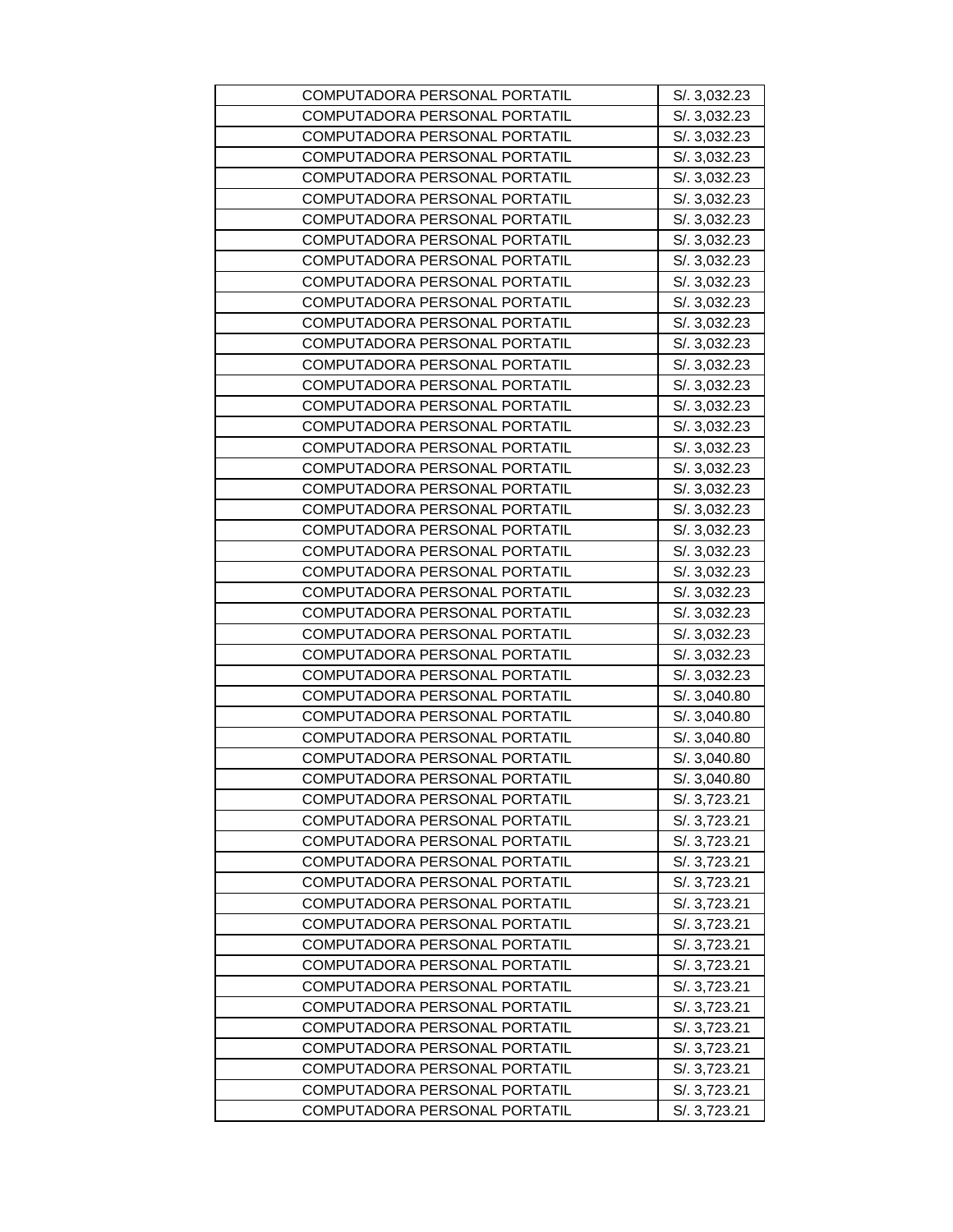| COMPUTADORA PERSONAL PORTATIL | S/. 3,723.21 |
|-------------------------------|--------------|
| COMPUTADORA PERSONAL PORTATIL | S/. 3,099.00 |
| COMPUTADORA PERSONAL PORTATIL | S/. 3,099.00 |
| COMPUTADORA PERSONAL PORTATIL | S/. 3,098.99 |
| <b>MONITOR A COLOR</b>        | S/. 873.91   |
| <b>MONITOR A COLOR</b>        | S/. 873.91   |
| <b>MONITOR A COLOR</b>        | S/. 873.91   |
| MONITOR A COLOR               | S/. 830.22   |
| <b>MONITOR A COLOR</b>        | S/. 830.22   |
| <b>MONITOR A COLOR</b>        | S/. 830.22   |
| <b>MONITOR A COLOR</b>        | S/. 830.22   |
| <b>MONITOR A COLOR</b>        | S/. 830.22   |
| <b>MONITOR A COLOR</b>        | S/. 830.22   |
| <b>MONITOR A COLOR</b>        | S/. 830.22   |
| <b>MONITOR A COLOR</b>        | S/. 830.22   |
| <b>MONITOR A COLOR</b>        | S/. 830.22   |
| <b>MONITOR A COLOR</b>        | S/. 830.22   |
| <b>MONITOR A COLOR</b>        | S/. 830.22   |
| <b>MONITOR A COLOR</b>        | S/. 873.90   |
| <b>MONITOR A COLOR</b>        | S/. 830.22   |
| MONITOR A COLOR               | S/. 830.22   |
| <b>MONITOR A COLOR</b>        | S/. 830.22   |
| <b>MONITOR A COLOR</b>        | S/. 830.22   |
| <b>MONITOR A COLOR</b>        | S/. 873.90   |
| <b>MONITOR A COLOR</b>        | S/. 830.22   |
| MONITOR A COLOR               | S/. 873.90   |
| <b>MONITOR A COLOR</b>        | S/. 830.22   |
| <b>MONITOR A COLOR</b>        | S/. 830.22   |
| <b>MONITOR A COLOR</b>        | S/. 830.22   |
| MONITOR A COLOR               | S/. 830.22   |
| <b>MONITOR A COLOR</b>        | S/. 838.15   |
| <b>MONITOR A COLOR</b>        | S/. 838.15   |
| <b>MONITOR A COLOR</b>        | S/. 838.15   |
| MONITOR A COLOR               | S/. 838.15   |
| <b>MONITOR A COLOR</b>        | S/. 882.28   |
| <b>MONITOR A COLOR</b>        | S/. 838.15   |
| <b>MONITOR A COLOR</b>        | S/. 838.15   |
| <b>MONITOR A COLOR</b>        | S/. 838.15   |
| <b>MONITOR A COLOR</b>        | S/. 838.15   |
| <b>MONITOR A COLOR</b>        | S/. 838.15   |
| <b>MONITOR A COLOR</b>        | S/. 838.15   |
| <b>MONITOR A COLOR</b>        | S/. 473.08   |
| <b>MONITOR A COLOR</b>        | S/. 422.17   |
| MONITOR A COLOR               | S/. 1,132.47 |
|                               |              |
| <b>MONITOR A COLOR</b>        | S/. 1,132.47 |
| <b>MONITOR A COLOR</b>        | S/. 1,132.47 |
| <b>MONITOR A COLOR</b>        | S/. 1,132.47 |
| <b>MONITOR A COLOR</b>        | S/. 1,132.47 |
| <b>MONITOR A COLOR</b>        | S/. 1,132.47 |
| MONITOR A COLOR               | S/. 1,132.47 |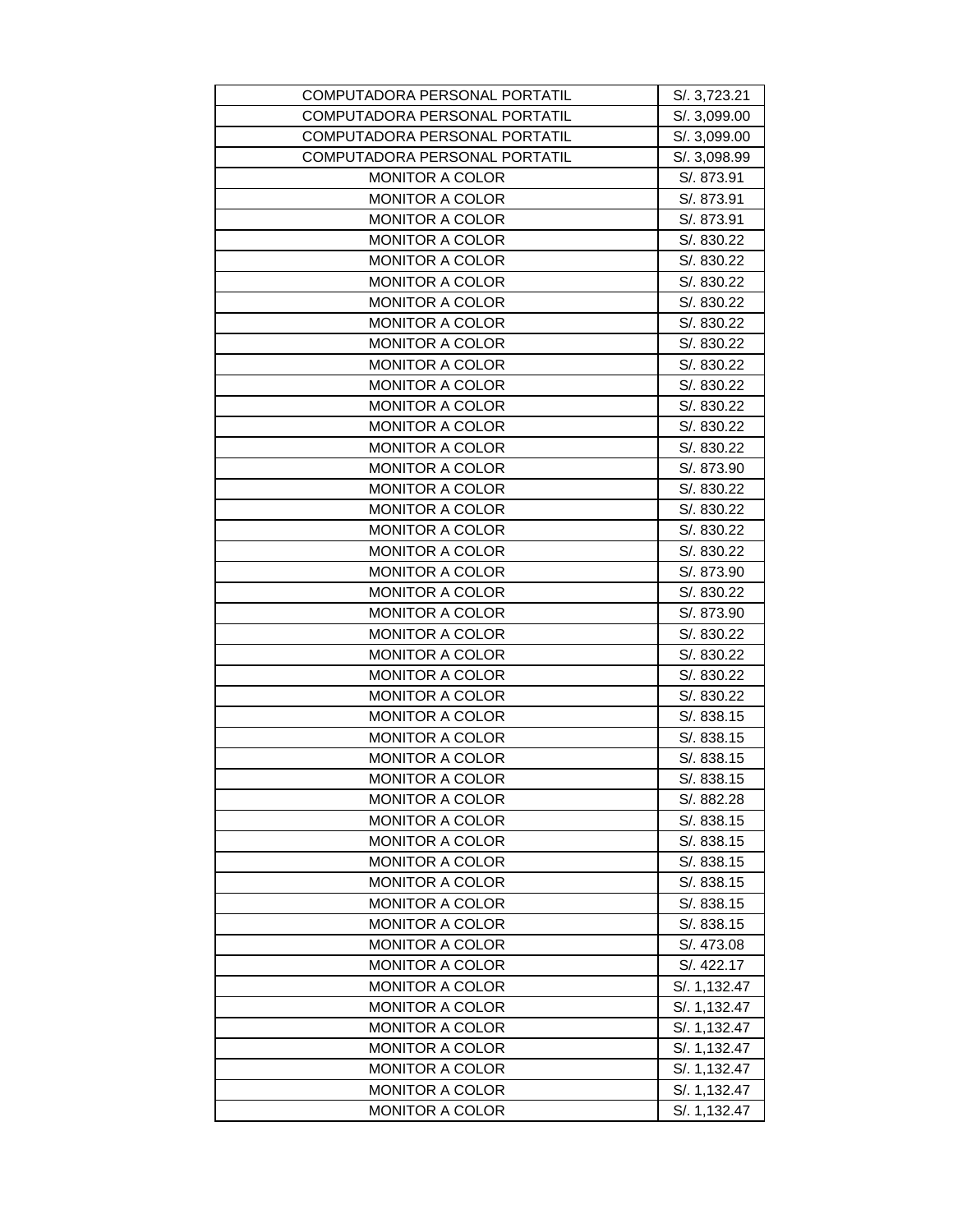| <b>MONITOR A COLOR</b>                       | S/. 1,132.47             |
|----------------------------------------------|--------------------------|
| <b>MONITOR A COLOR</b>                       | S/. 1,132.47             |
| <b>MONITOR A COLOR</b>                       | S/. 1,132.47             |
| <b>MONITOR A COLOR</b>                       | S/. 1,132.47             |
| <b>MONITOR A COLOR</b>                       | S/. 1,132.47             |
| <b>MONITOR A COLOR</b>                       | S/. 1,132.47             |
| <b>MONITOR A COLOR</b>                       | S/. 1,132.47             |
| <b>MONITOR A COLOR</b>                       | S/. 400.55               |
| <b>MONITOR A COLOR</b>                       | S/. 401.65               |
| <b>MONITOR A COLOR</b>                       | S/. 345.32               |
| <b>MONITOR A COLOR</b>                       | S/. 345.32               |
| <b>MONITOR A COLOR</b>                       | S/. 345.32               |
| <b>MONITOR A COLOR</b>                       | S/. 345.32               |
| <b>MONITOR A COLOR</b>                       | S/. 345.32               |
| <b>MONITOR A COLOR</b>                       | S/. 345.32               |
| <b>MONITOR A COLOR</b>                       | S/. 345.34               |
| <b>MONITOR PLANO</b>                         | S/. 753.25               |
| <b>MONITOR PLANO</b>                         | S/. 753.25               |
| <b>MONITOR PLANO</b>                         | S/. 753.25               |
| <b>MONITOR PLANO</b>                         | S/. 753.25               |
| <b>MONITOR PLANO</b>                         | S/. 753.25               |
| <b>MONITOR PLANO</b>                         | S/. 753.25               |
| <b>MONITOR PLANO</b>                         | S/. 753.25               |
| <b>MONITOR PLANO</b>                         | S/. 753.25               |
| <b>MONITOR PLANO</b>                         | S/. 753.25               |
| <b>MONITOR PLANO</b>                         | S/. 753.25               |
| <b>MONITOR PLANO</b>                         | S/. 753.25               |
| <b>MONITOR PLANO</b>                         | S/. 753.25               |
| <b>MONITOR PLANO</b>                         | S/. 753.25               |
| <b>MONITOR PLANO</b>                         | S/. 753.25               |
| <b>MONITOR PLANO</b>                         | S/. 753.25               |
| <b>MONITOR PLANO</b>                         | S/. 753.25               |
| <b>MONITOR PLANO</b>                         | S/. 753.25               |
| <b>MONITOR PLANO</b>                         | S/. 753.25               |
| <b>MONITOR PLANO</b>                         | S/. 753.25               |
| <b>MONITOR PLANO</b>                         | S/. 753.25               |
| <b>MONITOR PLANO</b>                         | S/. 753.25               |
| <b>MONITOR PLANO</b>                         | S/. 753.25               |
| <b>MONITOR PLANO</b>                         |                          |
| <b>MONITOR PLANO</b>                         | S/. 753.25<br>S/. 753.25 |
|                                              |                          |
| <b>MONITOR PLANO</b><br><b>MONITOR PLANO</b> | S/. 753.25               |
| <b>MONITOR PLANO</b>                         | S/. 753.25               |
| <b>MONITOR PLANO</b>                         | S/. 753.25<br>S/. 753.25 |
| <b>MONITOR PLANO</b>                         |                          |
|                                              | S/. 753.25               |
| <b>MONITOR PLANO</b>                         | S/. 753.25               |
| <b>MONITOR PLANO</b>                         | S/. 753.25               |
| <b>MONITOR PLANO</b>                         | S/. 753.25               |
| <b>MONITOR PLANO</b>                         | S/. 753.25               |
| <b>MONITOR PLANO</b>                         | S/. 753.25               |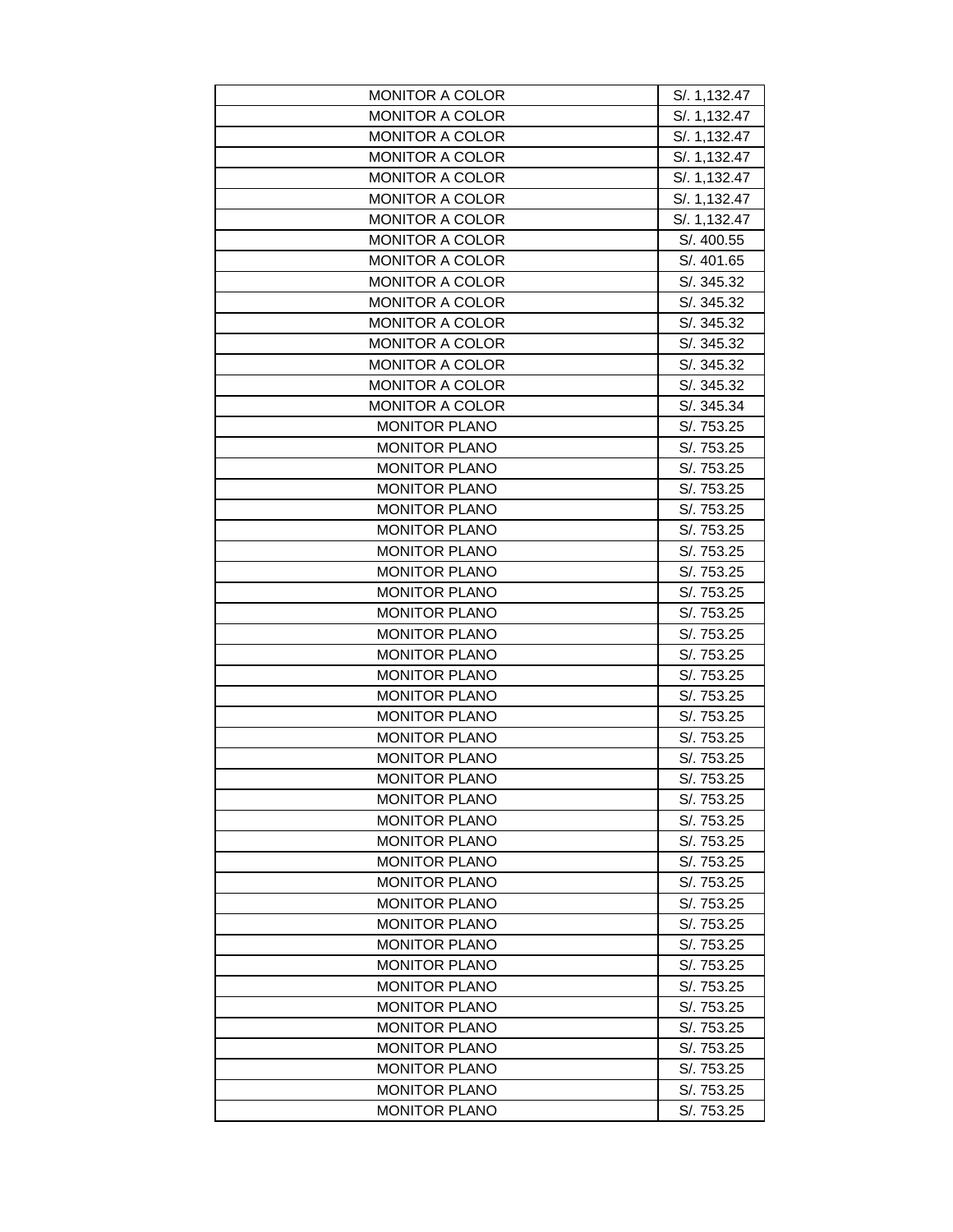| <b>MONITOR PLANO</b> | S/. 753.25 |
|----------------------|------------|
| <b>MONITOR PLANO</b> | S/. 753.25 |
| <b>MONITOR PLANO</b> | S/. 753.25 |
| <b>MONITOR PLANO</b> | S/. 753.25 |
| <b>MONITOR PLANO</b> | S/. 753.25 |
| <b>MONITOR PLANO</b> | S/. 753.25 |
| <b>MONITOR PLANO</b> | S/. 753.25 |
| <b>MONITOR PLANO</b> | S/. 753.25 |
| <b>MONITOR PLANO</b> | S/. 753.25 |
| <b>MONITOR PLANO</b> | S/. 753.25 |
| <b>MONITOR PLANO</b> | S/. 400.55 |
| <b>MONITOR PLANO</b> | S/. 400.55 |
| <b>MONITOR PLANO</b> | S/. 400.55 |
| <b>MONITOR PLANO</b> | S/. 400.55 |
| <b>MONITOR PLANO</b> | S/. 400.55 |
| <b>MONITOR PLANO</b> | S/. 400.55 |
| <b>MONITOR PLANO</b> | S/. 400.55 |
| <b>MONITOR PLANO</b> | S/. 400.55 |
| <b>MONITOR PLANO</b> | S/. 400.55 |
| <b>MONITOR PLANO</b> | S/. 400.55 |
| <b>MONITOR PLANO</b> | S/. 400.55 |
| <b>MONITOR PLANO</b> | S/. 400.55 |
| <b>MONITOR PLANO</b> | S/. 400.55 |
| <b>MONITOR PLANO</b> | S/. 400.55 |
| <b>MONITOR PLANO</b> | S/. 400.55 |
| <b>MONITOR PLANO</b> | S/. 400.55 |
| <b>MONITOR PLANO</b> | S/. 400.55 |
| <b>MONITOR PLANO</b> | S/. 400.55 |
| <b>MONITOR PLANO</b> | S/. 400.55 |
| <b>MONITOR PLANO</b> | S/. 400.55 |
| <b>MONITOR PLANO</b> | S/. 400.55 |
| <b>MONITOR PLANO</b> | S/. 400.55 |
| <b>MONITOR PLANO</b> | S/. 400.55 |
| MONITOR PLANO        | S/. 400.55 |
| <b>MONITOR PLANO</b> | S/. 400.55 |
| <b>MONITOR PLANO</b> | S/. 400.55 |
| <b>MONITOR PLANO</b> | S/. 400.55 |
| <b>MONITOR PLANO</b> | S/. 400.55 |
| <b>MONITOR PLANO</b> | S/. 400.55 |
| <b>MONITOR PLANO</b> | S/. 400.55 |
| <b>MONITOR PLANO</b> | S/. 400.55 |
| <b>MONITOR PLANO</b> | S/. 400.55 |
| <b>MONITOR PLANO</b> | S/. 400.55 |
| <b>MONITOR PLANO</b> | S/. 400.55 |
| <b>MONITOR PLANO</b> | S/. 400.55 |
| <b>MONITOR PLANO</b> | S/. 400.55 |
| <b>MONITOR PLANO</b> | S/. 400.55 |
| <b>MONITOR PLANO</b> | S/. 400.55 |
| <b>MONITOR PLANO</b> | S/. 400.55 |
| MONITOR PLANO        | S/. 400.55 |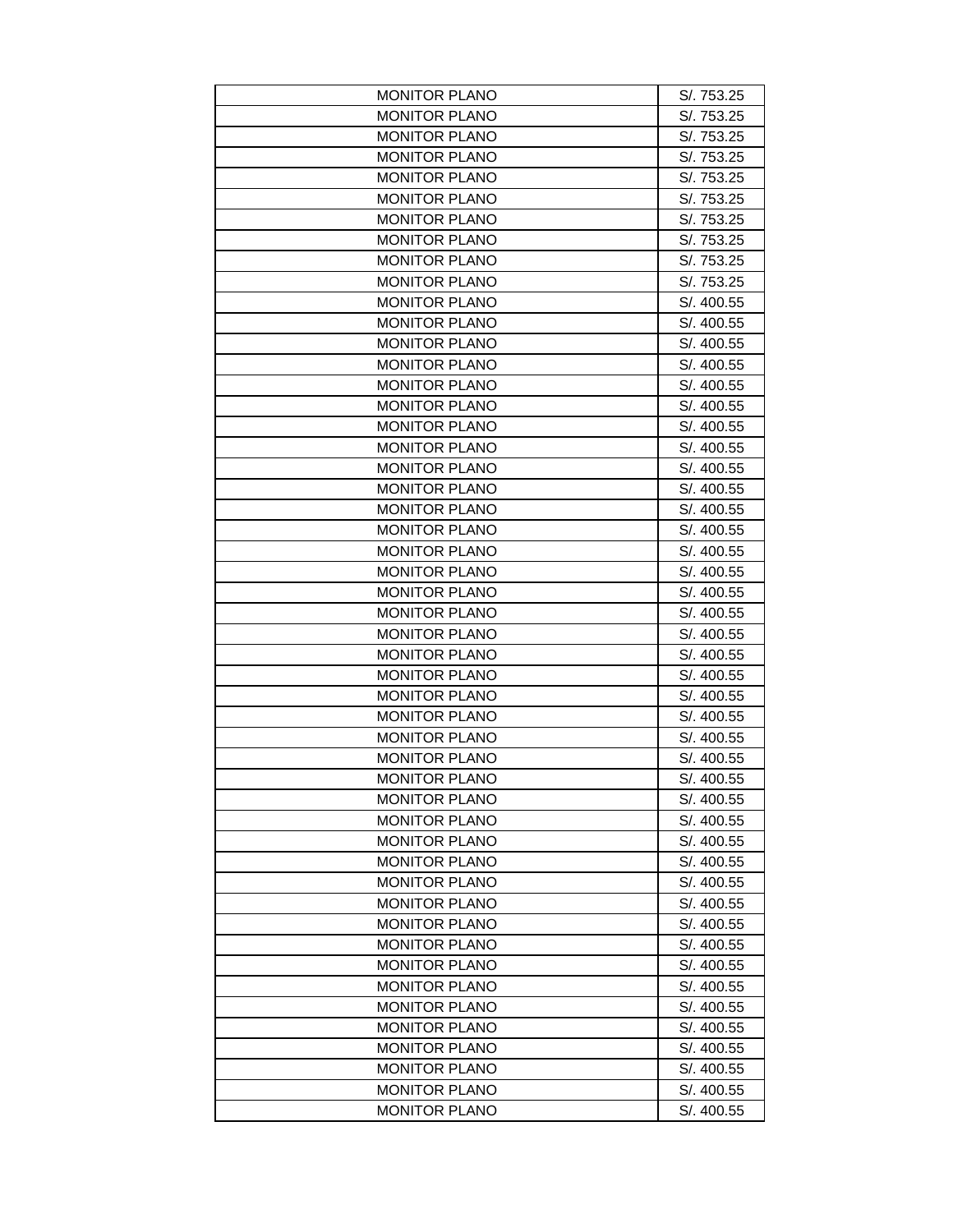| <b>MONITOR PLANO</b> | S/. 400.55 |
|----------------------|------------|
| <b>MONITOR PLANO</b> | S/. 400.55 |
| <b>MONITOR PLANO</b> | S/. 400.55 |
| <b>MONITOR PLANO</b> | S/. 400.55 |
| <b>MONITOR PLANO</b> | S/. 400.55 |
| <b>MONITOR PLANO</b> | S/. 400.55 |
| <b>MONITOR PLANO</b> | S/. 400.55 |
| <b>MONITOR PLANO</b> | S/. 400.55 |
| <b>MONITOR PLANO</b> | S/. 400.55 |
| <b>MONITOR PLANO</b> | S/. 400.55 |
| <b>MONITOR PLANO</b> | S/. 400.55 |
| <b>MONITOR PLANO</b> | S/. 400.55 |
| <b>MONITOR PLANO</b> | S/. 400.55 |
| <b>MONITOR PLANO</b> | S/. 400.55 |
| <b>MONITOR PLANO</b> | S/. 400.55 |
| <b>MONITOR PLANO</b> | S/. 400.55 |
| <b>MONITOR PLANO</b> | S/. 400.55 |
| <b>MONITOR PLANO</b> | S/. 400.55 |
| <b>MONITOR PLANO</b> | S/. 400.55 |
| <b>MONITOR PLANO</b> | S/. 400.55 |
| <b>MONITOR PLANO</b> | S/. 400.55 |
| <b>MONITOR PLANO</b> | S/. 400.55 |
| <b>MONITOR PLANO</b> | S/. 400.55 |
| <b>MONITOR PLANO</b> | S/. 400.55 |
| <b>MONITOR PLANO</b> | S/. 400.55 |
| <b>MONITOR PLANO</b> | S/. 400.55 |
| <b>MONITOR PLANO</b> | S/. 400.55 |
| <b>MONITOR PLANO</b> | S/. 400.55 |
| <b>MONITOR PLANO</b> | S/. 400.55 |
| <b>MONITOR PLANO</b> | S/. 400.55 |
| <b>MONITOR PLANO</b> | S/. 400.55 |
| <b>MONITOR PLANO</b> | S/. 400.55 |
| <b>MONITOR PLANO</b> | S/. 400.55 |
| MONITOR PLANO        | S/. 400.55 |
| <b>MONITOR PLANO</b> | S/. 400.55 |
| <b>MONITOR PLANO</b> | S/. 400.55 |
| <b>MONITOR PLANO</b> | S/. 400.55 |
| <b>MONITOR PLANO</b> | S/. 400.86 |
| <b>MONITOR PLANO</b> | S/. 401.65 |
| <b>MONITOR PLANO</b> | S/. 401.65 |
| <b>MONITOR PLANO</b> |            |
|                      | S/. 401.65 |
| <b>MONITOR PLANO</b> | S/. 401.65 |
| <b>MONITOR PLANO</b> | S/. 401.65 |
| <b>MONITOR PLANO</b> | S/. 401.65 |
| <b>MONITOR PLANO</b> | S/. 401.65 |
| <b>MONITOR PLANO</b> | S/. 401.65 |
| <b>MONITOR PLANO</b> | S/. 401.65 |
| <b>MONITOR PLANO</b> | S/. 401.65 |
| <b>MONITOR PLANO</b> | S/. 401.65 |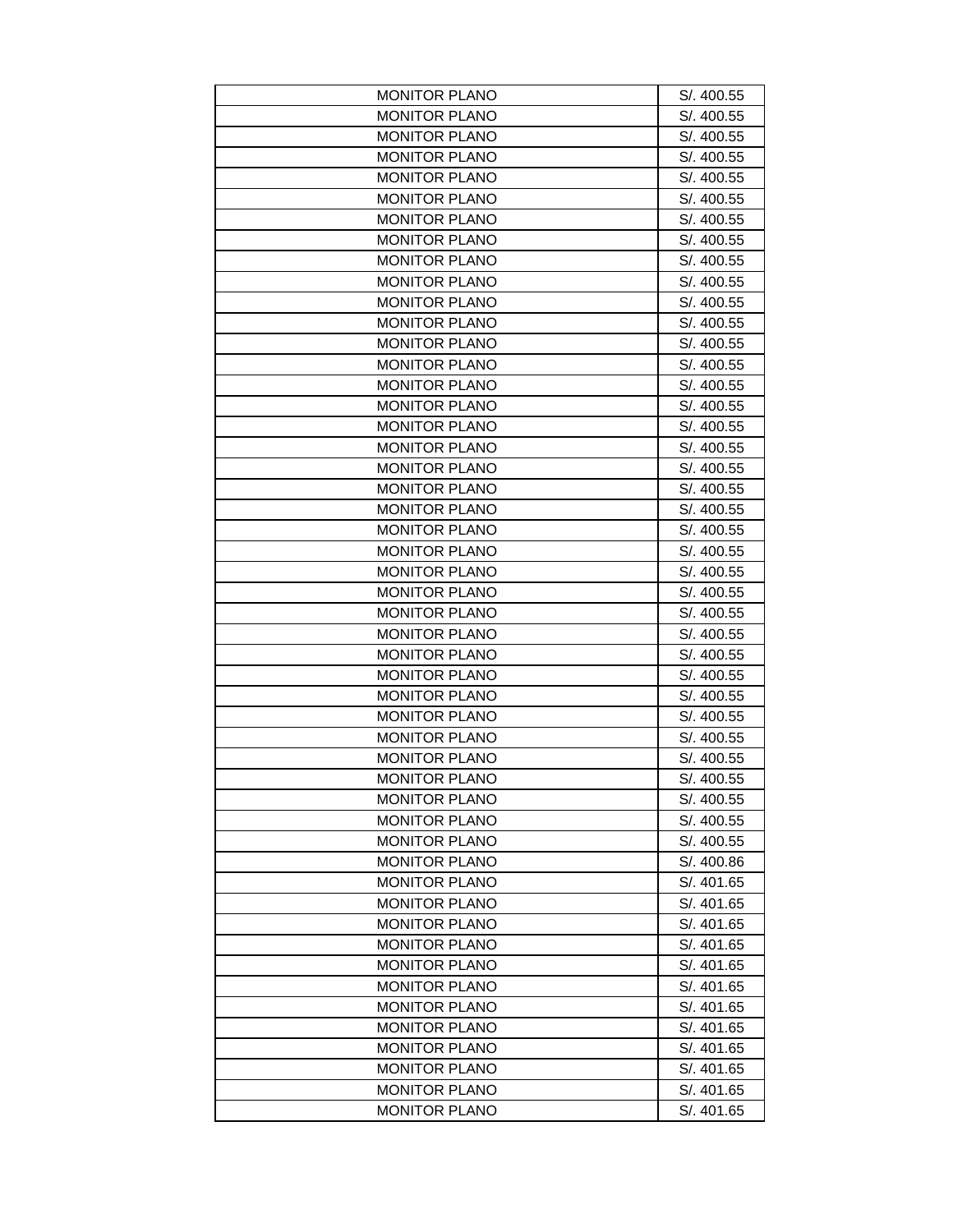| <b>MONITOR PLANO</b>      | S/. 401.65 |
|---------------------------|------------|
| <b>MONITOR PLANO</b>      | S/. 401.65 |
| <b>MONITOR PLANO</b>      | S/. 401.65 |
| <b>MONITOR PLANO</b>      | S/. 401.65 |
| <b>MONITOR PLANO</b>      | S/. 401.65 |
| <b>MONITOR PLANO</b>      | S/. 401.65 |
| <b>MONITOR PLANO</b>      | S/. 401.65 |
| <b>MONITOR PLANO</b>      | S/. 401.65 |
| <b>MONITOR PLANO</b>      | S/. 401.65 |
| <b>MONITOR PLANO</b>      | S/. 401.65 |
| <b>MONITOR PLANO</b>      | S/. 401.65 |
| <b>MONITOR PLANO</b>      | S/. 401.65 |
| <b>MONITOR PLANO</b>      | S/. 401.65 |
| <b>MONITOR PLANO</b>      | S/. 401.84 |
| TECLADO - KEYBOARD        | S/. 43.69  |
| <b>TECLADO - KEYBOARD</b> | S/. 43.69  |
| TECLADO - KEYBOARD        | S/. 43.69  |
| <b>TECLADO - KEYBOARD</b> | S/. 43.69  |
| <b>TECLADO - KEYBOARD</b> | S/. 43.69  |
| <b>TECLADO - KEYBOARD</b> | S/. 43.69  |
| <b>TECLADO - KEYBOARD</b> | S/. 43.69  |
| <b>TECLADO - KEYBOARD</b> | S/. 43.69  |
| <b>TECLADO - KEYBOARD</b> | S/. 43.69  |
| <b>TECLADO - KEYBOARD</b> | S/. 43.69  |
| <b>TECLADO - KEYBOARD</b> | S/. 43.69  |
| TECLADO - KEYBOARD        | S/. 43.69  |
| <b>TECLADO - KEYBOARD</b> | S/. 43.69  |
| <b>TECLADO - KEYBOARD</b> | S/. 43.69  |
| <b>TECLADO - KEYBOARD</b> | S/. 43.69  |
| <b>TECLADO - KEYBOARD</b> | S/. 43.69  |
| <b>TECLADO - KEYBOARD</b> | S/. 43.69  |
| <b>TECLADO - KEYBOARD</b> | S/. 43.69  |
| <b>TECLADO - KEYBOARD</b> | S/. 43.69  |
| TECLADO - KEYBOARD        | S/. 43.69  |
| <b>TECLADO - KEYBOARD</b> | S/. 43.69  |
| TECLADO - KEYBOARD        | S/. 43.69  |
| <b>TECLADO - KEYBOARD</b> | S/. 43.69  |
| <b>TECLADO - KEYBOARD</b> | S/. 43.69  |
| <b>TECLADO - KEYBOARD</b> | S/. 43.69  |
| TECLADO - KEYBOARD        | S/. 43.69  |
| <b>TECLADO - KEYBOARD</b> | S/. 43.69  |
| <b>TECLADO - KEYBOARD</b> | S/. 43.69  |
| TECLADO - KEYBOARD        | S/. 44.11  |
| TECLADO - KEYBOARD        | S/. 44.11  |
| TECLADO - KEYBOARD        | S/. 44.11  |
| <b>TECLADO - KEYBOARD</b> | S/. 44.11  |
| <b>TECLADO - KEYBOARD</b> | S/. 44.11  |
| <b>TECLADO - KEYBOARD</b> | S/. 44.11  |
| TECLADO - KEYBOARD        | S/. 44.11  |
| <b>TECLADO - KEYBOARD</b> | S/. 44.11  |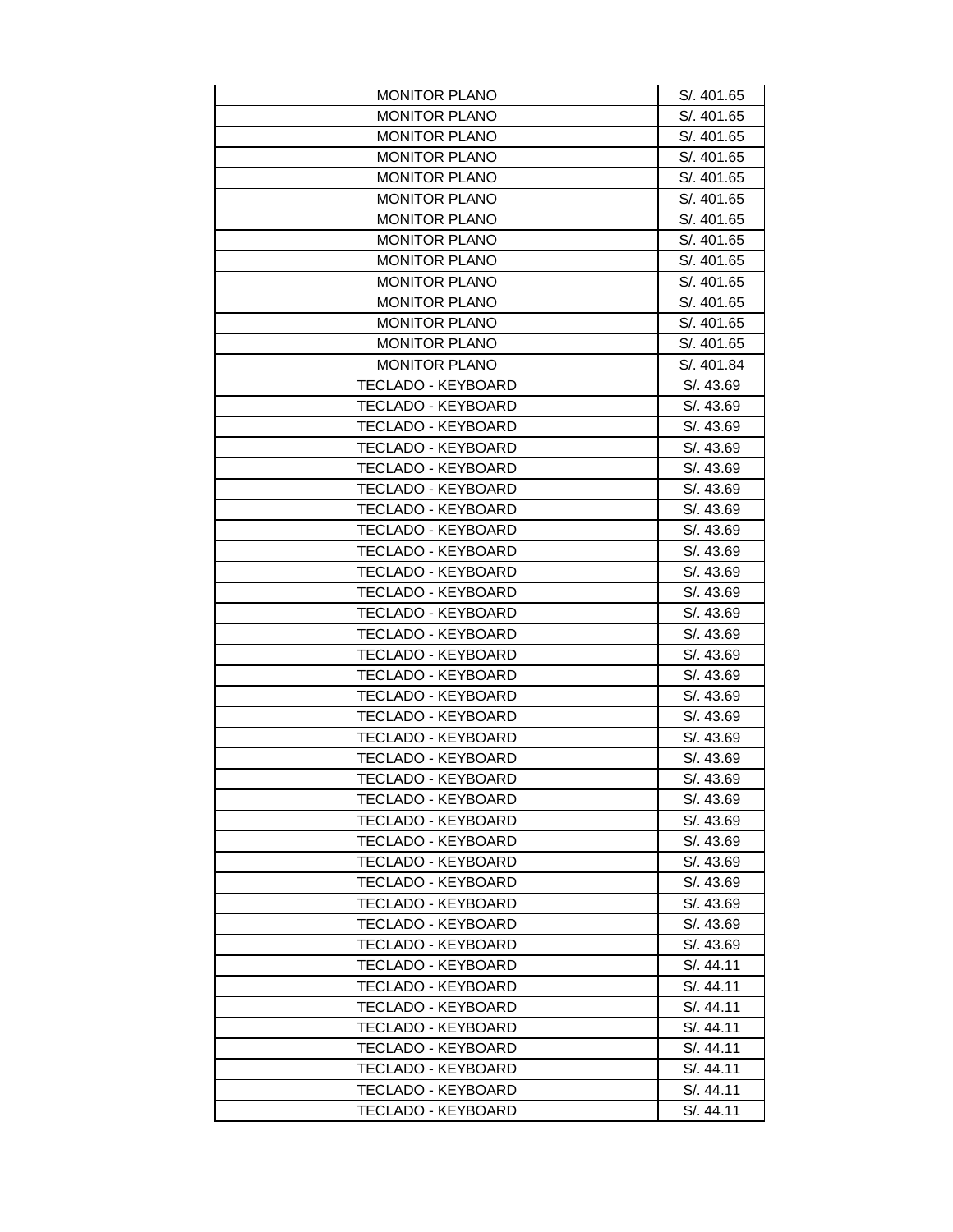| <b>TECLADO - KEYBOARD</b>       | S/. 44.11    |
|---------------------------------|--------------|
| <b>TECLADO - KEYBOARD</b>       | S/. 44.11    |
| <b>TECLADO - KEYBOARD</b>       | S/. 44.11    |
| TECLADO - KEYBOARD              | S/. 44.11    |
| <b>TECLADO - KEYBOARD</b>       | S/. 44.11    |
| <b>TECLADO - KEYBOARD</b>       | S/. 22.22    |
| UNIDAD CENTRAL DE PROCESO - CPU | S/. 3,495.65 |
| UNIDAD CENTRAL DE PROCESO - CPU | S/. 3,495.65 |
| UNIDAD CENTRAL DE PROCESO - CPU | S/. 3,495.65 |
| UNIDAD CENTRAL DE PROCESO - CPU | S/. 3,495.65 |
| UNIDAD CENTRAL DE PROCESO - CPU | S/. 3,495.65 |
| UNIDAD CENTRAL DE PROCESO - CPU | S/. 3,495.65 |
| UNIDAD CENTRAL DE PROCESO - CPU | S/. 3,495.65 |
| UNIDAD CENTRAL DE PROCESO - CPU | S/. 3,495.65 |
| UNIDAD CENTRAL DE PROCESO - CPU | S/. 3,495.65 |
| UNIDAD CENTRAL DE PROCESO - CPU | S/. 3,495.65 |
| UNIDAD CENTRAL DE PROCESO - CPU | S/. 3,495.65 |
| UNIDAD CENTRAL DE PROCESO - CPU | S/. 3,495.65 |
| UNIDAD CENTRAL DE PROCESO - CPU | S/. 3,495.65 |
| UNIDAD CENTRAL DE PROCESO - CPU | S/. 3,495.65 |
| UNIDAD CENTRAL DE PROCESO - CPU | S/. 4,325.87 |
| UNIDAD CENTRAL DE PROCESO - CPU | S/. 4,325.87 |
| UNIDAD CENTRAL DE PROCESO - CPU | S/. 3,495.65 |
| UNIDAD CENTRAL DE PROCESO - CPU | S/. 3,495.65 |
| UNIDAD CENTRAL DE PROCESO - CPU | S/. 3,495.65 |
| UNIDAD CENTRAL DE PROCESO - CPU | S/. 3,495.65 |
| UNIDAD CENTRAL DE PROCESO - CPU | S/. 3,495.65 |
| UNIDAD CENTRAL DE PROCESO - CPU | S/. 3,495.65 |
| UNIDAD CENTRAL DE PROCESO - CPU | S/. 3,495.65 |
| UNIDAD CENTRAL DE PROCESO - CPU | S/. 3,495.65 |
| UNIDAD CENTRAL DE PROCESO - CPU | S/.3,495.65  |
| UNIDAD CENTRAL DE PROCESO - CPU | S/. 3,495.65 |
| UNIDAD CENTRAL DE PROCESO - CPU | S/. 3,495.65 |
| UNIDAD CENTRAL DE PROCESO - CPU | S/. 4,325.86 |
| UNIDAD CENTRAL DE PROCESO - CPU | S/. 3,495.65 |
| UNIDAD CENTRAL DE PROCESO - CPU | S/. 4,325.86 |
| UNIDAD CENTRAL DE PROCESO - CPU | S/. 4,325.86 |
| UNIDAD CENTRAL DE PROCESO - CPU | S/. 4,325.86 |
| UNIDAD CENTRAL DE PROCESO - CPU | S/. 3,495.65 |
| UNIDAD CENTRAL DE PROCESO - CPU | S/. 4,325.86 |
| UNIDAD CENTRAL DE PROCESO - CPU | S/. 3,529.07 |
| UNIDAD CENTRAL DE PROCESO - CPU | S/. 3,529.07 |
| UNIDAD CENTRAL DE PROCESO - CPU | S/. 3,529.07 |
| UNIDAD CENTRAL DE PROCESO - CPU | S/. 3,529.07 |
| UNIDAD CENTRAL DE PROCESO - CPU | S/. 4,367.24 |
| UNIDAD CENTRAL DE PROCESO - CPU | S/. 3,529.07 |
| UNIDAD CENTRAL DE PROCESO - CPU | S/. 3,529.07 |
| UNIDAD CENTRAL DE PROCESO - CPU | S/. 3,529.07 |
| UNIDAD CENTRAL DE PROCESO - CPU | S/. 3,529.07 |
| UNIDAD CENTRAL DE PROCESO - CPU | S/. 4,411.35 |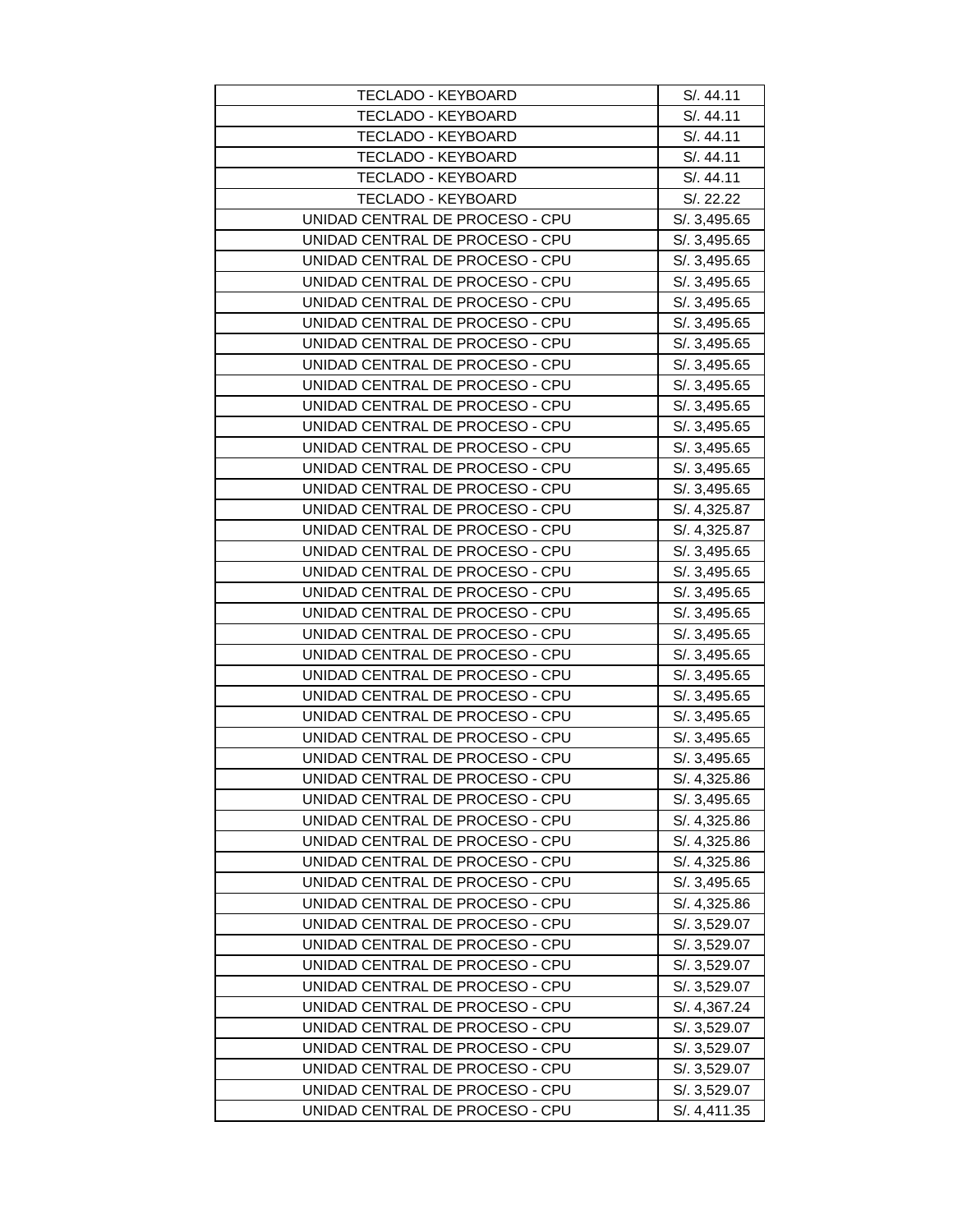| UNIDAD CENTRAL DE PROCESO - CPU | S/. 4,367.24 |
|---------------------------------|--------------|
| UNIDAD CENTRAL DE PROCESO - CPU | S/. 4,367.24 |
| UNIDAD CENTRAL DE PROCESO - CPU | S/. 3,529.07 |
| UNIDAD CENTRAL DE PROCESO - CPU | S/. 3,529.07 |
| UNIDAD CENTRAL DE PROCESO - CPU | S/. 3,529.07 |
| UNIDAD CENTRAL DE PROCESO - CPU | S/. 4,411.35 |
| UNIDAD CENTRAL DE PROCESO - CPU | S/. 1,892.31 |
| UNIDAD CENTRAL DE PROCESO - CPU | S/. 1,777.56 |
| UNIDAD CENTRAL DE PROCESO - CPU | S/. 4,656.59 |
| UNIDAD CENTRAL DE PROCESO - CPU | S/. 4,656.59 |
| UNIDAD CENTRAL DE PROCESO - CPU | S/. 4,656.59 |
| UNIDAD CENTRAL DE PROCESO - CPU | S/. 4,656.59 |
| UNIDAD CENTRAL DE PROCESO - CPU | S/. 4,656.59 |
| UNIDAD CENTRAL DE PROCESO - CPU | S/.4,656.60  |
| UNIDAD CENTRAL DE PROCESO - CPU | S/. 4,656.60 |
| UNIDAD CENTRAL DE PROCESO - CPU | S/. 4,656.60 |
| UNIDAD CENTRAL DE PROCESO - CPU | S/. 4,228.94 |
| UNIDAD CENTRAL DE PROCESO - CPU | S/. 4,420.73 |
| UNIDAD CENTRAL DE PROCESO - CPU | S/. 4,420.72 |
| UNIDAD CENTRAL DE PROCESO - CPU | S/. 4,420.72 |
| UNIDAD CENTRAL DE PROCESO - CPU | S/. 4,420.72 |
| UNIDAD CENTRAL DE PROCESO - CPU | S/. 4,420.72 |
| UNIDAD CENTRAL DE PROCESO - CPU | S/. 4,420.72 |
| UNIDAD CENTRAL DE PROCESO - CPU | S/. 4,420.72 |
| UNIDAD CENTRAL DE PROCESO - CPU | S/. 4,420.72 |
| UNIDAD CENTRAL DE PROCESO - CPU | S/. 4,420.72 |
| UNIDAD CENTRAL DE PROCESO - CPU | S/. 4,420.72 |
| UNIDAD CENTRAL DE PROCESO - CPU | S/. 4,420.72 |
| UNIDAD CENTRAL DE PROCESO - CPU | S/. 4,420.72 |
| UNIDAD CENTRAL DE PROCESO - CPU | S/. 4,420.72 |
| UNIDAD CENTRAL DE PROCESO - CPU | S/. 4,420.72 |
| UNIDAD CENTRAL DE PROCESO - CPU | S/. 4,420.72 |
| UNIDAD CENTRAL DE PROCESO - CPU | S/. 4,417.39 |
| UNIDAD CENTRAL DE PROCESO - CPU | S/. 4,417.39 |
| UNIDAD CENTRAL DE PROCESO - CPU | S/. 4,417.38 |
| UNIDAD CENTRAL DE PROCESO - CPU | S/. 4,417.38 |
| UNIDAD CENTRAL DE PROCESO - CPU | S/. 4,417.38 |
| UNIDAD CENTRAL DE PROCESO - CPU | S/. 4,305.08 |
| UNIDAD CENTRAL DE PROCESO - CPU | S/. 4,270.42 |
| UNIDAD CENTRAL DE PROCESO - CPU | S/. 3,990.43 |
| UNIDAD CENTRAL DE PROCESO - CPU | S/. 3,990.42 |
| UNIDAD CENTRAL DE PROCESO - CPU | S/. 3,990.42 |
| UNIDAD CENTRAL DE PROCESO - CPU | S/. 3,990.42 |
| UNIDAD CENTRAL DE PROCESO - CPU | S/. 3,990.42 |
| UNIDAD CENTRAL DE PROCESO - CPU | S/. 3,990.42 |
| UNIDAD CENTRAL DE PROCESO - CPU | S/. 3,990.42 |
| UNIDAD CENTRAL DE PROCESO - CPU | S/. 3,990.42 |
| UNIDAD CENTRAL DE PROCESO - CPU | S/. 3,990.42 |
| UNIDAD CENTRAL DE PROCESO - CPU | S/. 3,990.42 |
| UNIDAD CENTRAL DE PROCESO - CPU | S/. 3,990.42 |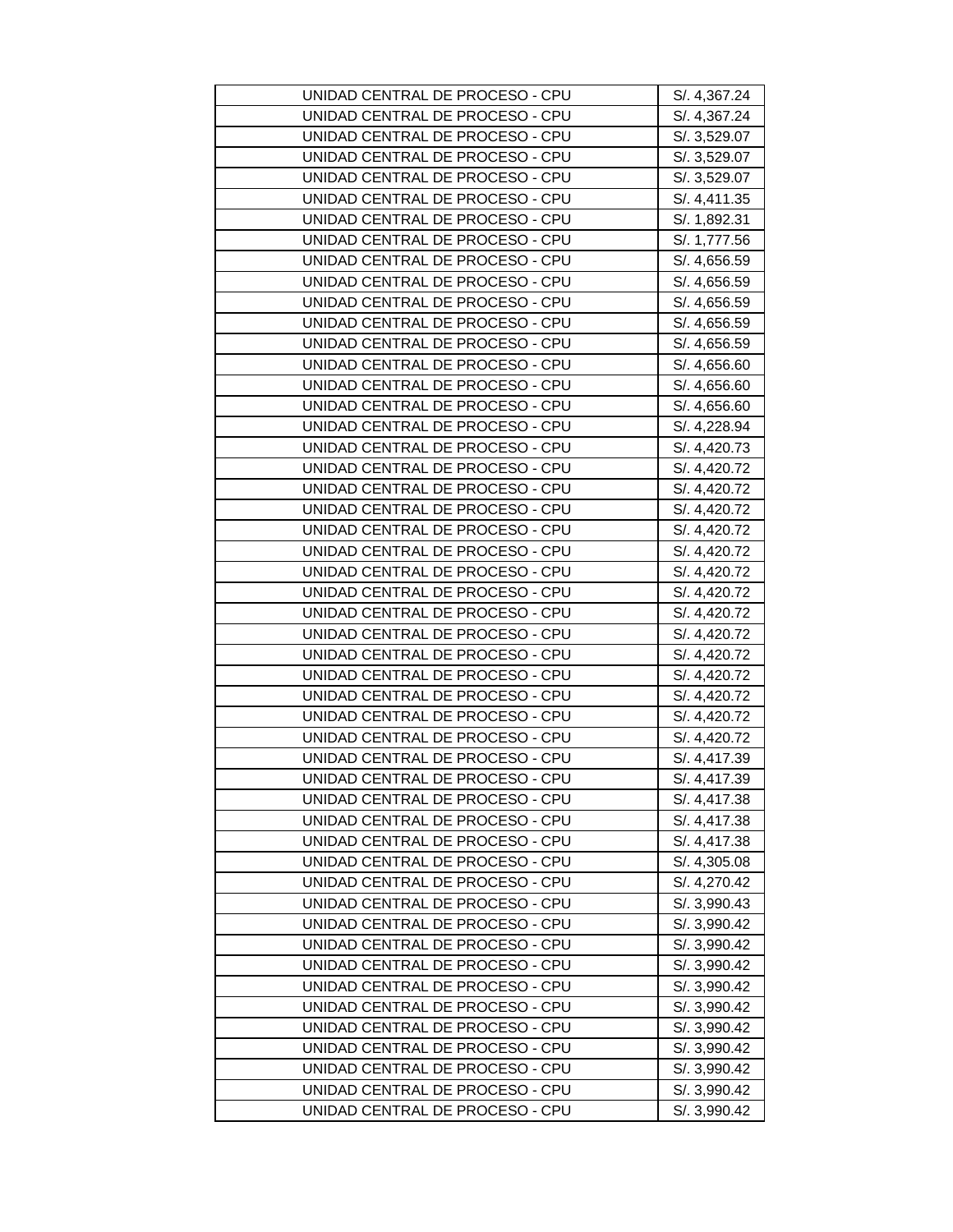| UNIDAD CENTRAL DE PROCESO - CPU | S/. 3,845.53 |
|---------------------------------|--------------|
| UNIDAD CENTRAL DE PROCESO - CPU | S/. 3,845.53 |
| UNIDAD CENTRAL DE PROCESO - CPU | S/. 3,845.53 |
| UNIDAD CENTRAL DE PROCESO - CPU | S/. 3,845.53 |
| UNIDAD CENTRAL DE PROCESO - CPU | S/. 3,845.53 |
| UNIDAD CENTRAL DE PROCESO - CPU | S/. 3,845.54 |
| UNIDAD CENTRAL DE PROCESO - CPU | S/. 3,845.54 |
| UNIDAD CENTRAL DE PROCESO - CPU | S/. 3,845.54 |
| UNIDAD CENTRAL DE PROCESO - CPU | S/. 3,845.54 |
| UNIDAD CENTRAL DE PROCESO - CPU | S/. 3,845.54 |
| UNIDAD CENTRAL DE PROCESO - CPU | S/. 3,845.54 |
| UNIDAD CENTRAL DE PROCESO - CPU | S/. 3,769.42 |
| UNIDAD CENTRAL DE PROCESO - CPU | S/. 3,675.02 |
| UNIDAD CENTRAL DE PROCESO - CPU | S/. 3,881.92 |
| UNIDAD CENTRAL DE PROCESO - CPU | S/. 3,881.92 |
| UNIDAD CENTRAL DE PROCESO - CPU | S/. 3,881.92 |
| UNIDAD CENTRAL DE PROCESO - CPU | S/. 3,881.92 |
| UNIDAD CENTRAL DE PROCESO - CPU | S/. 3,881.92 |
| UNIDAD CENTRAL DE PROCESO - CPU | S/. 3,881.91 |
| UNIDAD CENTRAL DE PROCESO - CPU | S/. 3,881.91 |
| UNIDAD CENTRAL DE PROCESO - CPU | S/. 3,881.91 |
| UNIDAD CENTRAL DE PROCESO - CPU | S/. 3,881.91 |
| UNIDAD CENTRAL DE PROCESO - CPU | S/. 3,881.91 |
| UNIDAD CENTRAL DE PROCESO - CPU | S/. 3,881.91 |
| UNIDAD CENTRAL DE PROCESO - CPU | S/. 3,881.91 |
| UNIDAD CENTRAL DE PROCESO - CPU | S/. 3,881.91 |
| UNIDAD CENTRAL DE PROCESO - CPU | S/. 3,881.91 |
| UNIDAD CENTRAL DE PROCESO - CPU | S/. 3,787.79 |
| UNIDAD CENTRAL DE PROCESO - CPU | S/. 3,787.79 |
| UNIDAD CENTRAL DE PROCESO - CPU | S/. 3,787.78 |
| UNIDAD CENTRAL DE PROCESO - CPU | S/. 3,694.15 |
| UNIDAD CENTRAL DE PROCESO - CPU | S/. 3,694.15 |
| UNIDAD CENTRAL DE PROCESO - CPU | S/. 3,694.15 |
| UNIDAD CENTRAL DE PROCESO - CPU | S/. 3,694.15 |
| UNIDAD CENTRAL DE PROCESO - CPU | S/. 3,694.16 |
| UNIDAD CENTRAL DE PROCESO - CPU | S/. 3,694.16 |
| UNIDAD CENTRAL DE PROCESO - CPU | S/. 3,694.16 |
| UNIDAD CENTRAL DE PROCESO - CPU | S/. 3,694.16 |
| UNIDAD CENTRAL DE PROCESO - CPU | S/. 3,694.16 |
| UNIDAD CENTRAL DE PROCESO - CPU | S/. 3,694.16 |
| UNIDAD CENTRAL DE PROCESO - CPU | S/. 3,694.16 |
| UNIDAD CENTRAL DE PROCESO - CPU | S/. 3,694.16 |
| UNIDAD CENTRAL DE PROCESO - CPU | S/. 3,694.16 |
| UNIDAD CENTRAL DE PROCESO - CPU | S/. 3,694.16 |
| UNIDAD CENTRAL DE PROCESO - CPU | S/. 3,643.88 |
| UNIDAD CENTRAL DE PROCESO - CPU | S/. 3,643.88 |
| UNIDAD CENTRAL DE PROCESO - CPU | S/. 3,643.88 |
| UNIDAD CENTRAL DE PROCESO - CPU | S/. 3,643.88 |
| UNIDAD CENTRAL DE PROCESO - CPU | S/. 3,643.88 |
| UNIDAD CENTRAL DE PROCESO - CPU | S/. 3,643.88 |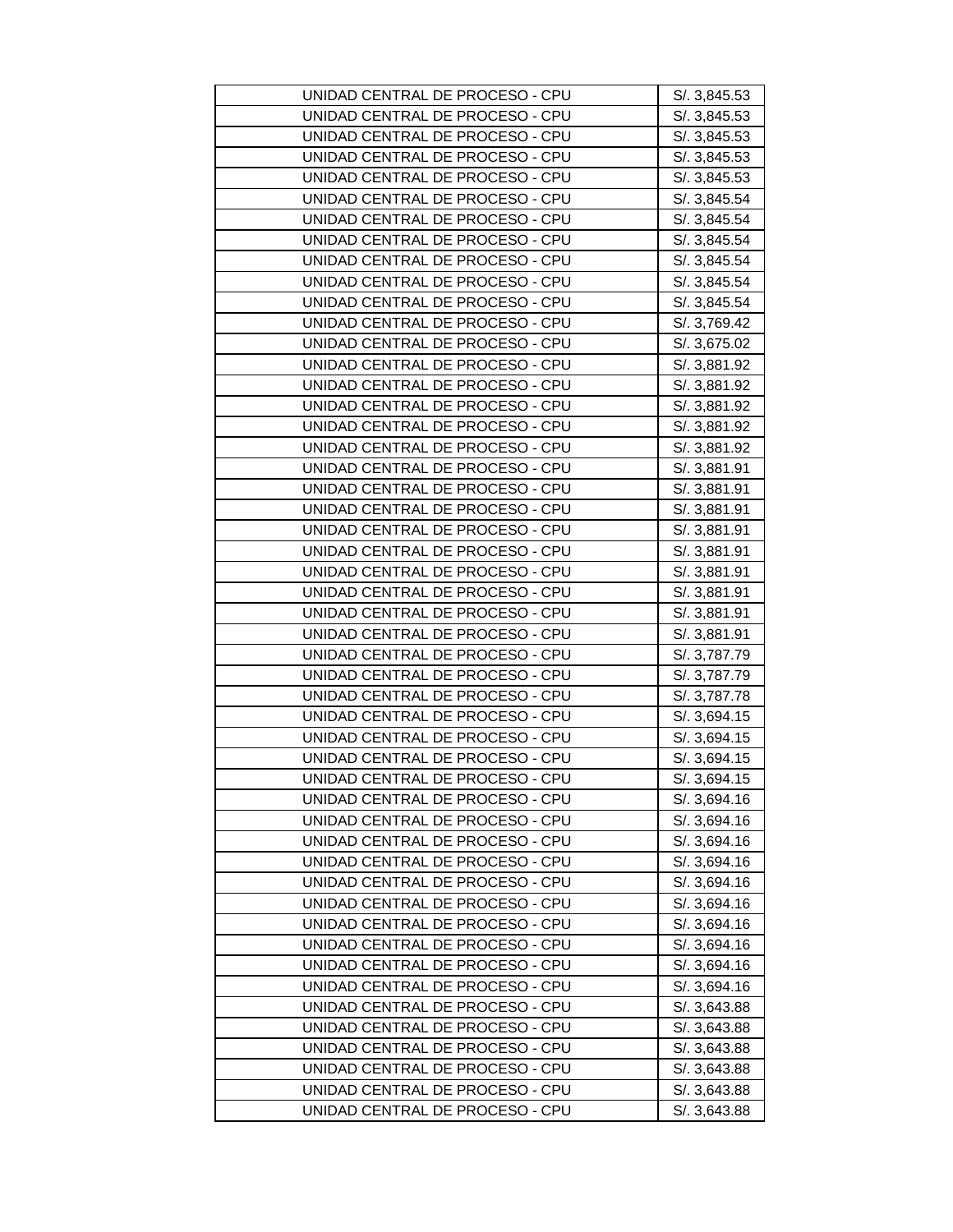| UNIDAD CENTRAL DE PROCESO - CPU | S/. 3,643.87 |
|---------------------------------|--------------|
| UNIDAD CENTRAL DE PROCESO - CPU | S/. 3,643.87 |
| UNIDAD CENTRAL DE PROCESO - CPU | S/. 3,643.87 |
| UNIDAD CENTRAL DE PROCESO - CPU | S/. 3,643.87 |
| UNIDAD CENTRAL DE PROCESO - CPU | S/. 3,643.87 |
| UNIDAD CENTRAL DE PROCESO - CPU | S/. 3,643.87 |
| UNIDAD CENTRAL DE PROCESO - CPU | S/. 3,643.87 |
| UNIDAD CENTRAL DE PROCESO - CPU | S/. 2,264.94 |
| UNIDAD CENTRAL DE PROCESO - CPU | S/. 2,264.94 |
| UNIDAD CENTRAL DE PROCESO - CPU | S/. 2,264.94 |
| UNIDAD CENTRAL DE PROCESO - CPU | S/. 2,264.94 |
| UNIDAD CENTRAL DE PROCESO - CPU | S/. 2,264.94 |
| UNIDAD CENTRAL DE PROCESO - CPU | S/. 2,264.94 |
| UNIDAD CENTRAL DE PROCESO - CPU | S/. 2,264.94 |
| UNIDAD CENTRAL DE PROCESO - CPU | S/. 2,264.94 |
| UNIDAD CENTRAL DE PROCESO - CPU | S/. 2,264.94 |
| UNIDAD CENTRAL DE PROCESO - CPU | S/. 2,264.94 |
| UNIDAD CENTRAL DE PROCESO - CPU | S/. 2,264.94 |
| UNIDAD CENTRAL DE PROCESO - CPU | S/. 2,264.94 |
| UNIDAD CENTRAL DE PROCESO - CPU | S/. 2,264.94 |
| UNIDAD CENTRAL DE PROCESO - CPU | S/. 1,757.60 |
| UNIDAD CENTRAL DE PROCESO - CPU | S/. 1,757.60 |
| UNIDAD CENTRAL DE PROCESO - CPU | S/. 1,757.60 |
| UNIDAD CENTRAL DE PROCESO - CPU | S/. 1,757.60 |
| UNIDAD CENTRAL DE PROCESO - CPU | S/. 1,757.60 |
| UNIDAD CENTRAL DE PROCESO - CPU | S/. 1,757.60 |
| UNIDAD CENTRAL DE PROCESO - CPU | S/. 1,757.60 |
| UNIDAD CENTRAL DE PROCESO - CPU | S/. 1,757.60 |
| UNIDAD CENTRAL DE PROCESO - CPU | S/. 1,757.60 |
| UNIDAD CENTRAL DE PROCESO - CPU | S/. 1,757.60 |
| UNIDAD CENTRAL DE PROCESO - CPU | S/. 1,757.60 |
| UNIDAD CENTRAL DE PROCESO - CPU | S/. 1,757.60 |
| UNIDAD CENTRAL DE PROCESO - CPU | S/. 1,757.60 |
| UNIDAD CENTRAL DE PROCESO - CPU | S/. 1,757.60 |
| UNIDAD CENTRAL DE PROCESO - CPU | S/. 1,757.60 |
| UNIDAD CENTRAL DE PROCESO - CPU | S/. 1,757.60 |
| UNIDAD CENTRAL DE PROCESO - CPU | S/. 1,757.60 |
| UNIDAD CENTRAL DE PROCESO - CPU | S/. 1,757.60 |
| UNIDAD CENTRAL DE PROCESO - CPU | S/. 1,757.60 |
| UNIDAD CENTRAL DE PROCESO - CPU | S/. 1,757.60 |
| UNIDAD CENTRAL DE PROCESO - CPU | S/. 1,757.60 |
| UNIDAD CENTRAL DE PROCESO - CPU | S/. 1,757.60 |
| UNIDAD CENTRAL DE PROCESO - CPU | S/. 1,757.60 |
| UNIDAD CENTRAL DE PROCESO - CPU | S/. 1,757.60 |
| UNIDAD CENTRAL DE PROCESO - CPU | S/. 1,757.60 |
| UNIDAD CENTRAL DE PROCESO - CPU | S/. 1,757.60 |
| UNIDAD CENTRAL DE PROCESO - CPU | S/. 1,757.60 |
| UNIDAD CENTRAL DE PROCESO - CPU | S/. 1,757.60 |
| UNIDAD CENTRAL DE PROCESO - CPU | S/. 1,757.60 |
| UNIDAD CENTRAL DE PROCESO - CPU | S/. 1,757.60 |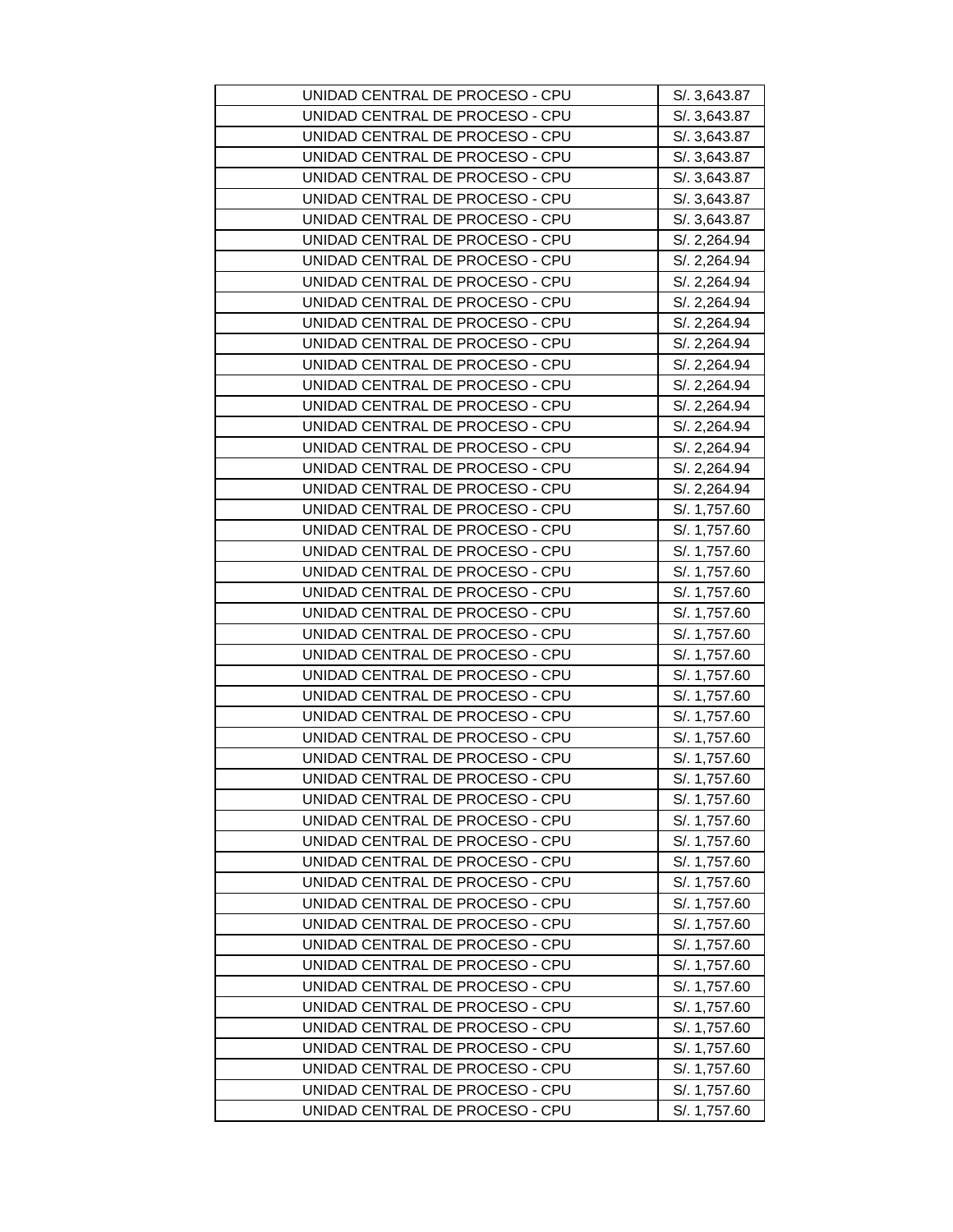| UNIDAD CENTRAL DE PROCESO - CPU<br>S/. 1,757.60<br>UNIDAD CENTRAL DE PROCESO - CPU<br>S/. 1,757.60<br>UNIDAD CENTRAL DE PROCESO - CPU<br>S/. 1,757.60<br>UNIDAD CENTRAL DE PROCESO - CPU<br>S/. 1,757.60<br>UNIDAD CENTRAL DE PROCESO - CPU<br>S/. 1,757.60<br>UNIDAD CENTRAL DE PROCESO - CPU<br>S/. 1,757.60<br>UNIDAD CENTRAL DE PROCESO - CPU<br>S/. 1,757.60<br>UNIDAD CENTRAL DE PROCESO - CPU<br>S/. 1,757.60<br>UNIDAD CENTRAL DE PROCESO - CPU<br>S/. 1,757.60<br>UNIDAD CENTRAL DE PROCESO - CPU<br>S/. 1,757.60<br>UNIDAD CENTRAL DE PROCESO - CPU<br>S/. 1,757.60<br>UNIDAD CENTRAL DE PROCESO - CPU<br>S/. 1,757.60<br>UNIDAD CENTRAL DE PROCESO - CPU<br>S/. 1,757.60<br>UNIDAD CENTRAL DE PROCESO - CPU<br>S/. 1,795.51<br>UNIDAD CENTRAL DE PROCESO - CPU<br>S/. 1,795.51<br>UNIDAD CENTRAL DE PROCESO - CPU<br>S/. 1,795.51<br>UNIDAD CENTRAL DE PROCESO - CPU<br>S/. 1,795.51<br>UNIDAD CENTRAL DE PROCESO - CPU<br>S/. 1,795.51<br>UNIDAD CENTRAL DE PROCESO - CPU<br>S/. 1,795.51<br>UNIDAD CENTRAL DE PROCESO - CPU<br>S/. 1,795.51<br>UNIDAD CENTRAL DE PROCESO - CPU<br>S/. 1,795.51<br>UNIDAD CENTRAL DE PROCESO - CPU<br>S/. 1,795.51<br>UNIDAD CENTRAL DE PROCESO - CPU<br>S/. 1,795.51<br>UNIDAD CENTRAL DE PROCESO - CPU<br>S/. 1,795.51<br>UNIDAD CENTRAL DE PROCESO - CPU<br>S/. 1,795.51<br>UNIDAD CENTRAL DE PROCESO - CPU<br>S/. 1,795.51<br>UNIDAD CENTRAL DE PROCESO - CPU<br>S/. 1,795.51<br>UNIDAD CENTRAL DE PROCESO - CPU<br>S/. 1,795.51<br>UNIDAD CENTRAL DE PROCESO - CPU<br>S/. 1,795.51<br>UNIDAD CENTRAL DE PROCESO - CPU<br>S/. 1,795.51<br>UNIDAD CENTRAL DE PROCESO - CPU<br>S/. 1,795.51<br>UNIDAD CENTRAL DE PROCESO - CPU<br>S/. 1,795.51<br>UNIDAD CENTRAL DE PROCESO - CPU<br>S/. 1,795.51<br>UNIDAD CENTRAL DE PROCESO - CPU<br>S/. 1,795.51<br>UNIDAD CENTRAL DE PROCESO - CPU<br>S/. 1,795.51<br>UNIDAD CENTRAL DE PROCESO - CPU<br>S/. 1,795.51<br>UNIDAD CENTRAL DE PROCESO - CPU<br>S/. 1,795.51<br>UNIDAD CENTRAL DE PROCESO - CPU<br>S/. 1,795.51<br>UNIDAD CENTRAL DE PROCESO - CPU<br>S/. 1,795.51<br>UNIDAD CENTRAL DE PROCESO - CPU<br>S/. 1,795.51<br>UNIDAD CENTRAL DE PROCESO - CPU<br>S/. 1,795.51<br>UNIDAD CENTRAL DE PROCESO - CPU<br>S/. 1,795.51<br>UNIDAD CENTRAL DE PROCESO - CPU<br>S/. 1,795.51<br>UNIDAD CENTRAL DE PROCESO - CPU<br>S/. 1,795.51<br>UNIDAD CENTRAL DE PROCESO - CPU<br>S/. 1,795.51<br>UNIDAD CENTRAL DE PROCESO - CPU<br>S/. 1,795.51<br>UNIDAD CENTRAL DE PROCESO - CPU<br>S/. 1,795.51<br>UNIDAD CENTRAL DE PROCESO - CPU<br>S/. 1,795.51 |                                 |              |
|----------------------------------------------------------------------------------------------------------------------------------------------------------------------------------------------------------------------------------------------------------------------------------------------------------------------------------------------------------------------------------------------------------------------------------------------------------------------------------------------------------------------------------------------------------------------------------------------------------------------------------------------------------------------------------------------------------------------------------------------------------------------------------------------------------------------------------------------------------------------------------------------------------------------------------------------------------------------------------------------------------------------------------------------------------------------------------------------------------------------------------------------------------------------------------------------------------------------------------------------------------------------------------------------------------------------------------------------------------------------------------------------------------------------------------------------------------------------------------------------------------------------------------------------------------------------------------------------------------------------------------------------------------------------------------------------------------------------------------------------------------------------------------------------------------------------------------------------------------------------------------------------------------------------------------------------------------------------------------------------------------------------------------------------------------------------------------------------------------------------------------------------------------------------------------------------------------------------------------------------------------------------------------------------------------------------------------------------------------------------------------------------------------------------------------------------------------------------------------------------------------------------------------------------|---------------------------------|--------------|
|                                                                                                                                                                                                                                                                                                                                                                                                                                                                                                                                                                                                                                                                                                                                                                                                                                                                                                                                                                                                                                                                                                                                                                                                                                                                                                                                                                                                                                                                                                                                                                                                                                                                                                                                                                                                                                                                                                                                                                                                                                                                                                                                                                                                                                                                                                                                                                                                                                                                                                                                              | UNIDAD CENTRAL DE PROCESO - CPU | S/. 1,757.60 |
|                                                                                                                                                                                                                                                                                                                                                                                                                                                                                                                                                                                                                                                                                                                                                                                                                                                                                                                                                                                                                                                                                                                                                                                                                                                                                                                                                                                                                                                                                                                                                                                                                                                                                                                                                                                                                                                                                                                                                                                                                                                                                                                                                                                                                                                                                                                                                                                                                                                                                                                                              |                                 |              |
|                                                                                                                                                                                                                                                                                                                                                                                                                                                                                                                                                                                                                                                                                                                                                                                                                                                                                                                                                                                                                                                                                                                                                                                                                                                                                                                                                                                                                                                                                                                                                                                                                                                                                                                                                                                                                                                                                                                                                                                                                                                                                                                                                                                                                                                                                                                                                                                                                                                                                                                                              |                                 |              |
|                                                                                                                                                                                                                                                                                                                                                                                                                                                                                                                                                                                                                                                                                                                                                                                                                                                                                                                                                                                                                                                                                                                                                                                                                                                                                                                                                                                                                                                                                                                                                                                                                                                                                                                                                                                                                                                                                                                                                                                                                                                                                                                                                                                                                                                                                                                                                                                                                                                                                                                                              |                                 |              |
|                                                                                                                                                                                                                                                                                                                                                                                                                                                                                                                                                                                                                                                                                                                                                                                                                                                                                                                                                                                                                                                                                                                                                                                                                                                                                                                                                                                                                                                                                                                                                                                                                                                                                                                                                                                                                                                                                                                                                                                                                                                                                                                                                                                                                                                                                                                                                                                                                                                                                                                                              |                                 |              |
|                                                                                                                                                                                                                                                                                                                                                                                                                                                                                                                                                                                                                                                                                                                                                                                                                                                                                                                                                                                                                                                                                                                                                                                                                                                                                                                                                                                                                                                                                                                                                                                                                                                                                                                                                                                                                                                                                                                                                                                                                                                                                                                                                                                                                                                                                                                                                                                                                                                                                                                                              |                                 |              |
|                                                                                                                                                                                                                                                                                                                                                                                                                                                                                                                                                                                                                                                                                                                                                                                                                                                                                                                                                                                                                                                                                                                                                                                                                                                                                                                                                                                                                                                                                                                                                                                                                                                                                                                                                                                                                                                                                                                                                                                                                                                                                                                                                                                                                                                                                                                                                                                                                                                                                                                                              |                                 |              |
|                                                                                                                                                                                                                                                                                                                                                                                                                                                                                                                                                                                                                                                                                                                                                                                                                                                                                                                                                                                                                                                                                                                                                                                                                                                                                                                                                                                                                                                                                                                                                                                                                                                                                                                                                                                                                                                                                                                                                                                                                                                                                                                                                                                                                                                                                                                                                                                                                                                                                                                                              |                                 |              |
|                                                                                                                                                                                                                                                                                                                                                                                                                                                                                                                                                                                                                                                                                                                                                                                                                                                                                                                                                                                                                                                                                                                                                                                                                                                                                                                                                                                                                                                                                                                                                                                                                                                                                                                                                                                                                                                                                                                                                                                                                                                                                                                                                                                                                                                                                                                                                                                                                                                                                                                                              |                                 |              |
|                                                                                                                                                                                                                                                                                                                                                                                                                                                                                                                                                                                                                                                                                                                                                                                                                                                                                                                                                                                                                                                                                                                                                                                                                                                                                                                                                                                                                                                                                                                                                                                                                                                                                                                                                                                                                                                                                                                                                                                                                                                                                                                                                                                                                                                                                                                                                                                                                                                                                                                                              |                                 |              |
|                                                                                                                                                                                                                                                                                                                                                                                                                                                                                                                                                                                                                                                                                                                                                                                                                                                                                                                                                                                                                                                                                                                                                                                                                                                                                                                                                                                                                                                                                                                                                                                                                                                                                                                                                                                                                                                                                                                                                                                                                                                                                                                                                                                                                                                                                                                                                                                                                                                                                                                                              |                                 |              |
|                                                                                                                                                                                                                                                                                                                                                                                                                                                                                                                                                                                                                                                                                                                                                                                                                                                                                                                                                                                                                                                                                                                                                                                                                                                                                                                                                                                                                                                                                                                                                                                                                                                                                                                                                                                                                                                                                                                                                                                                                                                                                                                                                                                                                                                                                                                                                                                                                                                                                                                                              |                                 |              |
|                                                                                                                                                                                                                                                                                                                                                                                                                                                                                                                                                                                                                                                                                                                                                                                                                                                                                                                                                                                                                                                                                                                                                                                                                                                                                                                                                                                                                                                                                                                                                                                                                                                                                                                                                                                                                                                                                                                                                                                                                                                                                                                                                                                                                                                                                                                                                                                                                                                                                                                                              |                                 |              |
|                                                                                                                                                                                                                                                                                                                                                                                                                                                                                                                                                                                                                                                                                                                                                                                                                                                                                                                                                                                                                                                                                                                                                                                                                                                                                                                                                                                                                                                                                                                                                                                                                                                                                                                                                                                                                                                                                                                                                                                                                                                                                                                                                                                                                                                                                                                                                                                                                                                                                                                                              |                                 |              |
|                                                                                                                                                                                                                                                                                                                                                                                                                                                                                                                                                                                                                                                                                                                                                                                                                                                                                                                                                                                                                                                                                                                                                                                                                                                                                                                                                                                                                                                                                                                                                                                                                                                                                                                                                                                                                                                                                                                                                                                                                                                                                                                                                                                                                                                                                                                                                                                                                                                                                                                                              |                                 |              |
|                                                                                                                                                                                                                                                                                                                                                                                                                                                                                                                                                                                                                                                                                                                                                                                                                                                                                                                                                                                                                                                                                                                                                                                                                                                                                                                                                                                                                                                                                                                                                                                                                                                                                                                                                                                                                                                                                                                                                                                                                                                                                                                                                                                                                                                                                                                                                                                                                                                                                                                                              |                                 |              |
|                                                                                                                                                                                                                                                                                                                                                                                                                                                                                                                                                                                                                                                                                                                                                                                                                                                                                                                                                                                                                                                                                                                                                                                                                                                                                                                                                                                                                                                                                                                                                                                                                                                                                                                                                                                                                                                                                                                                                                                                                                                                                                                                                                                                                                                                                                                                                                                                                                                                                                                                              |                                 |              |
|                                                                                                                                                                                                                                                                                                                                                                                                                                                                                                                                                                                                                                                                                                                                                                                                                                                                                                                                                                                                                                                                                                                                                                                                                                                                                                                                                                                                                                                                                                                                                                                                                                                                                                                                                                                                                                                                                                                                                                                                                                                                                                                                                                                                                                                                                                                                                                                                                                                                                                                                              |                                 |              |
|                                                                                                                                                                                                                                                                                                                                                                                                                                                                                                                                                                                                                                                                                                                                                                                                                                                                                                                                                                                                                                                                                                                                                                                                                                                                                                                                                                                                                                                                                                                                                                                                                                                                                                                                                                                                                                                                                                                                                                                                                                                                                                                                                                                                                                                                                                                                                                                                                                                                                                                                              |                                 |              |
|                                                                                                                                                                                                                                                                                                                                                                                                                                                                                                                                                                                                                                                                                                                                                                                                                                                                                                                                                                                                                                                                                                                                                                                                                                                                                                                                                                                                                                                                                                                                                                                                                                                                                                                                                                                                                                                                                                                                                                                                                                                                                                                                                                                                                                                                                                                                                                                                                                                                                                                                              |                                 |              |
|                                                                                                                                                                                                                                                                                                                                                                                                                                                                                                                                                                                                                                                                                                                                                                                                                                                                                                                                                                                                                                                                                                                                                                                                                                                                                                                                                                                                                                                                                                                                                                                                                                                                                                                                                                                                                                                                                                                                                                                                                                                                                                                                                                                                                                                                                                                                                                                                                                                                                                                                              |                                 |              |
|                                                                                                                                                                                                                                                                                                                                                                                                                                                                                                                                                                                                                                                                                                                                                                                                                                                                                                                                                                                                                                                                                                                                                                                                                                                                                                                                                                                                                                                                                                                                                                                                                                                                                                                                                                                                                                                                                                                                                                                                                                                                                                                                                                                                                                                                                                                                                                                                                                                                                                                                              |                                 |              |
|                                                                                                                                                                                                                                                                                                                                                                                                                                                                                                                                                                                                                                                                                                                                                                                                                                                                                                                                                                                                                                                                                                                                                                                                                                                                                                                                                                                                                                                                                                                                                                                                                                                                                                                                                                                                                                                                                                                                                                                                                                                                                                                                                                                                                                                                                                                                                                                                                                                                                                                                              |                                 |              |
|                                                                                                                                                                                                                                                                                                                                                                                                                                                                                                                                                                                                                                                                                                                                                                                                                                                                                                                                                                                                                                                                                                                                                                                                                                                                                                                                                                                                                                                                                                                                                                                                                                                                                                                                                                                                                                                                                                                                                                                                                                                                                                                                                                                                                                                                                                                                                                                                                                                                                                                                              |                                 |              |
|                                                                                                                                                                                                                                                                                                                                                                                                                                                                                                                                                                                                                                                                                                                                                                                                                                                                                                                                                                                                                                                                                                                                                                                                                                                                                                                                                                                                                                                                                                                                                                                                                                                                                                                                                                                                                                                                                                                                                                                                                                                                                                                                                                                                                                                                                                                                                                                                                                                                                                                                              |                                 |              |
|                                                                                                                                                                                                                                                                                                                                                                                                                                                                                                                                                                                                                                                                                                                                                                                                                                                                                                                                                                                                                                                                                                                                                                                                                                                                                                                                                                                                                                                                                                                                                                                                                                                                                                                                                                                                                                                                                                                                                                                                                                                                                                                                                                                                                                                                                                                                                                                                                                                                                                                                              |                                 |              |
|                                                                                                                                                                                                                                                                                                                                                                                                                                                                                                                                                                                                                                                                                                                                                                                                                                                                                                                                                                                                                                                                                                                                                                                                                                                                                                                                                                                                                                                                                                                                                                                                                                                                                                                                                                                                                                                                                                                                                                                                                                                                                                                                                                                                                                                                                                                                                                                                                                                                                                                                              |                                 |              |
|                                                                                                                                                                                                                                                                                                                                                                                                                                                                                                                                                                                                                                                                                                                                                                                                                                                                                                                                                                                                                                                                                                                                                                                                                                                                                                                                                                                                                                                                                                                                                                                                                                                                                                                                                                                                                                                                                                                                                                                                                                                                                                                                                                                                                                                                                                                                                                                                                                                                                                                                              |                                 |              |
|                                                                                                                                                                                                                                                                                                                                                                                                                                                                                                                                                                                                                                                                                                                                                                                                                                                                                                                                                                                                                                                                                                                                                                                                                                                                                                                                                                                                                                                                                                                                                                                                                                                                                                                                                                                                                                                                                                                                                                                                                                                                                                                                                                                                                                                                                                                                                                                                                                                                                                                                              |                                 |              |
|                                                                                                                                                                                                                                                                                                                                                                                                                                                                                                                                                                                                                                                                                                                                                                                                                                                                                                                                                                                                                                                                                                                                                                                                                                                                                                                                                                                                                                                                                                                                                                                                                                                                                                                                                                                                                                                                                                                                                                                                                                                                                                                                                                                                                                                                                                                                                                                                                                                                                                                                              |                                 |              |
|                                                                                                                                                                                                                                                                                                                                                                                                                                                                                                                                                                                                                                                                                                                                                                                                                                                                                                                                                                                                                                                                                                                                                                                                                                                                                                                                                                                                                                                                                                                                                                                                                                                                                                                                                                                                                                                                                                                                                                                                                                                                                                                                                                                                                                                                                                                                                                                                                                                                                                                                              |                                 |              |
|                                                                                                                                                                                                                                                                                                                                                                                                                                                                                                                                                                                                                                                                                                                                                                                                                                                                                                                                                                                                                                                                                                                                                                                                                                                                                                                                                                                                                                                                                                                                                                                                                                                                                                                                                                                                                                                                                                                                                                                                                                                                                                                                                                                                                                                                                                                                                                                                                                                                                                                                              |                                 |              |
|                                                                                                                                                                                                                                                                                                                                                                                                                                                                                                                                                                                                                                                                                                                                                                                                                                                                                                                                                                                                                                                                                                                                                                                                                                                                                                                                                                                                                                                                                                                                                                                                                                                                                                                                                                                                                                                                                                                                                                                                                                                                                                                                                                                                                                                                                                                                                                                                                                                                                                                                              |                                 |              |
|                                                                                                                                                                                                                                                                                                                                                                                                                                                                                                                                                                                                                                                                                                                                                                                                                                                                                                                                                                                                                                                                                                                                                                                                                                                                                                                                                                                                                                                                                                                                                                                                                                                                                                                                                                                                                                                                                                                                                                                                                                                                                                                                                                                                                                                                                                                                                                                                                                                                                                                                              |                                 |              |
|                                                                                                                                                                                                                                                                                                                                                                                                                                                                                                                                                                                                                                                                                                                                                                                                                                                                                                                                                                                                                                                                                                                                                                                                                                                                                                                                                                                                                                                                                                                                                                                                                                                                                                                                                                                                                                                                                                                                                                                                                                                                                                                                                                                                                                                                                                                                                                                                                                                                                                                                              |                                 |              |
|                                                                                                                                                                                                                                                                                                                                                                                                                                                                                                                                                                                                                                                                                                                                                                                                                                                                                                                                                                                                                                                                                                                                                                                                                                                                                                                                                                                                                                                                                                                                                                                                                                                                                                                                                                                                                                                                                                                                                                                                                                                                                                                                                                                                                                                                                                                                                                                                                                                                                                                                              |                                 |              |
|                                                                                                                                                                                                                                                                                                                                                                                                                                                                                                                                                                                                                                                                                                                                                                                                                                                                                                                                                                                                                                                                                                                                                                                                                                                                                                                                                                                                                                                                                                                                                                                                                                                                                                                                                                                                                                                                                                                                                                                                                                                                                                                                                                                                                                                                                                                                                                                                                                                                                                                                              |                                 |              |
|                                                                                                                                                                                                                                                                                                                                                                                                                                                                                                                                                                                                                                                                                                                                                                                                                                                                                                                                                                                                                                                                                                                                                                                                                                                                                                                                                                                                                                                                                                                                                                                                                                                                                                                                                                                                                                                                                                                                                                                                                                                                                                                                                                                                                                                                                                                                                                                                                                                                                                                                              |                                 |              |
|                                                                                                                                                                                                                                                                                                                                                                                                                                                                                                                                                                                                                                                                                                                                                                                                                                                                                                                                                                                                                                                                                                                                                                                                                                                                                                                                                                                                                                                                                                                                                                                                                                                                                                                                                                                                                                                                                                                                                                                                                                                                                                                                                                                                                                                                                                                                                                                                                                                                                                                                              |                                 |              |
|                                                                                                                                                                                                                                                                                                                                                                                                                                                                                                                                                                                                                                                                                                                                                                                                                                                                                                                                                                                                                                                                                                                                                                                                                                                                                                                                                                                                                                                                                                                                                                                                                                                                                                                                                                                                                                                                                                                                                                                                                                                                                                                                                                                                                                                                                                                                                                                                                                                                                                                                              |                                 |              |
|                                                                                                                                                                                                                                                                                                                                                                                                                                                                                                                                                                                                                                                                                                                                                                                                                                                                                                                                                                                                                                                                                                                                                                                                                                                                                                                                                                                                                                                                                                                                                                                                                                                                                                                                                                                                                                                                                                                                                                                                                                                                                                                                                                                                                                                                                                                                                                                                                                                                                                                                              |                                 |              |
|                                                                                                                                                                                                                                                                                                                                                                                                                                                                                                                                                                                                                                                                                                                                                                                                                                                                                                                                                                                                                                                                                                                                                                                                                                                                                                                                                                                                                                                                                                                                                                                                                                                                                                                                                                                                                                                                                                                                                                                                                                                                                                                                                                                                                                                                                                                                                                                                                                                                                                                                              |                                 |              |
|                                                                                                                                                                                                                                                                                                                                                                                                                                                                                                                                                                                                                                                                                                                                                                                                                                                                                                                                                                                                                                                                                                                                                                                                                                                                                                                                                                                                                                                                                                                                                                                                                                                                                                                                                                                                                                                                                                                                                                                                                                                                                                                                                                                                                                                                                                                                                                                                                                                                                                                                              |                                 |              |
|                                                                                                                                                                                                                                                                                                                                                                                                                                                                                                                                                                                                                                                                                                                                                                                                                                                                                                                                                                                                                                                                                                                                                                                                                                                                                                                                                                                                                                                                                                                                                                                                                                                                                                                                                                                                                                                                                                                                                                                                                                                                                                                                                                                                                                                                                                                                                                                                                                                                                                                                              |                                 |              |
|                                                                                                                                                                                                                                                                                                                                                                                                                                                                                                                                                                                                                                                                                                                                                                                                                                                                                                                                                                                                                                                                                                                                                                                                                                                                                                                                                                                                                                                                                                                                                                                                                                                                                                                                                                                                                                                                                                                                                                                                                                                                                                                                                                                                                                                                                                                                                                                                                                                                                                                                              |                                 |              |
|                                                                                                                                                                                                                                                                                                                                                                                                                                                                                                                                                                                                                                                                                                                                                                                                                                                                                                                                                                                                                                                                                                                                                                                                                                                                                                                                                                                                                                                                                                                                                                                                                                                                                                                                                                                                                                                                                                                                                                                                                                                                                                                                                                                                                                                                                                                                                                                                                                                                                                                                              |                                 |              |
|                                                                                                                                                                                                                                                                                                                                                                                                                                                                                                                                                                                                                                                                                                                                                                                                                                                                                                                                                                                                                                                                                                                                                                                                                                                                                                                                                                                                                                                                                                                                                                                                                                                                                                                                                                                                                                                                                                                                                                                                                                                                                                                                                                                                                                                                                                                                                                                                                                                                                                                                              |                                 |              |
|                                                                                                                                                                                                                                                                                                                                                                                                                                                                                                                                                                                                                                                                                                                                                                                                                                                                                                                                                                                                                                                                                                                                                                                                                                                                                                                                                                                                                                                                                                                                                                                                                                                                                                                                                                                                                                                                                                                                                                                                                                                                                                                                                                                                                                                                                                                                                                                                                                                                                                                                              |                                 |              |
|                                                                                                                                                                                                                                                                                                                                                                                                                                                                                                                                                                                                                                                                                                                                                                                                                                                                                                                                                                                                                                                                                                                                                                                                                                                                                                                                                                                                                                                                                                                                                                                                                                                                                                                                                                                                                                                                                                                                                                                                                                                                                                                                                                                                                                                                                                                                                                                                                                                                                                                                              |                                 |              |
|                                                                                                                                                                                                                                                                                                                                                                                                                                                                                                                                                                                                                                                                                                                                                                                                                                                                                                                                                                                                                                                                                                                                                                                                                                                                                                                                                                                                                                                                                                                                                                                                                                                                                                                                                                                                                                                                                                                                                                                                                                                                                                                                                                                                                                                                                                                                                                                                                                                                                                                                              | UNIDAD CENTRAL DE PROCESO - CPU | S/. 1,795.51 |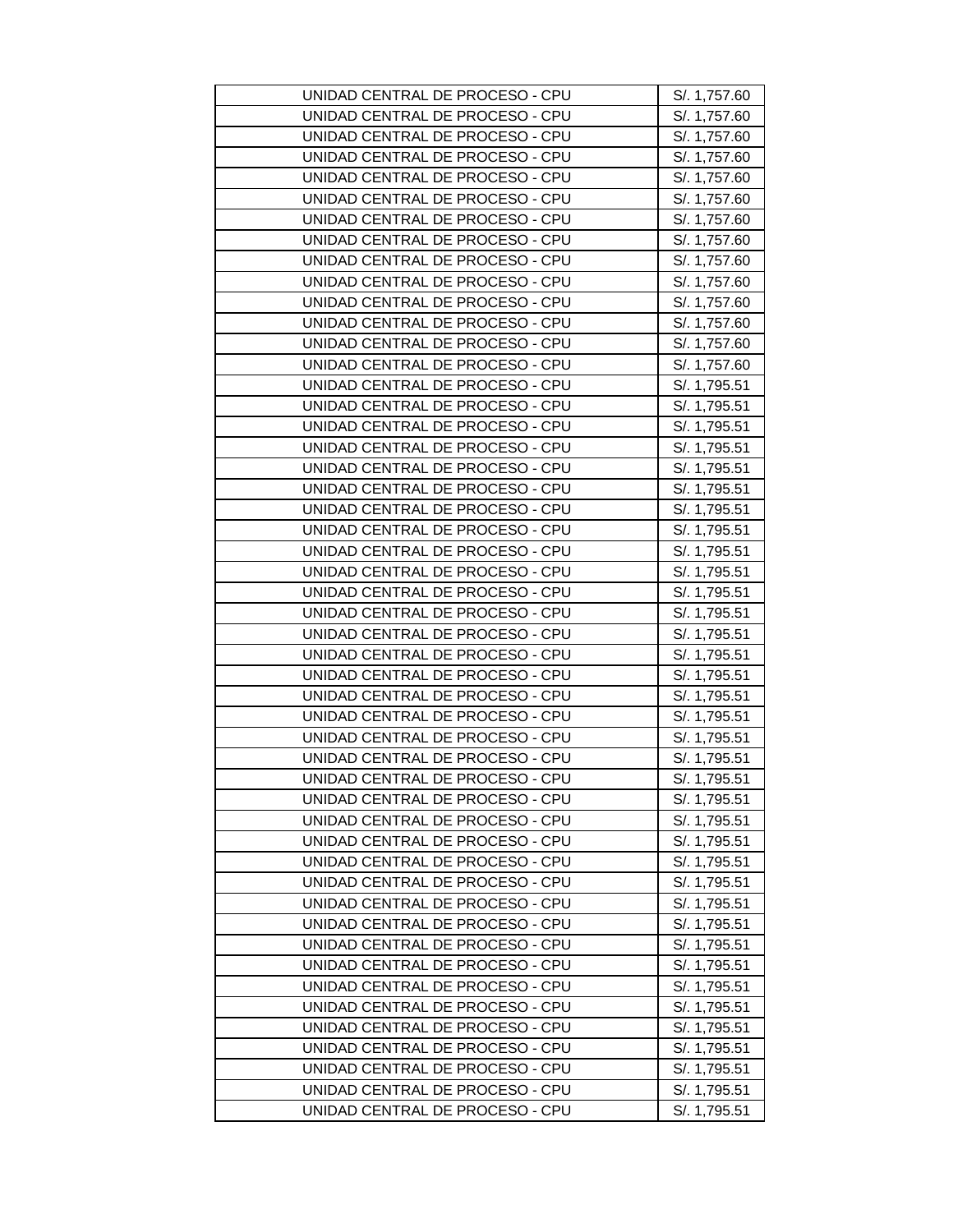| UNIDAD CENTRAL DE PROCESO - CPU | S/. 1,795.51 |
|---------------------------------|--------------|
| UNIDAD CENTRAL DE PROCESO - CPU | S/. 1,795.51 |
| UNIDAD CENTRAL DE PROCESO - CPU | S/. 1,795.51 |
| UNIDAD CENTRAL DE PROCESO - CPU | S/. 1,795.51 |
| UNIDAD CENTRAL DE PROCESO - CPU | S/. 1,795.51 |
| UNIDAD CENTRAL DE PROCESO - CPU | S/. 1,795.51 |
| UNIDAD CENTRAL DE PROCESO - CPU | S/. 1,795.51 |
| UNIDAD CENTRAL DE PROCESO - CPU | S/. 1,795.51 |
| UNIDAD CENTRAL DE PROCESO - CPU | S/. 1,795.51 |
| UNIDAD CENTRAL DE PROCESO - CPU | S/. 1,795.51 |
| UNIDAD CENTRAL DE PROCESO - CPU | S/. 1,795.51 |
| UNIDAD CENTRAL DE PROCESO - CPU | S/. 1,795.51 |
| UNIDAD CENTRAL DE PROCESO - CPU | S/. 1,795.51 |
| UNIDAD CENTRAL DE PROCESO - CPU | S/. 1,795.51 |
| UNIDAD CENTRAL DE PROCESO - CPU | S/. 1,795.51 |
| UNIDAD CENTRAL DE PROCESO - CPU | S/. 1,795.51 |
| UNIDAD CENTRAL DE PROCESO - CPU | S/. 1,795.51 |
| UNIDAD CENTRAL DE PROCESO - CPU | S/. 1,795.51 |
| UNIDAD CENTRAL DE PROCESO - CPU | S/. 1,795.51 |
| UNIDAD CENTRAL DE PROCESO - CPU | S/. 1,795.51 |
| UNIDAD CENTRAL DE PROCESO - CPU | S/. 1,795.51 |
| UNIDAD CENTRAL DE PROCESO - CPU | S/. 1,795.51 |
| UNIDAD CENTRAL DE PROCESO - CPU | S/. 1,795.51 |
| UNIDAD CENTRAL DE PROCESO - CPU | S/. 1,795.51 |
| UNIDAD CENTRAL DE PROCESO - CPU | S/. 1,795.51 |
| UNIDAD CENTRAL DE PROCESO - CPU | S/. 1,795.51 |
| UNIDAD CENTRAL DE PROCESO - CPU | S/. 1,795.51 |
| UNIDAD CENTRAL DE PROCESO - CPU | S/. 1,795.51 |
| UNIDAD CENTRAL DE PROCESO - CPU | S/. 1,795.51 |
| UNIDAD CENTRAL DE PROCESO - CPU | S/. 1,795.51 |
| UNIDAD CENTRAL DE PROCESO - CPU | S/. 1,795.51 |
| UNIDAD CENTRAL DE PROCESO - CPU | S/. 1,795.51 |
| UNIDAD CENTRAL DE PROCESO - CPU | S/. 1,795.51 |
| UNIDAD CENTRAL DE PROCESO - CPU | S/. 1,795.51 |
| UNIDAD CENTRAL DE PROCESO - CPU | S/. 1,795.51 |
| UNIDAD CENTRAL DE PROCESO - CPU | S/. 1,795.51 |
| UNIDAD CENTRAL DE PROCESO - CPU | S/. 1,795.51 |
| UNIDAD CENTRAL DE PROCESO - CPU | S/. 1,795.51 |
| UNIDAD CENTRAL DE PROCESO - CPU | S/. 1,795.51 |
| UNIDAD CENTRAL DE PROCESO - CPU | S/. 1,795.51 |
| UNIDAD CENTRAL DE PROCESO - CPU | S/. 1,795.51 |
| UNIDAD CENTRAL DE PROCESO - CPU | S/. 1,795.51 |
| UNIDAD CENTRAL DE PROCESO - CPU | S/. 1,795.51 |
| UNIDAD CENTRAL DE PROCESO - CPU | S/. 1,800.45 |
| UNIDAD CENTRAL DE PROCESO - CPU | S/. 1,800.45 |
| UNIDAD CENTRAL DE PROCESO - CPU | S/. 1,800.45 |
| UNIDAD CENTRAL DE PROCESO - CPU | S/. 1,800.45 |
| UNIDAD CENTRAL DE PROCESO - CPU | S/. 1,800.45 |
| UNIDAD CENTRAL DE PROCESO - CPU | S/. 1,800.45 |
| UNIDAD CENTRAL DE PROCESO - CPU | S/. 1,800.45 |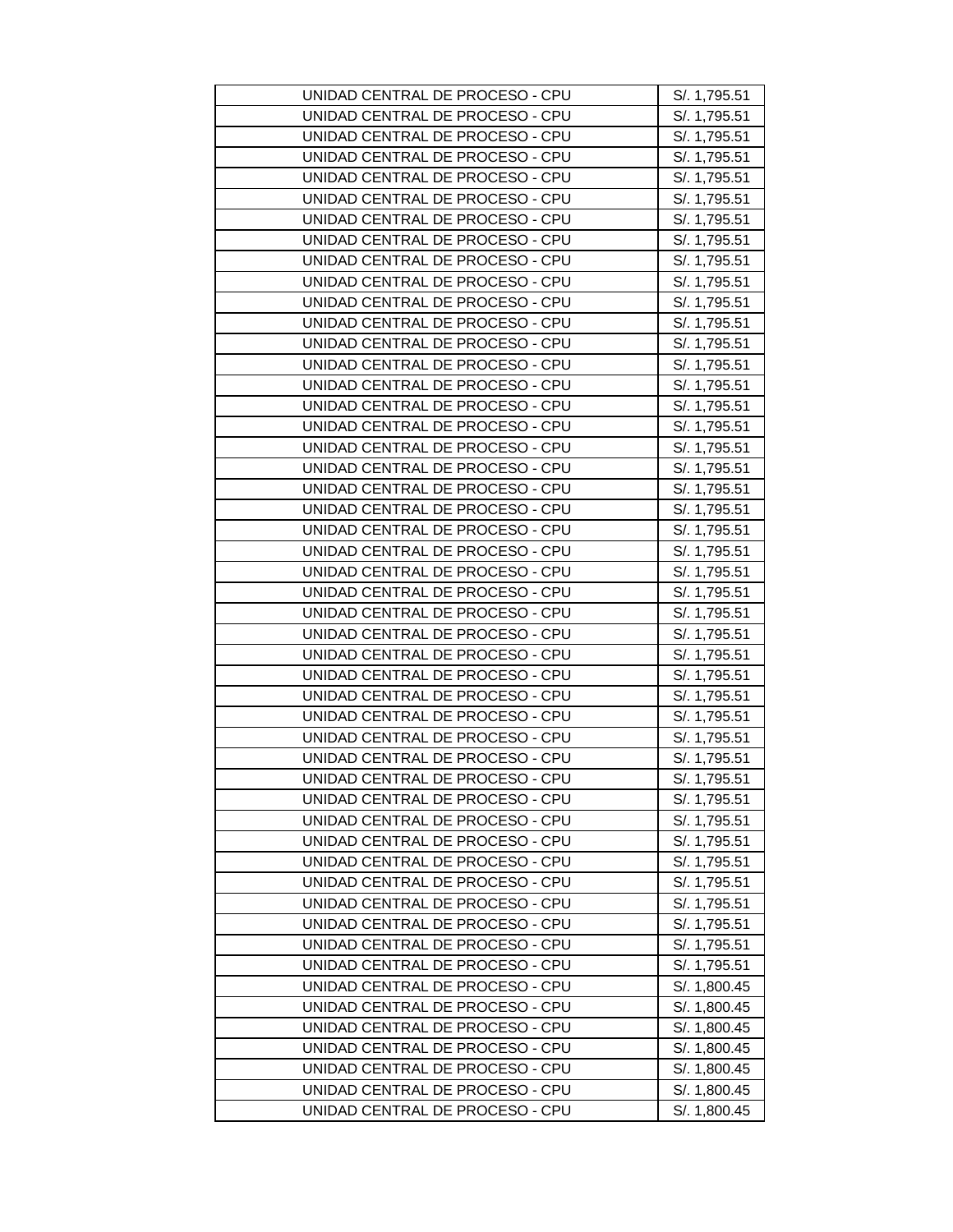| UNIDAD CENTRAL DE PROCESO - CPU | S/. 1,800.45  |
|---------------------------------|---------------|
| UNIDAD CENTRAL DE PROCESO - CPU | S/. 1,800.45  |
| UNIDAD CENTRAL DE PROCESO - CPU | S/. 1,800.45  |
| UNIDAD CENTRAL DE PROCESO - CPU | S/. 1,800.45  |
| UNIDAD CENTRAL DE PROCESO - CPU | S/. 1,800.45  |
| UNIDAD CENTRAL DE PROCESO - CPU | S/. 1,800.45  |
| UNIDAD CENTRAL DE PROCESO - CPU | S/. 1,800.45  |
| UNIDAD CENTRAL DE PROCESO - CPU | S/. 1,800.45  |
| UNIDAD CENTRAL DE PROCESO - CPU | S/. 1,800.45  |
| UNIDAD CENTRAL DE PROCESO - CPU | S/. 1,800.45  |
| UNIDAD CENTRAL DE PROCESO - CPU | S/. 1,800.45  |
| UNIDAD CENTRAL DE PROCESO - CPU | S/. 1,800.45  |
| UNIDAD CENTRAL DE PROCESO - CPU | S/. 1,800.45  |
| UNIDAD CENTRAL DE PROCESO - CPU | S/. 1,800.45  |
| UNIDAD CENTRAL DE PROCESO - CPU | S/. 1,800.45  |
| UNIDAD CENTRAL DE PROCESO - CPU | S/. 1,800.45  |
| UNIDAD CENTRAL DE PROCESO - CPU | S/. 1,800.45  |
| UNIDAD CENTRAL DE PROCESO - CPU | S/. 1,800.45  |
|                                 |               |
| UNIDAD CENTRAL DE PROCESO - CPU | S/. 1,800.45  |
| UNIDAD CENTRAL DE PROCESO - CPU | S/. 1,800.45  |
| UNIDAD CENTRAL DE PROCESO - CPU | S/. 2,357.05  |
| UNIDAD CENTRAL DE PROCESO - CPU | S/. 2,357.05  |
| UNIDAD CENTRAL DE PROCESO - CPU | S/. 2,357.05  |
| UNIDAD CENTRAL DE PROCESO - CPU | S/. 2,357.05  |
|                                 |               |
| UNIDAD CENTRAL DE PROCESO - CPU | S/. 2,357.05  |
| UNIDAD CENTRAL DE PROCESO - CPU | S/. 2,357.05  |
| COMPUTADORA PERSONAL PORTATIL   | S/. 2,011.50  |
| <b>SERVIDOR</b>                 | S/. 63,995.06 |
| <b>SERVIDORES</b>               | S/. 3,583.33  |
| <b>SERVIDORES</b>               | S/. 3,583.33  |
| <b>SERVIDORES</b>               | S/. 3,583.33  |
| COMPUTADORA PERSONAL PORTATIL   | S/. 2,645.51  |
| COMPUTADORA PERSONAL PORTATIL   | S/. 2,628.97  |
| <b>SERVIDORES</b>               | S/. 19,099.50 |
| <b>SERVIDORES</b>               | S/. 19,099.50 |
| <b>SERVIDORES</b>               | S/. 3,694.04  |
| <b>FIREWALL</b>                 | S/. 16,417.59 |
| <b>FIREWALL</b>                 | S/. 16,417.65 |
| <b>SERVIDORES</b>               | S/. 5,325.00  |
| <b>SERVIDORES</b>               | S/. 5,325.00  |
| <b>SERVIDORES</b>               | S/. 5,325.00  |
| <b>SERVIDORES</b>               | S/. 5,325.00  |
| <b>SERVIDORES</b>               | S/. 5,325.00  |
| <b>SERVIDORES</b>               | S/. 5,325.00  |
| <b>IPAD</b>                     | S/. 2,564.58  |
| <b>IPAD</b>                     | S/. 2,564.58  |
| <b>IPAD</b>                     | S/. 2,564.58  |
| <b>IPAD</b>                     | S/. 2,564.58  |
| <b>IPAD</b>                     | S/. 2,564.58  |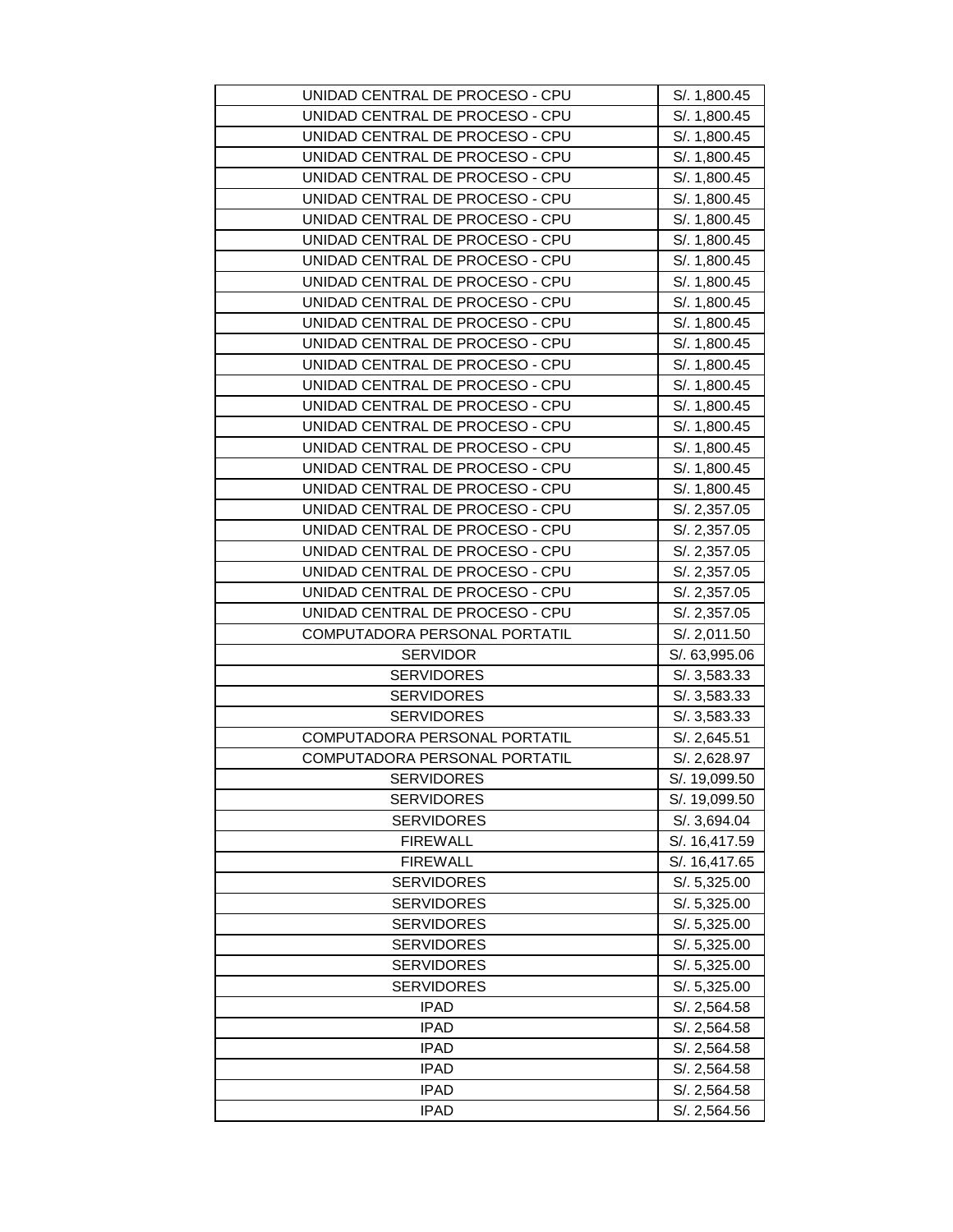| <b>SERVIDORES</b>                     | S/. 7,974.90  |
|---------------------------------------|---------------|
| <b>MONITOR LCD</b>                    | S/. 280.00    |
| <b>MONITOR LCD</b>                    | S/. 280.00    |
| <b>SERVIDORES</b>                     | S/. 10,853.20 |
| <b>SERVIDORES</b>                     | S/. 10,853.20 |
| <b>SERVIDORES</b>                     | S/. 10,853.20 |
| <b>SERVIDORES</b>                     | S/. 10,853.20 |
| <b>SERVIDORES</b>                     | S/. 10,853.20 |
| <b>SERVIDORES</b>                     | S/. 10,853.20 |
| <b>SERVIDORES</b>                     | S/. 10,853.20 |
| <b>SERVIDORES</b>                     | S/. 10,853.20 |
| <b>SERVIDORES</b>                     | S/. 10,853.20 |
| <b>SERVIDORES</b>                     | S/. 10,853.20 |
| ACUMULADOR DE ENERGIA - EQUIPO DE UPS | S/. 6,203.11  |
| ACUMULADOR DE ENERGIA - EQUIPO DE UPS | S/. 6,203.11  |
| ACUMULADOR DE ENERGIA - EQUIPO DE UPS | S/. 6,203.11  |
| ACUMULADOR DE ENERGIA - EQUIPO DE UPS | S/. 6,203.11  |
| ACUMULADOR DE ENERGIA - EQUIPO DE UPS | S/. 6,203.12  |
| ACUMULADOR DE ENERGIA - EQUIPO DE UPS | S/. 6,400.00  |
| ACUMULADOR DE ENERGIA - EQUIPO DE UPS | S/. 11,149.23 |
| ACUMULADOR DE ENERGIA - EQUIPO DE UPS | S/. 6,217.39  |
| ACUMULADOR DE ENERGIA - EQUIPO DE UPS | S/. 17,523.49 |
| ACUMULADOR DE ENERGIA - EQUIPO DE UPS | S/. 5,819.10  |
| ACUMULADOR DE ENERGIA - EQUIPO DE UPS | S/. 3,089.24  |
| ACUMULADOR DE ENERGIA - EQUIPO DE UPS | S/. 3,089.24  |
| ACUMULADOR DE ENERGIA - EQUIPO DE UPS | S/. 3,352.23  |
| ACUMULADOR DE ENERGIA - EQUIPO DE UPS | S/. 3,300.97  |
| ACUMULADOR DE ENERGIA - EQUIPO DE UPS | S/. 3,371.72  |
| ACUMULADOR DE ENERGIA - EQUIPO DE UPS | S/. 6,916.77  |
| ACUMULADOR DE ENERGIA - EQUIPO DE UPS | S/. 3,646.75  |
| ACUMULADOR DE ENERGIA - EQUIPO DE UPS | S/. 3,214.34  |
| ACUMULADOR DE ENERGIA - EQUIPO DE UPS | S/. 3,500.00  |
| ACUMULADOR DE ENERGIA - EQUIPO DE UPS | S/. 3,550.00  |
| ACUMULADOR DE ENERGIA - EQUIPO DE UPS | S/. 1,200.00  |
| ACUMULADOR DE ENERGIA - EQUIPO DE UPS | S/. 1,200.00  |
| ACUMULADOR DE ENERGIA - EQUIPO DE UPS | S/. 1,200.00  |
| ACUMULADOR DE ENERGIA - EQUIPO DE UPS | S/. 1,200.00  |
| ACUMULADOR DE ENERGIA - EQUIPO DE UPS | S/. 1,200.00  |
| ACUMULADOR DE ENERGIA - EQUIPO DE UPS | S/. 1,200.00  |
| ACUMULADOR DE ENERGIA - EQUIPO DE UPS | S/. 1,200.00  |
| ACUMULADOR DE ENERGIA - EQUIPO DE UPS | S/. 1,200.00  |
| ACUMULADOR DE ENERGIA - EQUIPO DE UPS | S/. 1,200.00  |
| ACUMULADOR DE ENERGIA - EQUIPO DE UPS | S/. 1,200.00  |
| ACUMULADOR DE ENERGIA - EQUIPO DE UPS | S/. 1,200.00  |
| ACUMULADOR DE ENERGIA - EQUIPO DE UPS | S/. 1,200.00  |
| ACUMULADOR DE ENERGIA - EQUIPO DE UPS | S/. 1,200.00  |
| ACUMULADOR DE ENERGIA - EQUIPO DE UPS | S/. 1,200.00  |
| ACUMULADOR DE ENERGIA - EQUIPO DE UPS | S/. 1,200.00  |
| ACUMULADOR DE ENERGIA - EQUIPO DE UPS | S/. 1,200.00  |
| ACUMULADOR DE ENERGIA - EQUIPO DE UPS | S/. 1,200.00  |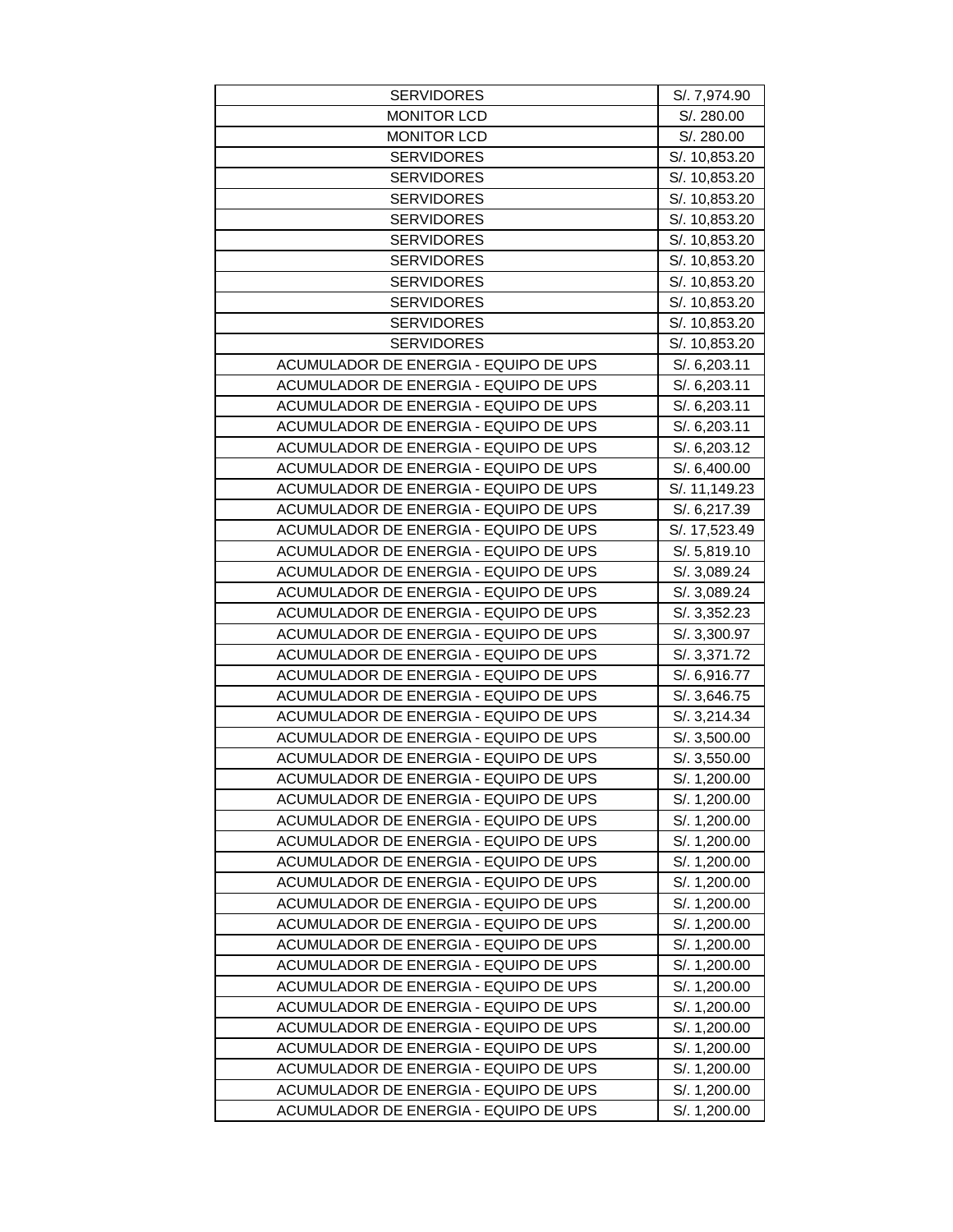| ACUMULADOR DE ENERGIA - EQUIPO DE UPS | S/. 1,200.00  |
|---------------------------------------|---------------|
| ACUMULADOR DE ENERGIA - EQUIPO DE UPS | S/. 1,200.00  |
| ACUMULADOR DE ENERGIA - EQUIPO DE UPS | S/. 1,200.00  |
| ACUMULADOR DE ENERGIA - EQUIPO DE UPS | S/. 1,200.00  |
| ACUMULADOR DE ENERGIA - EQUIPO DE UPS | S/. 1,200.00  |
| ACUMULADOR DE ENERGIA - EQUIPO DE UPS | S/. 1,200.00  |
| ACUMULADOR DE ENERGIA - EQUIPO DE UPS | S/. 1,200.00  |
| ACUMULADOR DE ENERGIA - EQUIPO DE UPS | S/. 1,200.00  |
| ACUMULADOR DE ENERGIA - EQUIPO DE UPS | S/. 1,200.00  |
| ACUMULADOR DE ENERGIA - EQUIPO DE UPS | S/. 1,200.00  |
| ACUMULADOR DE ENERGIA - EQUIPO DE UPS | S/. 1,200.00  |
| ACUMULADOR DE ENERGIA - EQUIPO DE UPS | S/. 1,200.00  |
| ACUMULADOR DE ENERGIA - EQUIPO DE UPS | S/. 1,200.00  |
| ACUMULADOR DE ENERGIA - EQUIPO DE UPS | S/. 1,040.00  |
| ACUMULADOR DE ENERGIA - EQUIPO DE UPS | S/. 1,040.00  |
| ACUMULADOR DE ENERGIA - EQUIPO DE UPS | S/. 1,040.00  |
| ACUMULADOR DE ENERGIA - EQUIPO DE UPS | S/. 1,040.00  |
| ACUMULADOR DE ENERGIA - EQUIPO DE UPS | S/. 1,040.00  |
| ACUMULADOR DE ENERGIA - EQUIPO DE UPS | S/. 3,435.92  |
| ACUMULADOR DE ENERGIA - EQUIPO DE UPS | S/. 15,617.54 |
| ACUMULADOR DE ENERGIA - EQUIPO DE UPS | S/. 15,617.54 |
| ACUMULADOR DE ENERGIA - EQUIPO DE UPS | S/. 15,617.54 |
| ACUMULADOR DE ENERGIA - EQUIPO DE UPS | S/. 15,617.54 |
| ACUMULADOR DE ENERGIA - EQUIPO DE UPS | S/. 15,617.54 |
| ACUMULADOR DE ENERGIA - EQUIPO DE UPS | S/. 15,617.54 |
| ACUMULADOR DE ENERGIA - EQUIPO DE UPS | S/. 2,629.56  |
| ACUMULADOR DE ENERGIA - EQUIPO DE UPS | S/. 2,629.56  |
| ACUMULADOR DE ENERGIA - EQUIPO DE UPS | S/. 2,629.56  |
| <b>CAJA DE SEGURIDAD</b>              | S/. 2,232.68  |
| CAJA DE SEGURIDAD                     | S/. 568.99    |
| <b>CAJA FUERTE</b>                    | S/. 2,670.17  |
| <b>CAJA FUERTE</b>                    | S/. 2,536.79  |
| <b>CAJA FUERTE</b>                    | S/. 2,643.48  |
| <b>CAJA FUERTE</b>                    | S/. 2,763.53  |
| <b>CAJA FUERTE</b>                    | S/. 2,536.25  |
| <b>CAJA FUERTE</b>                    | S/. 2,630.16  |
| CAJA FUERTE                           | S/. 2,763.53  |
| <b>CAJA FUERTE</b>                    | S/. 2,421.60  |
| <b>CAJA FUERTE</b>                    | S/. 568.99    |
| CAJA FUERTE                           | S/. 568.99    |
| <b>CAJA FUERTE</b>                    | S/. 568.99    |
| <b>CAJA FUERTE</b>                    | S/. 568.99    |
| <b>CAJA FUERTE</b>                    | S/. 239.39    |
| CALCULADORA                           | S/. 302.52    |
| CALCULADORA                           | S/. 302.52    |
| CALCULADORA                           | S/. 302.52    |
| <b>CAMARA DE VIDEO DIGITAL</b>        | S/. 3,599.00  |
| CAMARA FOTOGRAFICA                    | S/. 189.00    |
| CAMARA FOTOGRAFICA DIGITAL            | S/. 299.00    |
| CAMARA FOTOGRAFICA DIGITAL            | S/. 299.00    |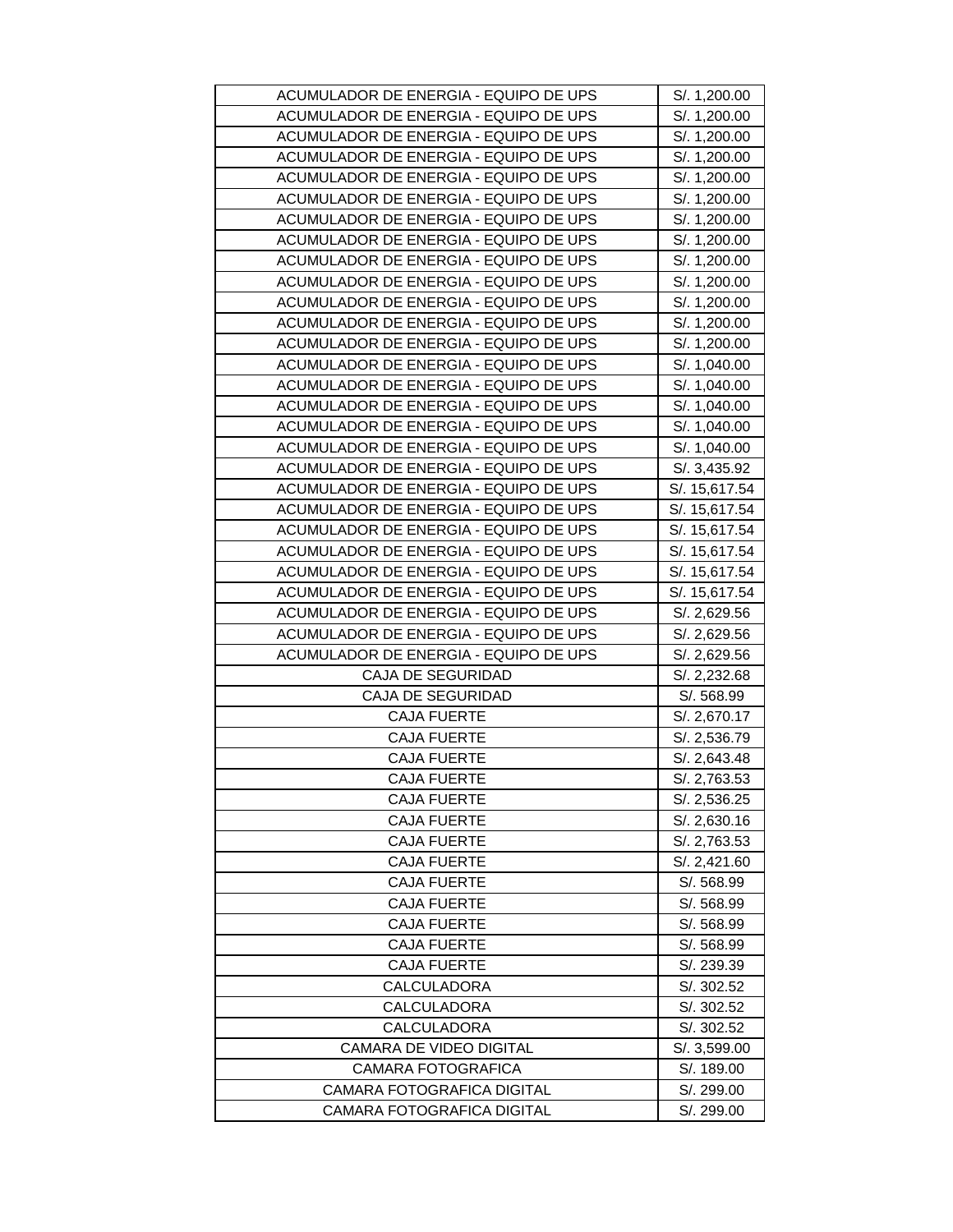| CAMARA FOTOGRAFICA DIGITAL                           | S/. 299.00   |
|------------------------------------------------------|--------------|
| <b>CAMARA FOTOGRAFICA DIGITAL</b>                    | S/. 299.00   |
| <b>CAMARA FOTOGRAFICA DIGITAL</b>                    | S/. 299.00   |
| <b>CAMARA FOTOGRAFICA DIGITAL</b>                    | S/. 299.00   |
| <b>CAMARA FOTOGRAFICA DIGITAL</b>                    | S/. 199.00   |
| CAMARA FOTOGRAFICA DIGITAL                           | S/. 199.00   |
| <b>CAMARA FOTOGRAFICA DIGITAL</b>                    | S/. 199.00   |
| <b>CAMARA FOTOGRAFICA DIGITAL</b>                    | S/. 199.00   |
| <b>CAMARA FOTOGRAFICA DIGITAL</b>                    | S/. 199.00   |
| CAMARA FOTOGRAFICA DIGITAL                           | S/. 199.00   |
| <b>CAMARA FOTOGRAFICA DIGITAL</b>                    | S/. 1,699.00 |
| CAMARA FOTOGRAFICA DIGITAL                           | S/. 699.00   |
| CAPTURADOR DE IMAGEN - SCANNER                       | S/. 583.83   |
| <b>ELECTROBOMBA</b>                                  | S/. 590.00   |
| EQUIPO MULTIFUNCIONAL COPIADORA FAX IMPRESORA SCANNE | S/. 4,402.71 |
| EQUIPO MULTIFUNCIONAL COPIADORA FAX IMPRESORA SCANNE | S/. 4,402.71 |
| EQUIPO MULTIFUNCIONAL COPIADORA FAX IMPRESORA SCANNE | S/. 4,402.71 |
| EQUIPO MULTIFUNCIONAL COPIADORA FAX IMPRESORA SCANNE |              |
|                                                      | S/. 4,402.71 |
| EQUIPO MULTIFUNCIONAL COPIADORA FAX IMPRESORA SCANNE | S/. 4,147.01 |
| EQUIPO MULTIFUNCIONAL COPIADORA FAX IMPRESORA SCANNE | S/. 4,147.02 |
| EQUIPO MULTIFUNCIONAL COPIADORA FAX IMPRESORA SCANNE | S/. 3,752.22 |
| EQUIPO MULTIFUNCIONAL COPIADORA FAX IMPRESORA SCANNE | S/. 3,899.38 |
| EQUIPO MULTIFUNCIONAL COPIADORA FAX IMPRESORA SCANNE | S/. 3,899.38 |
| EQUIPO MULTIFUNCIONAL COPIADORA FAX IMPRESORA SCANNE | S/. 3,899.38 |
| EQUIPO MULTIFUNCIONAL COPIADORA FAX IMPRESORA SCANNE | S/. 1,425.00 |
| EQUIPO MULTIFUNCIONAL COPIADORA FAX IMPRESORA SCANNE | S/. 1,425.00 |
| EQUIPO MULTIFUNCIONAL COPIADORA FAX IMPRESORA SCANNE | S/. 1,525.00 |
| EQUIPO MULTIFUNCIONAL COPIADORA FAX IMPRESORA SCANNE | S/. 1,282.23 |
| EQUIPO MULTIFUNCIONAL COPIADORA FAX IMPRESORA SCANNE | S/. 1,733.00 |
| EQUIPO MULTIFUNCIONAL COPIADORA FAX IMPRESORA SCANNE | S/. 1,733.00 |
| EQUIPO MULTIFUNCIONAL COPIADORA FAX IMPRESORA SCANNE | S/. 1,733.00 |
| EQUIPO MULTIFUNCIONAL COPIADORA FAX IMPRESORA SCANNE | S/. 1,733.00 |
| EQUIPO MULTIFUNCIONAL COPIADORA FAX IMPRESORA SCANNE | S/. 1,733.00 |
| EQUIPO MULTIFUNCIONAL COPIADORA FAX IMPRESORA SCANNE | S/. 1,733.00 |
| EQUIPO MULTIFUNCIONAL COPIADORA FAX IMPRESORA SCANNE | S/. 1,733.00 |
| EQUIPO MULTIFUNCIONAL COPIADORA FAX IMPRESORA SCANNE | S/. 1,733.00 |
| EQUIPO MULTIFUNCIONAL COPIADORA FAX IMPRESORA SCANNE | S/. 1,733.00 |
| EQUIPO MULTIFUNCIONAL COPIADORA FAX IMPRESORA SCANNE | S/. 1,733.00 |
| EQUIPO MULTIFUNCIONAL COPIADORA FAX IMPRESORA SCANNE | S/. 1,733.00 |
| EQUIPO MULTIFUNCIONAL COPIADORA FAX IMPRESORA SCANNE | S/. 1,733.00 |
| EQUIPO MULTIFUNCIONAL COPIADORA FAX IMPRESORA SCANNE | S/. 1,733.00 |
| EQUIPO MULTIFUNCIONAL COPIADORA FAX IMPRESORA SCANNE | S/. 1,733.00 |
| EQUIPO MULTIFUNCIONAL COPIADORA FAX IMPRESORA SCANNE | S/. 1,733.00 |
| EQUIPO MULTIFUNCIONAL COPIADORA FAX IMPRESORA SCANNE | S/. 1,733.00 |
| EQUIPO MULTIFUNCIONAL COPIADORA FAX IMPRESORA SCANNE | S/. 1,733.00 |
| EQUIPO MULTIFUNCIONAL COPIADORA FAX IMPRESORA SCANNE | S/. 1,733.00 |
| EQUIPO MULTIFUNCIONAL COPIADORA FAX IMPRESORA SCANNE | S/. 1,733.00 |
| EQUIPO MULTIFUNCIONAL COPIADORA FAX IMPRESORA SCANNE | S/. 1,733.00 |
| EQUIPO MULTIFUNCIONAL COPIADORA FAX IMPRESORA SCANNE | S/. 1,733.00 |
| EQUIPO MULTIFUNCIONAL COPIADORA FAX IMPRESORA SCANNE | S/. 1,733.00 |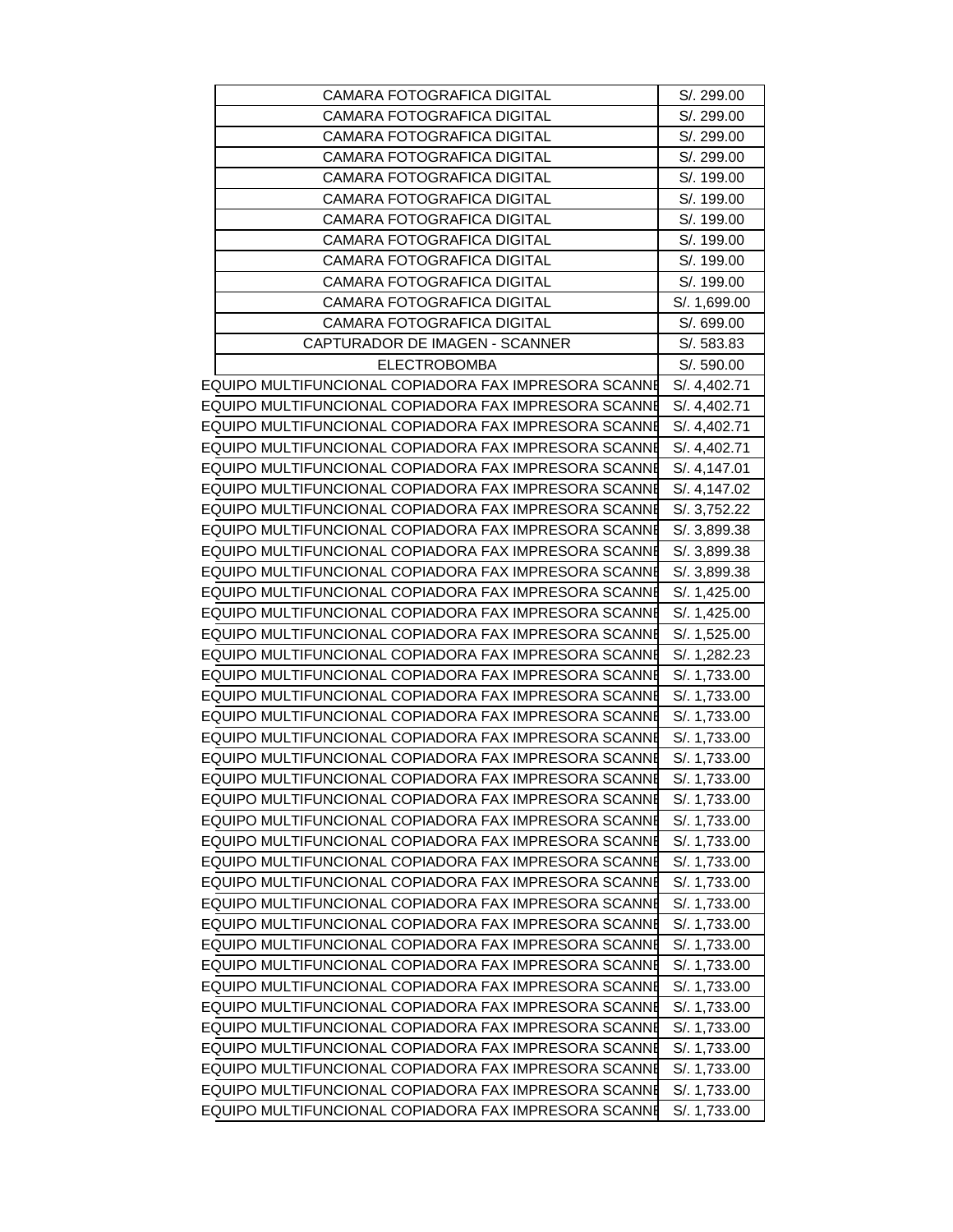| EQUIPO MULTIFUNCIONAL COPIADORA FAX IMPRESORA SCANNE | S/. 1,733.00  |
|------------------------------------------------------|---------------|
| EQUIPO MULTIFUNCIONAL COPIADORA FAX IMPRESORA SCANNE | S/. 1,733.00  |
| EQUIPO MULTIFUNCIONAL COPIADORA FAX IMPRESORA SCANNE | S/. 1,733.00  |
| EQUIPO MULTIFUNCIONAL COPIADORA FAX IMPRESORA SCANNE | S/. 1,733.00  |
| EQUIPO MULTIFUNCIONAL COPIADORA FAX IMPRESORA SCANNE | S/. 1,733.00  |
| EQUIPO MULTIFUNCIONAL COPIADORA FAX IMPRESORA SCANNE | S/. 1,733.00  |
| EQUIPO MULTIFUNCIONAL COPIADORA FAX IMPRESORA SCANNE | S/. 1,733.00  |
| EQUIPO MULTIFUNCIONAL COPIADORA FAX IMPRESORA SCANNE | S/. 1,733.00  |
| EQUIPO MULTIFUNCIONAL COPIADORA FAX IMPRESORA SCANNE | S/. 10,130.00 |
| EQUIPO MULTIFUNCIONAL COPIADORA FAX IMPRESORA SCANNE | S/. 1,733.00  |
| EQUIPO MULTIFUNCIONAL COPIADORA FAX IMPRESORA SCANNE | S/. 1,733.00  |
| EQUIPO MULTIFUNCIONAL COPIADORA FAX IMPRESORA SCANNE | S/. 1,733.00  |
| EQUIPO MULTIFUNCIONAL COPIADORA FAX IMPRESORA SCANNE | S/. 1,733.00  |
| EQUIPO MULTIFUNCIONAL COPIADORA FAX IMPRESORA SCANNE | S/. 1,733.00  |
| EQUIPO MULTIFUNCIONAL COPIADORA FAX IMPRESORA SCANNE | S/. 1,733.00  |
| EQUIPO MULTIFUNCIONAL COPIADORA FAX IMPRESORA SCANNE | S/. 655.04    |
| EQUIPO MULTIFUNCIONAL COPIADORA FAX IMPRESORA SCANNE | S/. 1,347.00  |
| EQUIPO MULTIFUNCIONAL COPIADORA FAX IMPRESORA SCANNE | S/. 1,347.00  |
| EQUIPO MULTIFUNCIONAL COPIADORA FAX IMPRESORA SCANNE | S/. 1,347.00  |
| EQUIPO MULTIFUNCIONAL COPIADORA FAX IMPRESORA SCANNE | S/. 1,347.00  |
| EQUIPO MULTIFUNCIONAL COPIADORA FAX IMPRESORA SCANNE | S/. 1,347.00  |
| EQUIPO MULTIFUNCIONAL COPIADORA FAX IMPRESORA SCANNE | S/. 1,347.00  |
| EQUIPO MULTIFUNCIONAL COPIADORA FAX IMPRESORA SCANNE | S/. 1,347.00  |
| EQUIPO MULTIFUNCIONAL COPIADORA FAX IMPRESORA SCANNE | S/. 1,347.00  |
| EQUIPO MULTIFUNCIONAL COPIADORA FAX IMPRESORA SCANNE | S/. 1,347.00  |
| EQUIPO MULTIFUNCIONAL COPIADORA FAX IMPRESORA SCANNE | S/. 1,347.00  |
| EQUIPO MULTIFUNCIONAL COPIADORA FAX IMPRESORA SCANNE | S/. 1,347.00  |
| EQUIPO MULTIFUNCIONAL COPIADORA FAX IMPRESORA SCANNE | S/. 1,347.00  |
| EQUIPO MULTIFUNCIONAL COPIADORA FAX IMPRESORA SCANNE | S/. 1,347.00  |
| EQUIPO MULTIFUNCIONAL COPIADORA FAX IMPRESORA SCANNE | S/. 1,347.00  |
| EQUIPO MULTIFUNCIONAL COPIADORA FAX IMPRESORA SCANNE | S/. 1,347.00  |
| EQUIPO MULTIFUNCIONAL COPIADORA FAX IMPRESORA SCANNE | S/. 1,347.00  |
| EQUIPO MULTIFUNCIONAL COPIADORA FAX IMPRESORA SCANNE | S/. 1,347.00  |
| EQUIPO MULTIFUNCIONAL COPIADORA FAX IMPRESORA SCANNE | S/. 1,347.00  |
| EQUIPO MULTIFUNCIONAL COPIADORA FAX IMPRESORA SCANNE | S/. 1,347.00  |
| EQUIPO MULTIFUNCIONAL COPIADORA FAX IMPRESORA SCANNE | S/. 1,347.00  |
| EQUIPO MULTIFUNCIONAL COPIADORA FAX IMPRESORA SCANNE | S/. 1,347.00  |
| EQUIPO MULTIFUNCIONAL COPIADORA FAX IMPRESORA SCANNE | S/. 1,347.00  |
| EQUIPO MULTIFUNCIONAL COPIADORA FAX IMPRESORA SCANNE | S/. 1,347.00  |
| EQUIPO MULTIFUNCIONAL COPIADORA FAX IMPRESORA SCANNE | S/. 1,271.30  |
| EQUIPO MULTIFUNCIONAL COPIADORA FAX IMPRESORA SCANNE | S/. 1,271.29  |
| EQUIPO MULTIFUNCIONAL COPIADORA FAX IMPRESORA SCANNE | S/. 8,530.00  |
| EQUIPO MULTIFUNCIONAL COPIADORA FAX IMPRESORA SCANNE | S/. 8,530.00  |
| EQUIPO MULTIFUNCIONAL COPIADORA FAX IMPRESORA SCANNE | S/. 8,590.17  |
| EQUIPO MULTIFUNCIONAL COPIADORA FAX IMPRESORA SCANNE | S/. 8,590.17  |
| EQUIPO MULTIFUNCIONAL COPIADORA FAX IMPRESORA SCANNE | S/. 8,590.17  |
| EQUIPO MULTIFUNCIONAL COPIADORA FAX IMPRESORA SCANNE | S/. 8,590.17  |
| EQUIPO MULTIFUNCIONAL COPIADORA FAX IMPRESORA SCANNE | S/. 8,590.17  |
| EQUIPO MULTIFUNCIONAL COPIADORA FAX IMPRESORA SCANNE | S/. 8,590.17  |
| EQUIPO MULTIFUNCIONAL COPIADORA FAX IMPRESORA SCANNE | S/. 8,590.17  |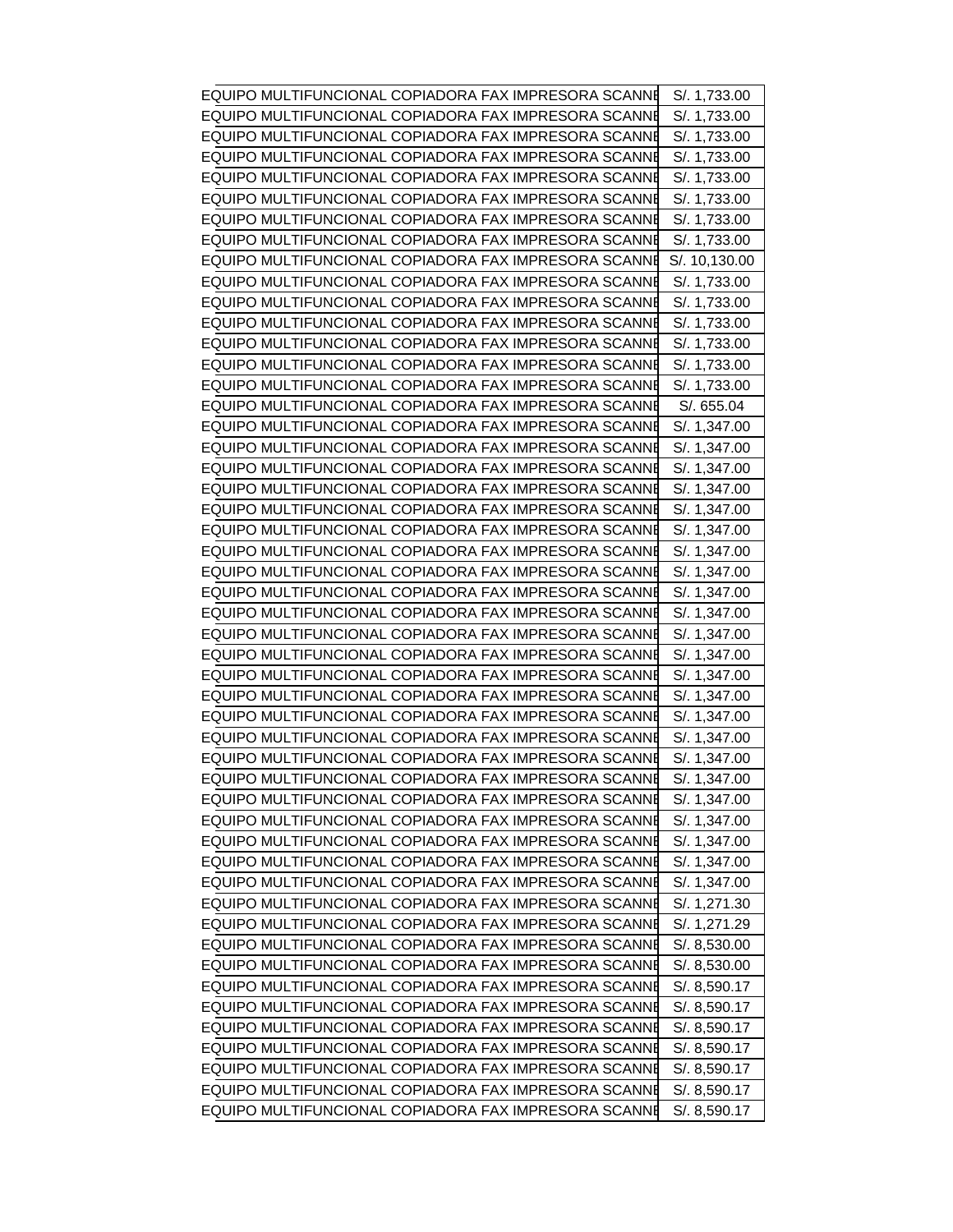| EQUIPO MULTIFUNCIONAL COPIADORA FAX IMPRESORA SCANNE | S/. 8,590.17  |
|------------------------------------------------------|---------------|
| EQUIPO MULTIFUNCIONAL COPIADORA FAX IMPRESORA SCANNE | S/. 8,590.17  |
| EQUIPO MULTIFUNCIONAL COPIADORA FAX IMPRESORA SCANNE | S/. 8,590.17  |
| EQUIPO MULTIFUNCIONAL COPIADORA FAX IMPRESORA SCANNE | S/. 8,590.17  |
| EQUIPO MULTIFUNCIONAL COPIADORA FAX IMPRESORA SCANNE | S/. 8,590.17  |
| EQUIPO MULTIFUNCIONAL COPIADORA FAX IMPRESORA SCANNE | S/. 10,824.52 |
| EQUIPO MULTIFUNCIONAL COPIADORA FAX IMPRESORA SCANNE | S/. 7,840.01  |
| EQUIPO PARA AIRE ACONDICIONADO TIPO DOMESTICO        | S/. 1,854.60  |
| EQUIPO PARA AIRE ACONDICIONADO TIPO DOMESTICO        | S/. 1,798.41  |
| EQUIPO PARA AIRE ACONDICIONADO TIPO DOMESTICO        | S/. 2,800.55  |
| EQUIPO PARA AIRE ACONDICIONADO TIPO DOMESTICO        | S/. 2,800.55  |
| EQUIPO PARA AIRE ACONDICIONADO TIPO DOMESTICO        | S/. 2,800.55  |
| EQUIPO PARA AIRE ACONDICIONADO TIPO DOMESTICO        | S/. 2,800.55  |
| EQUIPO PARA AIRE ACONDICIONADO TIPO DOMESTICO        | S/. 2,299.69  |
| EQUIPO PARA AIRE ACONDICIONADO TIPO DOMESTICO        | S/. 2,299.69  |
| EQUIPO PARA AIRE ACONDICIONADO TIPO DOMESTICO        | S/. 2,299.69  |
| EQUIPO PARA AIRE ACONDICIONADO TIPO DOMESTICO        | S/. 2,299.69  |
| EQUIPO PARA AIRE ACONDICIONADO TIPO DOMESTICO        | S/. 2,299.69  |
| EQUIPO PARA AIRE ACONDICIONADO TIPO DOMESTICO        | S/. 2,299.69  |
| EQUIPO PARA AIRE ACONDICIONADO TIPO DOMESTICO        | S/. 2,299.69  |
| EQUIPO PARA AIRE ACONDICIONADO TIPO DOMESTICO        | S/. 2,299.69  |
| EQUIPO PARA AIRE ACONDICIONADO TIPO DOMESTICO        | S/. 2,299.69  |
| EQUIPO PARA AIRE ACONDICIONADO TIPO DOMESTICO        | S/. 2,299.69  |
| EQUIPO PARA AIRE ACONDICIONADO TIPO DOMESTICO        | S/. 2,299.69  |
| EQUIPO PARA AIRE ACONDICIONADO TIPO DOMESTICO        | S/. 2,299.69  |
| EQUIPO PARA AIRE ACONDICIONADO TIPO DOMESTICO        | S/. 2,299.69  |
| EQUIPO PARA AIRE ACONDICIONADO TIPO DOMESTICO        | S/. 2,299.69  |
| EQUIPO PARA AIRE ACONDICIONADO TIPO DOMESTICO        | S/. 2,299.69  |
| EQUIPO PARA AIRE ACONDICIONADO TIPO DOMESTICO        | S/. 2,299.69  |
| EQUIPO PARA AIRE ACONDICIONADO TIPO DOMESTICO        | S/. 2,299.69  |
| EQUIPO PARA AIRE ACONDICIONADO TIPO DOMESTICO        | S/. 2,299.69  |
| EQUIPO PARA AIRE ACONDICIONADO TIPO DOMESTICO        | S/. 2,299.69  |
| EQUIPO PARA AIRE ACONDICIONADO TIPO DOMESTICO        | S/. 2,299.69  |
| EQUIPO PARA AIRE ACONDICIONADO TIPO DOMESTICO        | S/. 2,299.69  |
| EQUIPO PARA AIRE ACONDICIONADO TIPO DOMESTICO        | S/. 2,299.69  |
| EQUIPO PARA AIRE ACONDICIONADO TIPO DOMESTICO        | S/. 2,299.69  |
| EQUIPO PARA AIRE ACONDICIONADO TIPO DOMESTICO        | S/. 2,299.69  |
| EQUIPO PARA AIRE ACONDICIONADO TIPO DOMESTICO        | S/. 2,299.69  |
| EQUIPO PARA AIRE ACONDICIONADO TIPO DOMESTICO        | S/. 2,299.69  |
| EQUIPO PARA AIRE ACONDICIONADO TIPO DOMESTICO        | S/. 2,299.69  |
| EQUIPO PARA AIRE ACONDICIONADO TIPO DOMESTICO        | S/. 2.299.69  |
| EQUIPO PARA AIRE ACONDICIONADO TIPO DOMESTICO        | S/. 2,299.69  |
| EQUIPO PARA AIRE ACONDICIONADO TIPO DOMESTICO        | S/. 2,299.69  |
| EQUIPO PARA AIRE ACONDICIONADO TIPO DOMESTICO        | S/. 2,299.69  |
| EQUIPO PARA AIRE ACONDICIONADO TIPO DOMESTICO        | S/. 2,299.69  |
| EQUIPO PARA AIRE ACONDICIONADO TIPO DOMESTICO        | S/. 2,299.69  |
| EQUIPO PARA AIRE ACONDICIONADO TIPO DOMESTICO        | S/. 2,299.69  |
| EQUIPO PARA AIRE ACONDICIONADO TIPO DOMESTICO        | S/. 2,299.69  |
| EQUIPO PARA AIRE ACONDICIONADO TIPO DOMESTICO        | S/. 2,299.69  |
| EQUIPO PARA AIRE ACONDICIONADO TIPO DOMESTICO        | S/. 2,299.69  |
|                                                      |               |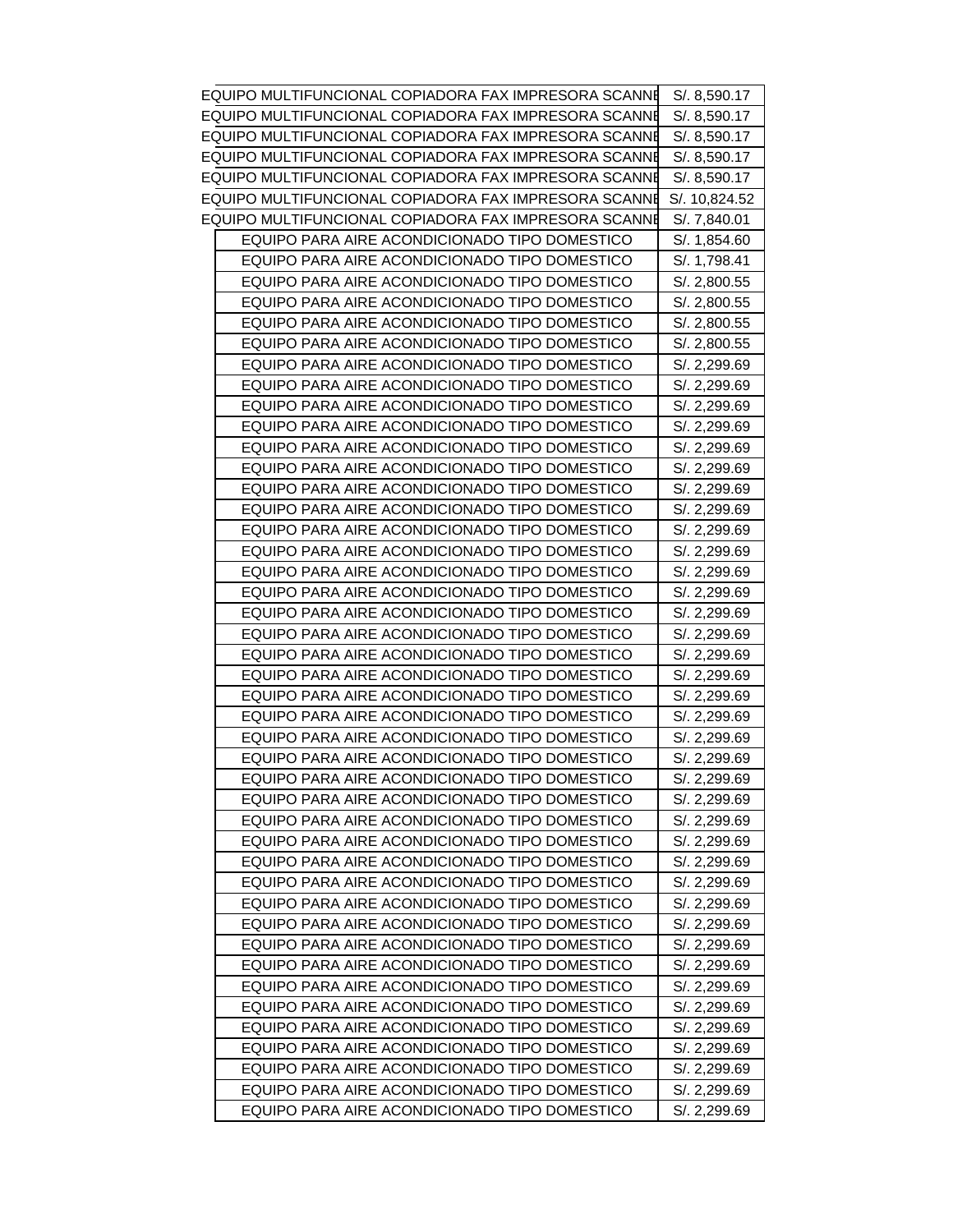| EQUIPO PARA AIRE ACONDICIONADO TIPO DOMESTICO                                                  | S/. 2,299.69                 |
|------------------------------------------------------------------------------------------------|------------------------------|
| EQUIPO PARA AIRE ACONDICIONADO TIPO DOMESTICO                                                  | S/. 2,299.69                 |
| EQUIPO PARA AIRE ACONDICIONADO TIPO DOMESTICO                                                  | S/. 2,299.69                 |
| EQUIPO PARA AIRE ACONDICIONADO TIPO DOMESTICO                                                  | S/. 2,299.69                 |
| EQUIPO PARA AIRE ACONDICIONADO TIPO DOMESTICO                                                  | S/. 2,299.69                 |
| EQUIPO PARA AIRE ACONDICIONADO TIPO DOMESTICO                                                  | S/. 2,299.69                 |
| EQUIPO PARA AIRE ACONDICIONADO TIPO DOMESTICO                                                  | S/. 2,299.69                 |
| EQUIPO PARA AIRE ACONDICIONADO TIPO DOMESTICO                                                  | S/. 2,299.69                 |
| EQUIPO PARA AIRE ACONDICIONADO TIPO DOMESTICO                                                  | S/. 2,299.69                 |
| EQUIPO PARA AIRE ACONDICIONADO TIPO DOMESTICO                                                  | S/. 2,299.69                 |
| EQUIPO PARA AIRE ACONDICIONADO TIPO DOMESTICO                                                  | S/. 2,299.69                 |
| EQUIPO PARA AIRE ACONDICIONADO TIPO DOMESTICO                                                  | S/. 2,299.69                 |
| EQUIPO PARA AIRE ACONDICIONADO TIPO DOMESTICO                                                  | S/. 2,299.69                 |
| EQUIPO PARA AIRE ACONDICIONADO TIPO DOMESTICO                                                  | S/. 2,299.69                 |
| EQUIPO PARA AIRE ACONDICIONADO TIPO DOMESTICO                                                  | S/. 2,299.69                 |
| EQUIPO PARA AIRE ACONDICIONADO TIPO DOMESTICO                                                  | S/. 2,299.69                 |
| EQUIPO PARA AIRE ACONDICIONADO TIPO DOMESTICO                                                  | S/. 2,299.69                 |
| EQUIPO PARA AIRE ACONDICIONADO TIPO DOMESTICO                                                  | S/. 2,299.69                 |
| EQUIPO PARA AIRE ACONDICIONADO TIPO DOMESTICO                                                  | S/. 2,299.69                 |
| EQUIPO PARA AIRE ACONDICIONADO TIPO DOMESTICO                                                  | S/. 2,299.69                 |
| EQUIPO PARA AIRE ACONDICIONADO TIPO DOMESTICO                                                  | S/. 2,299.69                 |
| EQUIPO PARA AIRE ACONDICIONADO TIPO DOMESTICO                                                  | S/. 2,299.69                 |
| EQUIPO PARA AIRE ACONDICIONADO TIPO DOMESTICO                                                  | S/. 2,299.69                 |
| EQUIPO PARA AIRE ACONDICIONADO TIPO DOMESTICO                                                  | S/. 2,299.69                 |
| EQUIPO PARA AIRE ACONDICIONADO TIPO DOMESTICO                                                  | S/. 2,299.69                 |
| EQUIPO PARA AIRE ACONDICIONADO TIPO DOMESTICO                                                  | S/. 2,299.69                 |
|                                                                                                |                              |
| EQUIPO PARA AIRE ACONDICIONADO TIPO DOMESTICO                                                  | S/. 4,204.27                 |
| EQUIPO PARA AIRE ACONDICIONADO TIPO DOMESTICO                                                  | S/. 4,204.27                 |
| EQUIPO PARA AIRE ACONDICIONADO TIPO DOMESTICO                                                  | S/. 4,204.27                 |
| EQUIPO PARA AIRE ACONDICIONADO TIPO DOMESTICO                                                  | S/. 1,720.50                 |
| EQUIPO PARA AIRE ACONDICIONADO TIPO DOMESTICO                                                  | S/. 1,720.50                 |
| EQUIPO PARA AIRE ACONDICIONADO TIPO DOMESTICO                                                  | S/. 1,720.50                 |
| EQUIPO PARA AIRE ACONDICIONADO TIPO DOMESTICO                                                  | S/. 1,720.50                 |
| EQUIPO PARA AIRE ACONDICIONADO TIPO DOMESTICO                                                  | S/. 1,720.50                 |
| EQUIPO PARA AIRE ACONDICIONADO TIPO DOMESTICO                                                  | S/. 2,097.83                 |
| EQUIPO PARA AIRE ACONDICIONADO TIPO DOMESTICO                                                  | S/. 2,097.83                 |
| EQUIPO PARA AIRE ACONDICIONADO TIPO DOMESTICO                                                  | S/. 4,155.36                 |
| EQUIPO PARA AIRE ACONDICIONADO TIPO DOMESTICO                                                  | S/. 3,661.60                 |
| EQUIPO PARA AIRE ACONDICIONADO TIPO DOMESTICO                                                  | S/. 3,661.60                 |
| EQUIPO PARA AIRE ACONDICIONADO TIPO DOMESTICO                                                  | S/. 3,661.60                 |
| EQUIPO PARA AIRE ACONDICIONADO TIPO DOMESTICO                                                  | S/. 1,730.30                 |
| EQUIPO PARA AIRE ACONDICIONADO TIPO DOMESTICO                                                  | S/. 1,730.29                 |
| EQUIPO PARA AIRE ACONDICIONADO TIPO DOMESTICO                                                  | S/. 1,569.00                 |
| EQUIPO PARA AIRE ACONDICIONADO TIPO DOMESTICO                                                  | S/. 1,284.72                 |
| EQUIPO PARA AIRE ACONDICIONADO TIPO DOMESTICO                                                  | S/. 1,284.72                 |
| EQUIPO PARA AIRE ACONDICIONADO TIPO DOMESTICO                                                  | S/. 6,914.27                 |
| EQUIPO PARA AIRE ACONDICIONADO TIPO DOMESTICO                                                  | S/. 9,717.54                 |
| EQUIPO PARA AIRE ACONDICIONADO TIPO DOMESTICO                                                  | S/. 2,087.26                 |
| EQUIPO PARA AIRE ACONDICIONADO TIPO DOMESTICO<br>EQUIPO PARA AIRE ACONDICIONADO TIPO DOMESTICO | S/. 2,087.26<br>S/. 1,442.28 |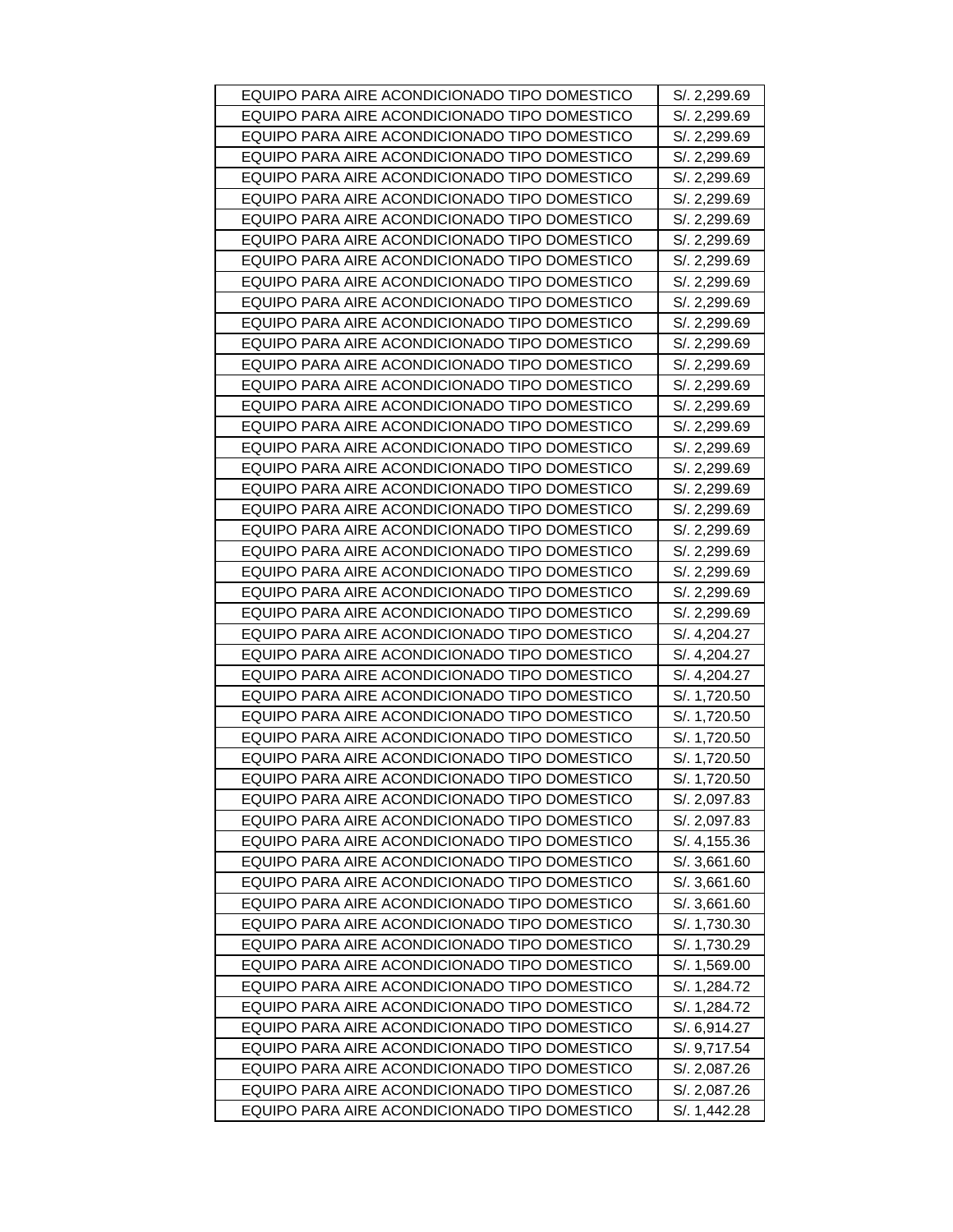| EQUIPO PARA AIRE ACONDICIONADO TIPO DOMESTICO            | S/. 2,600.00  |
|----------------------------------------------------------|---------------|
| EQUIPO PARA AIRE ACONDICIONADO TIPO DOMESTICO            | S/. 2,600.00  |
| <b>EXTINTOR</b>                                          | S/. 503.41    |
| <b>EXTINTOR</b>                                          | S/. 503.41    |
| <b>EXTINTOR</b>                                          | S/. 503.41    |
| <b>EXTINTOR</b>                                          | S/. 503.41    |
| <b>EXTINTOR</b>                                          | S/. 503.41    |
| <b>EXTINTOR</b>                                          | S/. 503.41    |
| <b>EXTINTOR</b>                                          | S/. 191.34    |
| <b>EXTINTOR</b>                                          | S/. 191.34    |
| <b>EXTINTOR</b>                                          | S/. 191.34    |
| <b>EXTINTOR</b>                                          | S/. 191.34    |
| <b>EXTINTOR</b>                                          | S/. 191.34    |
| <b>EXTINTOR</b>                                          | S/. 191.34    |
| <b>EXTINTOR</b>                                          | S/. 191.34    |
| FOTOCOPIADORA EN GENERAL                                 | S/. 16,523.59 |
| FOTOCOPIADORA EN GENERAL                                 | S/. 4,402.71  |
| FOTOCOPIADORA EN GENERAL                                 | S/. 4,402.71  |
| <b>HORNO MICROONDAS</b>                                  | S/. 248.29    |
| <b>HORNO MICROONDAS</b>                                  | S/. 187.44    |
| HORNO MICROONDAS                                         | S/. 359.00    |
| IMPRESORA A INYECCION DE TINTA                           | S/. 251.64    |
| <b>IMPRESORA A INYECCION DE TINTA</b>                    | S/. 251.64    |
| <b>IMPRESORA A INYECCION DE TINTA</b>                    | S/. 1,695.85  |
| <b>IMPRESORA A INYECCION DE TINTA</b>                    | S/. 1,695.85  |
| IMPRESORA A INYECCION DE TINTA                           | S/. 1,695.85  |
| IMPRESORA A INYECCION DE TINTA                           | S/. 272.94    |
| IMPRESORA A INYECCION DE TINTA                           | S/. 272.93    |
| <b>IMPRESORA A INYECCION DE TINTA</b>                    | S/. 272.93    |
| <b>IMPRESORA A INYECCION DE TINTA</b>                    | S/. 1,385.17  |
| IMPRESORA A INYECCION DE TINTA                           | S/. 1,385.17  |
| <b>IMPRESORA A INYECCION DE TINTA</b>                    | S/. 1,129.69  |
|                                                          |               |
| IMPRESORA A INYECCION DE TINTA<br><b>IMPRESORA LASER</b> | S/. 1,129.70  |
|                                                          | S/.2,683.61   |
| <b>IMPRESORA LASER</b>                                   | S/. 2,683.61  |
| <b>IMPRESORA LASER</b>                                   | S/. 2,683.61  |
| <b>IMPRESORA LASER</b>                                   | S/. 2,683.59  |
| <b>IMPRESORA LASER</b>                                   | S/. 1,695.85  |
| <b>IMPRESORA LASER</b>                                   | S/. 1,695.85  |
| <b>IMPRESORA LASER</b>                                   | S/. 7,264.90  |
| <b>IMPRESORA LASER</b>                                   | S/. 1,385.17  |
| <b>IMPRESORA LASER</b>                                   | S/. 2,320.54  |
| <b>IMPRESORA LASER</b>                                   | S/. 2,007.33  |
| <b>IMPRESORA LASER</b>                                   | S/. 2,405.97  |
| <b>IMPRESORA LASER</b>                                   | S/. 2,451.99  |
| <b>IMPRESORA LASER</b>                                   | S/. 2,452.00  |
| <b>IMPRESORA MATRIZ DE PUNTO</b>                         | S/. 2,459.69  |
| <b>IMPRESORA MATRIZ DE PUNTO</b>                         | S/. 2,176.49  |
| LECTORA DE CONTROL DE ASISTENCIA                         | S/. 8,984.36  |
| LECTORA DE TARJETA DE PROXIMIDAD                         | S/. 8,984.36  |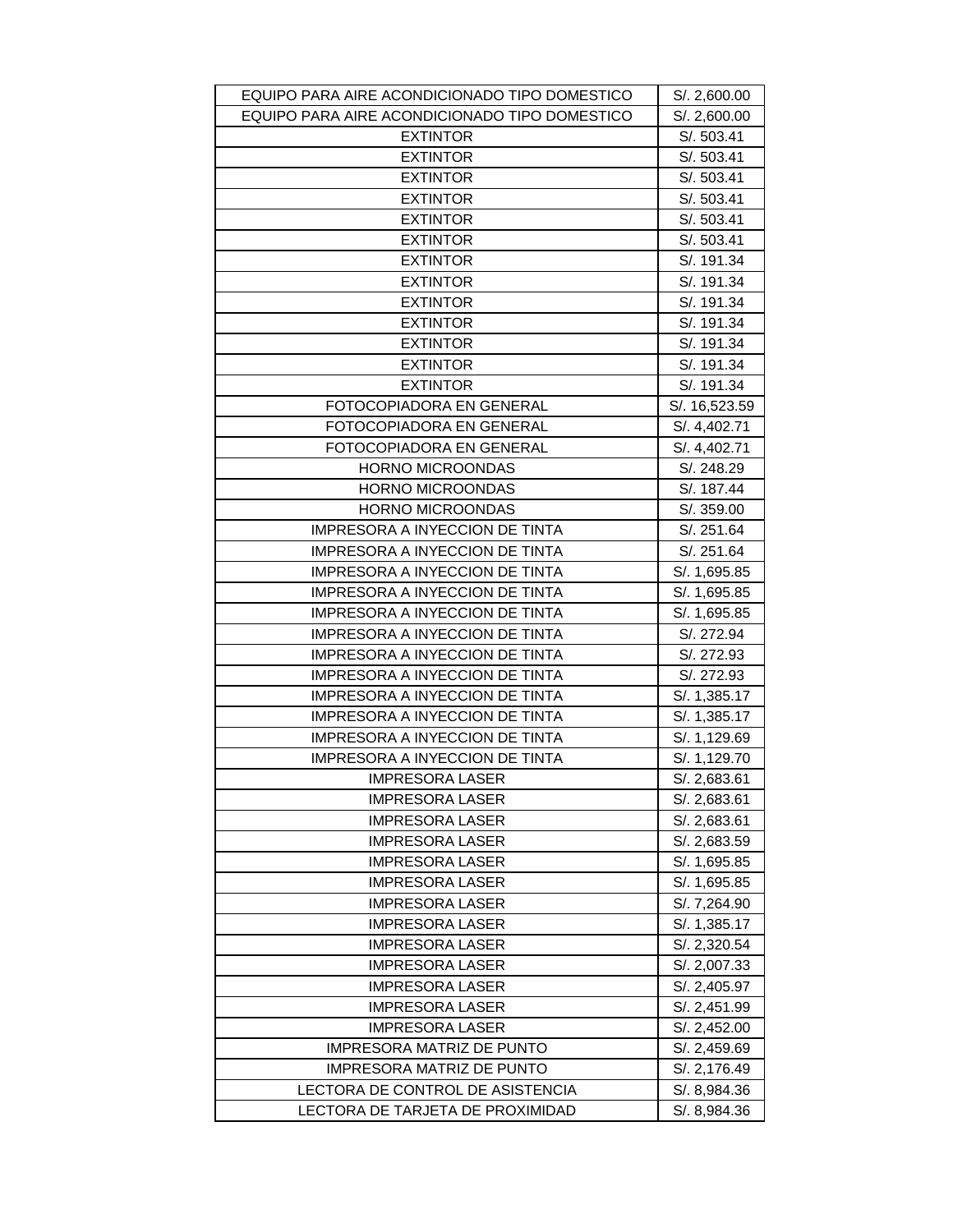| UPS                                                   | S/. 31,897.95                |
|-------------------------------------------------------|------------------------------|
| <b>MINICOMPONENTE</b>                                 | S/. 493.67                   |
| PIZARRA ELECTRONICA                                   | S/. 10,439.87                |
| REPRODUCTOR DE DVD/CD/VCD/SVCD/MP3 Y OTROS            | S/. 1,488.66                 |
| SISTEMA DE DETECCION CONTRA INCENDIOS                 | S/. 19,653.53                |
| SISTEMA DE PROYECCION MULTIMEDIA - PROYECTOR MULTIMED | S/. 10,283.23                |
| SISTEMA DE PROYECCION MULTIMEDIA - PROYECTOR MULTIMED | S/. 6,749.35                 |
| SISTEMA DE PROYECCION MULTIMEDIA - PROYECTOR MULTIMED | S/. 6,749.35                 |
| SISTEMA DE PROYECCION MULTIMEDIA - PROYECTOR MULTIMED | S/. 6,749.35                 |
| SISTEMA DE PROYECCION MULTIMEDIA - PROYECTOR MULTIMED | S/. 6,749.35                 |
| SISTEMA DE PROYECCION MULTIMEDIA - PROYECTOR MULTIMED | S/. 6,749.35                 |
| SISTEMA DE PROYECCION MULTIMEDIA - PROYECTOR MULTIMED | S/. 6,749.36                 |
| SISTEMA DE PROYECCION MULTIMEDIA - PROYECTOR MULTIMED | S/. 5,311.95                 |
| SISTEMA DE PROYECCION MULTIMEDIA - PROYECTOR MULTIMED | S/. 5,750.73                 |
| SISTEMA DE PROYECCION MULTIMEDIA - PROYECTOR MULTIMED | S/. 6,430.00                 |
| SISTEMA DE PROYECCION MULTIMEDIA - PROYECTOR MULTIMED | S/. 3,783.00                 |
| SISTEMA DE PROYECCION MULTIMEDIA - PROYECTOR MULTIMED | S/. 3,783.00                 |
| SISTEMA DE PROYECCION MULTIMEDIA - PROYECTOR MULTIMED | S/. 5,470.82                 |
| SURTIDOR DE AGUA ELECTRICO - DISPENSADOR ELECTRICO    | S/. 668.30                   |
| SURTIDOR DE AGUA ELECTRICO - DISPENSADOR ELECTRICO    | S/. 668.30                   |
| SURTIDOR DE AGUA ELECTRICO - DISPENSADOR ELECTRICO    | S/. 668.30                   |
| SURTIDOR DE AGUA ELECTRICO - DISPENSADOR ELECTRICO    | S/. 668.30                   |
| SURTIDOR DE AGUA ELECTRICO - DISPENSADOR ELECTRICO    | S/. 1,983.34                 |
| SURTIDOR DE AGUA ELECTRICO - DISPENSADOR ELECTRICO    | S/. 1,983.34                 |
| SURTIDOR DE AGUA ELECTRICO - DISPENSADOR ELECTRICO    | S/. 1,983.34                 |
| SURTIDOR DE AGUA ELECTRICO - DISPENSADOR ELECTRICO    | S/. 1,983.34                 |
| SURTIDOR DE AGUA ELECTRICO - DISPENSADOR ELECTRICO    | S/. 1,983.34                 |
| SURTIDOR DE AGUA ELECTRICO - DISPENSADOR ELECTRICO    | S/. 1,983.34                 |
| SURTIDOR DE AGUA ELECTRICO - DISPENSADOR ELECTRICO    | S/. 1,983.34                 |
| SURTIDOR DE AGUA ELECTRICO - DISPENSADOR ELECTRICO    | S/. 1,983.34                 |
| SURTIDOR DE AGUA ELECTRICO - DISPENSADOR ELECTRICO    | S/. 1,983.34                 |
| SURTIDOR DE AGUA ELECTRICO - DISPENSADOR ELECTRICO    | S/. 1,983.34                 |
| SURTIDOR DE AGUA ELECTRICO - DISPENSADOR ELECTRICO    | S/. 1,983.34                 |
| SURTIDOR DE AGUA ELECTRICO - DISPENSADOR ELECTRICO    | S/. 1,983.34                 |
| SURTIDOR DE AGUA ELECTRICO - DISPENSADOR ELECTRICO    | S/. 1,983.34                 |
| SURTIDOR DE AGUA ELECTRICO - DISPENSADOR ELECTRICO    | S/. 1,983.34                 |
| SURTIDOR DE AGUA ELECTRICO - DISPENSADOR ELECTRICO    | S/. 1,983.34                 |
| SURTIDOR DE AGUA ELECTRICO - DISPENSADOR ELECTRICO    | S/. 1,983.34                 |
| SURTIDOR DE AGUA ELECTRICO - DISPENSADOR ELECTRICO    |                              |
| SURTIDOR DE AGUA ELECTRICO - DISPENSADOR ELECTRICO    | S/. 1,983.34                 |
| SURTIDOR DE AGUA ELECTRICO - DISPENSADOR ELECTRICO    | S/. 1,900.00<br>S/. 2,120.00 |
| <b>TABLERO DE CONTROL</b>                             | S/. 15,830.02                |
| <b>TELEVISOR A COLORES</b>                            |                              |
|                                                       | S/. 1,526.93<br>S/. 999.00   |
| <b>TELEVISOR A COLORES</b><br>TELEVISOR LCD           |                              |
|                                                       | S/. 1,072.43                 |
| <b>TELEVISOR LCD</b>                                  | S/. 1,799.00                 |
| <b>TELEVISOR LCD</b>                                  | S/. 3,999.00                 |
| <b>TELEVISOR LCD</b>                                  | S/. 2,999.00                 |
| <b>TELEVISOR LCD</b>                                  | S/. 2,999.00                 |
| VENTILADOR ELECTRICO PARA PARED                       | S/. 250.99                   |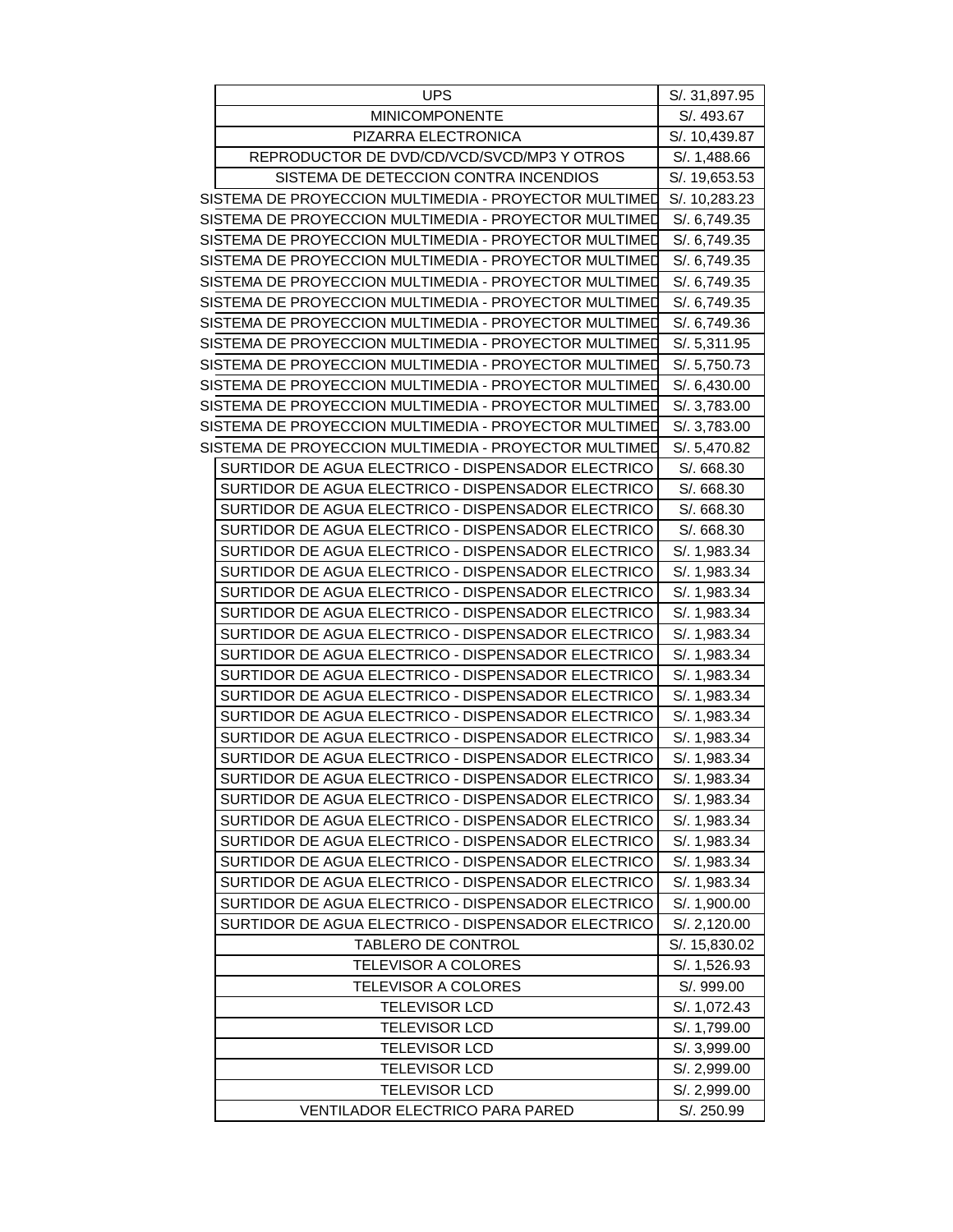| <b>VIDEOGRABADORA</b>                              | S/. 1,310.48  |
|----------------------------------------------------|---------------|
| <b>HORNO MICROONDAS</b>                            | S/. 299.00    |
| <b>TELEVISOR A COLORES</b>                         | S/. 1,399.00  |
| <b>CAMARA DE VIDEO</b>                             | S/. 2,899.00  |
| <b>CAMARA DIGITAL</b>                              | S/. 749.00    |
| EQUIPO DE CONTROL REMOTO PARA PUERTA DE ACCESO VEH | S/. 974.85    |
| EQUIPO DE CONTROL REMOTO PARA PUERTA DE ACCESO VEH | S/. 974.85    |
| EQUIPO DE CONTROL REMOTO PARA PUERTA DE ACCESO VEH | S/. 974.85    |
| EQUIPO DE CONTROL REMOTO PARA PUERTA DE ACCESO VEH | S/. 974.85    |
| EQUIPO DE CONTROL REMOTO PARA PUERTA DE ACCESO VEH | S/. 974.99    |
| PROYECTOR MULTIMEDIA                               | S/. 2,356.83  |
| PROYECTOR MULTIMEDIA                               | S/. 2,356.83  |
| PROYECTOR MULTIMEDIA                               | S/. 2,356.83  |
| PROYECTOR MULTIMEDIA                               | S/. 2,356.83  |
| PROYECTOR MULTIMEDIA                               | S/. 2,356.83  |
| PROYECTOR MULTIMEDIA                               | S/. 2,356.83  |
| PROYECTOR MULTIMEDIA                               | S/. 2,356.83  |
| <b>CERCO ELECTRICO</b>                             | S/. 1,401.92  |
| <b>PANTALLA ECRAN</b>                              | S/. 2,954.00  |
| PANTALLA ECRAN                                     | S/. 2,954.00  |
| PANTALLA ECRAN                                     | S/. 2,954.00  |
| DVR-GRABADOR DIGITAL DE VIDEO                      | S/. 4,680.20  |
| LECTOR DE HUELLA DIGITAL PARA PUERTA               | S/. 2,980.00  |
| <b>TELEVISOR LED</b>                               | S/. 1,799.00  |
| <b>TELEVISOR LED</b>                               | S/. 1,799.00  |
| <b>EQUIPO UPS</b>                                  | S/. 14,059.70 |
| <b>SWITCH</b>                                      | S/. 18,693.56 |
| IMPRESORA MULTIFUNCIONAL                           | S/. 9,841.78  |
| <b>IMPRESORA MULTIFUNCIONAL</b>                    | S/. 9,841.78  |
| <b>IMPRESORA MULTIFUNCIONAL</b>                    | S/. 9,841.78  |
| IMPRESORA MULTIFUNCIONAL                           | S/. 9,841.78  |
| IMPRESORA MULTIFUNCIONAL                           | S/. 9,841.78  |
| <b>TELEVISOR</b>                                   | S/. 1,259.00  |
| <b>TELEVISOR</b>                                   | S/. 1,259.00  |
| <b>SWITCH</b>                                      | S/. 18,693.56 |
| <b>SWITCH</b>                                      | S/. 18,693.56 |
| <b>SWITCH</b>                                      | S/. 18,693.56 |
| <b>SWITCH</b>                                      | S/. 18,693.56 |
| <b>SWITCH</b>                                      | S/. 18,693.56 |
| <b>SWITCH</b>                                      | S/. 18,693.39 |
| <b>TELEVISOR</b>                                   | S/. 1,999.00  |
| TELEVISOR                                          | S/. 1,999.00  |
| Telefono IP                                        | S/. 900.00    |
| Telefono IP                                        | S/. 900.00    |
| Telefono IP                                        | S/. 900.01    |
| Telefono IP                                        | S/. 900.00    |
| Telefono IP                                        | S/. 900.00    |
| Telefono IP                                        | S/. 900.01    |
| PIZARRA INTERACTIVA ELECTRONICA                    | S/. 2,725.00  |
| PIZARRA INTERACTIVA ELECTRONICA                    | S/. 2,725.00  |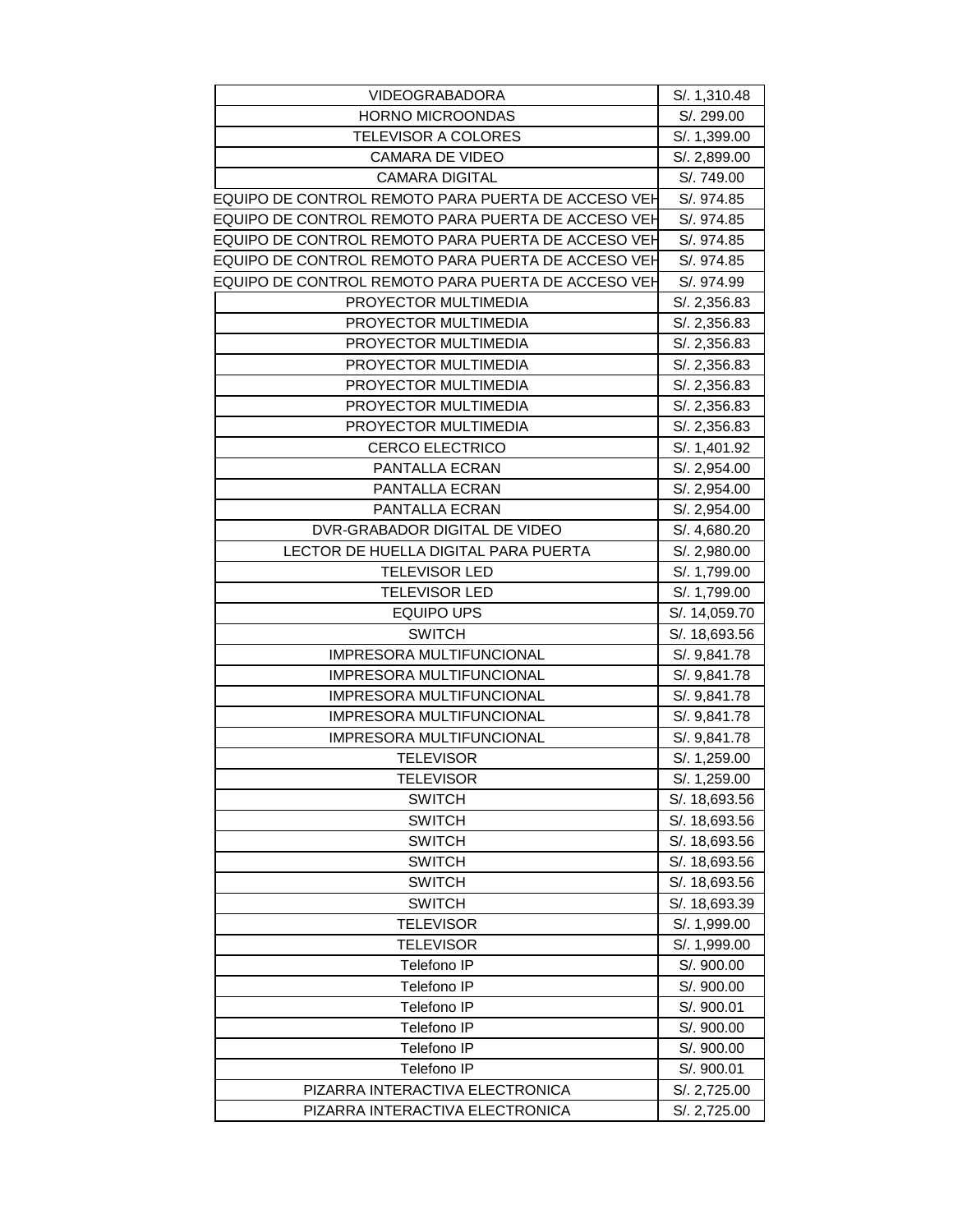| PIZARRA INTERACTIVA ELECTRONICA    | S/. 2,725.00                  |
|------------------------------------|-------------------------------|
| PIZARRA INTERACTIVA ELECTRONICA    | S/. 2,725.00                  |
| ACUMULADOR DE ENERGIA- EQUIPO UPS  | S/. 15,061.87                 |
| ACUMULADOR DE ENERGIA- EQUIPO UPS  | S/. 15,061.87                 |
| ACUMULADOR DE ENERGIA- EQUIPO UPS  | S/. 15,061.87                 |
| ACUMULADOR DE ENERGIA- EQUIPO UPS  | S/. 15,061.87                 |
| ACUMULADOR DE ENERGIA- EQUIPO UPS  | S/. 15,061.87                 |
| ACUMULADOR DE ENERGIA- EQUIPO UPS  | S/. 15,061.87                 |
| ACUMULADOR DE ENERGIA- EQUIPO UPS  | S/. 15,061.54                 |
| ACUMULADOR DE ENERGIA- EQUIPO UPS  | S/. 43,200.04                 |
| IMPRESORA MULTIFUNCIONAL           | S/. 7,748.11                  |
| <b>SWITCH</b>                      | S/. 1,769.00                  |
| <b>SWITCH</b>                      | S/. 1,769.00                  |
| <b>SWITCH</b>                      | S/. 1,769.00                  |
| <b>SWITCH</b>                      | S/. 1,769.00                  |
| <b>SWITCH</b>                      | S/. 1,769.00                  |
| Modem de Comunicación via SMS      | S/. 1,005.17                  |
| <b>SWITCH</b>                      | S/. 1,769.00                  |
| <b>SWITCH</b>                      | S/. 1,768.99                  |
| IMPRESORA MULTIFUNCIONAL           | S/. 1,114.99                  |
| IMPRESORA MULTIFUNCIONAL           | S/. 1,114.99                  |
| IMPRESORA MULTIFUNCIONAL           | S/. 1,115.01                  |
| <b>IMPRESORA</b>                   | S/. 1,098.36                  |
| <b>IMPRESORA MULTIFUNCIONAL</b>    | S/. 8,320.00                  |
| HORNO MICROONDAS                   | S/. 299.00                    |
|                                    |                               |
| HORNO MICROONDAS                   | S/. 299.00                    |
| <b>HORNO MICROONDAS</b>            | S/. 299.00                    |
| IMPRESORA MULTIFUNCIONAL           | S/. 1,056.93                  |
| <b>IMPRESORA MULTIFUNCIONAL</b>    | S/. 1,056.93                  |
| IMPRESORA MULTIFUNCIONAL           | S/. 1,056.93                  |
| IMPRESORA MULTIFUNCIONAL           | S/. 6,859.00                  |
| IMPRESORA MULTIFUNCIONAL           | S/. 6,859.00                  |
| <b>IMPRESORA MULTIFUNCIONAL</b>    | S/. 6,859.00                  |
| <b>IMPRESORA MULTIFUNCIONAL</b>    | S/. 6,859.00                  |
| <b>IMPRESORA MULTIFUNCIONAL</b>    | S/. 6,859.00                  |
| IMPRESORA MULTIFUNCIONAL           | S/. 6,859.00                  |
| <b>SWITCH</b>                      | S/. 1,895.56                  |
| <b>SWITCH</b>                      | S/. 1,895.56                  |
| <b>EQUIPO UPS</b>                  | S/. 19,655.26                 |
| <b>EQUIPO UPS</b>                  | S/. 19,655.26                 |
| <b>EQUIPO UPS</b>                  | S/. 19,655.26                 |
| <b>EQUIPO UPS</b>                  | S/. 19,655.26                 |
| <b>EQUIPO UPS</b>                  | S/. 19,655.26                 |
| <b>EQUIPO UPS</b>                  | S/. 19,655.26                 |
| <b>EQUIPO UPS</b>                  | S/. 19,655.26                 |
| IMPRESORA MULTIFUNCIONAL           | S/. 1,199.00                  |
| Punto de Acceso Inalambrico        | S/. 631.30                    |
| TABLERO ELECTRICO                  | S/. 1,394.76                  |
| <b>EQUIPO UPS</b><br><b>SWITCH</b> | S/. 18,250.00<br>S/. 1,889.35 |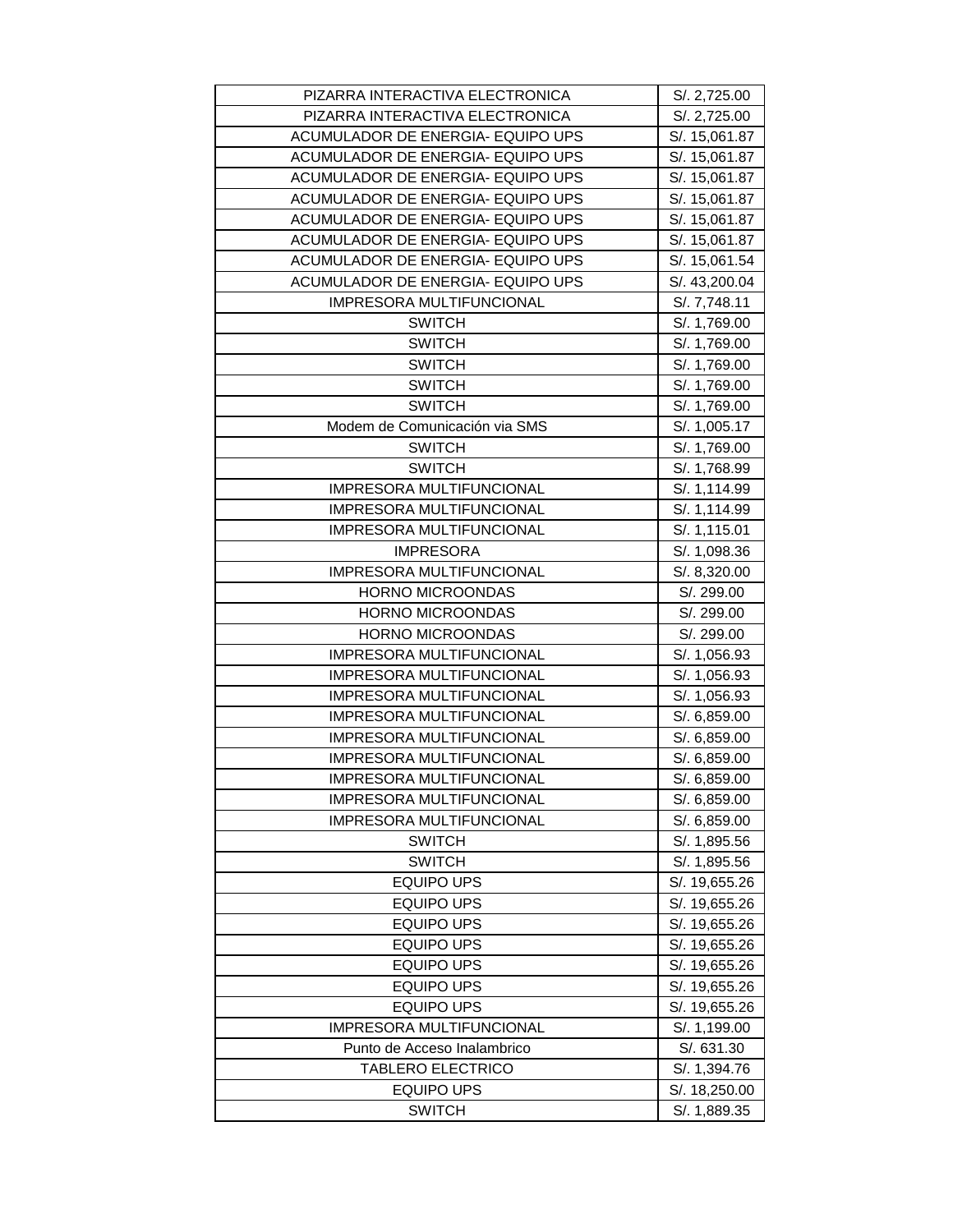| <b>SWITCH</b>                   | S/. 1,889.35  |
|---------------------------------|---------------|
| <b>SWITCH</b>                   | S/. 1,889.35  |
| <b>SWITCH</b>                   | S/. 1,889.35  |
| <b>SWITCH</b>                   | S/. 1,889.35  |
| <b>SWITCH</b>                   | S/. 1,889.35  |
| <b>SWITCH</b>                   | S/. 1,889.35  |
| <b>SWITCH</b>                   | S/. 1,889.35  |
| <b>TABLERO ELECTRICO</b>        | S/. 1,394.76  |
| <b>TABLERO ELECTRICO</b>        | S/. 1,394.76  |
| <b>TABLERO ELECTRICO</b>        | S/. 1,394.76  |
| <b>TABLERO ELECTRICO</b>        | S/. 1,394.76  |
| TABLERO ELECTRICO               | S/. 1,394.76  |
| <b>TABLERO ELECTRICO</b>        | S/. 1,394.76  |
| IMPRESORA MULTIFUNCIONAL        | S/. 8,299.00  |
| IMPRESORA MULTIFUNCIONAL        | S/. 1,350.00  |
| IMPRESORA MULTIFUNCIONAL        | S/. 1,350.00  |
| <b>IMPRESORA MULTIFUNCIONAL</b> | S/. 1,350.00  |
| IMPRESORA MULTIFUNCIONAL        | S/. 1,350.00  |
| IMPRESORA MULTIFUNCIONAL        | S/. 1,350.00  |
| IMPRESORA MULTIFUNCIONAL        | S/. 1,350.00  |
| IMPRESORA MULTIFUNCIONAL        | S/. 1,350.00  |
| <b>TABLERO ELECTRICO</b>        | S/. 1,394.76  |
| <b>EQUIPO UPS</b>               | S/. 19,419.26 |
| <b>EQUIPO UPS</b>               | S/. 19,419.26 |
| <b>EQUIPO UPS</b>               | S/. 19,419.26 |
| <b>EQUIPO UPS</b>               | S/. 19,419.26 |
| <b>EQUIPO UPS</b>               | S/. 19,419.26 |
| <b>EQUIPO UPS</b>               | S/. 19,419.26 |
| <b>EQUIPO UPS</b>               | S/. 19,419.26 |
| <b>EQUIPO UPS</b>               | S/. 19,419.26 |
| Equipo comprobador de redes     | S/. 8,000.00  |
| Aceleradores de Aplicaciones    | S/. 80,000.00 |
| IMPRESORA MULTIFUNCIONAL        | S/. 7,100.00  |
| <b>IMPRESORA MULTIFUNCIONAL</b> | S/. 7,100.00  |
| IMPRESORA MULTIFUNCIONAL        | S/. 7,100.00  |
| <b>IMPRESORA</b>                | S/. 1,605.00  |
| <b>TELEVISOR</b>                | S/. 2,499.00  |
| DVR - Grabador Digital de Video | S/. 2,798.64  |
| DVR - Grabador Digital de Video | S/. 2,798.64  |
| CENTRAL TELEFONICA              | S/. 2,109.66  |
| CENTRAL TELEFONICA              | S/. 2,109.66  |
| <b>CENTRAL TELEFONICA</b>       | S/. 3,752.99  |
| <b>CENTRAL TELEFONICA</b>       | S/. 12,259.00 |
| CENTRAL TELEFONICA              | S/. 627.37    |
| CENTRAL TELEFONICA              | S/. 2,005.53  |
| CONCENTRADOR DE RED             | S/. 7,720.47  |
| CONCENTRADOR DE RED             | S/. 3,394.54  |
| <b>FACSIMIL</b>                 | S/. 750.54    |
| <b>FACSIMIL</b>                 | S/. 750.54    |
| <b>FACSIMIL</b>                 | S/. 750.54    |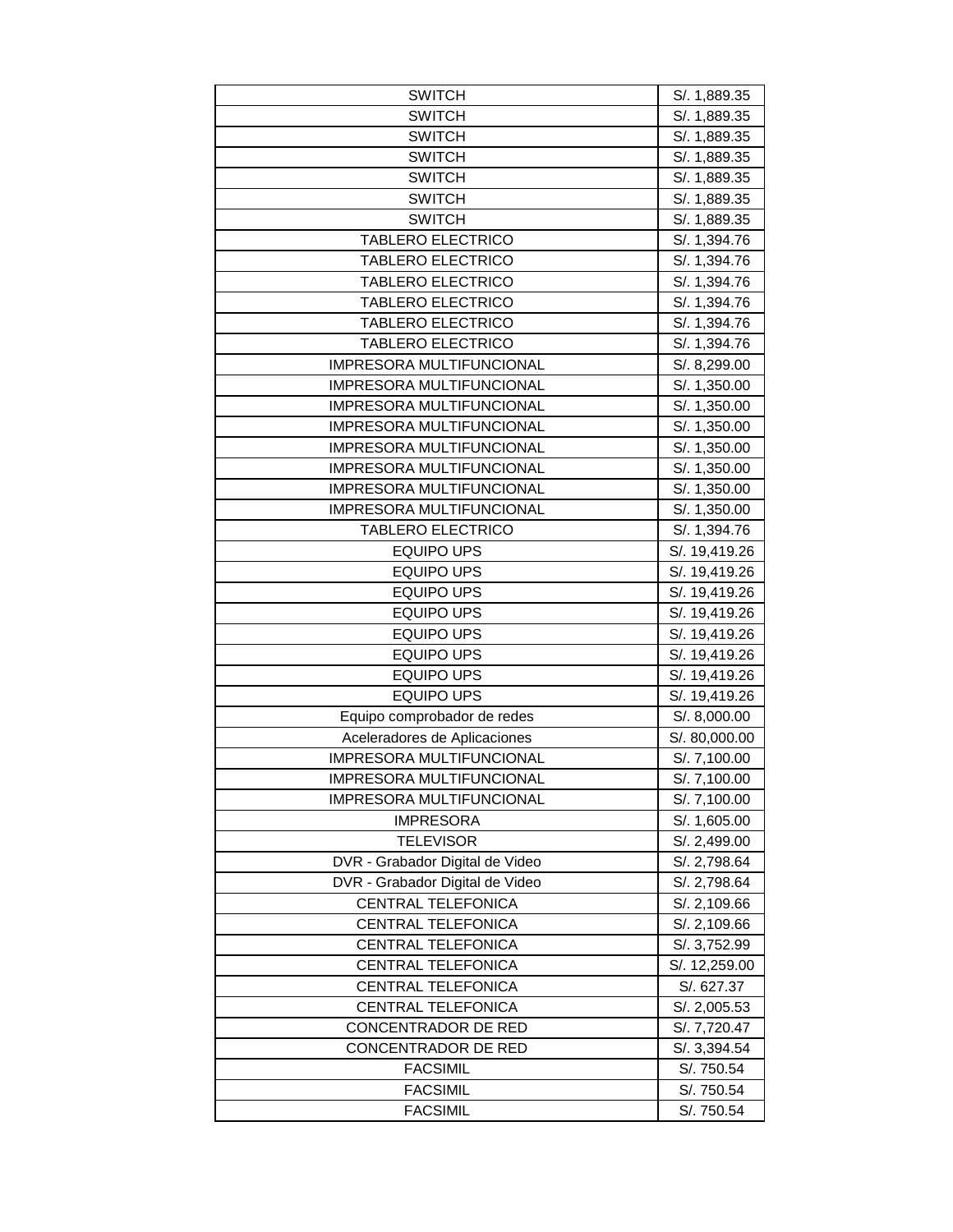| <b>FACSIMIL</b>         | S/. 750.54     |
|-------------------------|----------------|
| <b>FACSIMIL</b>         | S/. 750.54     |
| <b>FACSIMIL</b>         | S/. 750.54     |
| <b>FACSIMIL</b>         | S/. 750.54     |
| <b>FACSIMIL</b>         | S/. 750.54     |
| <b>FACSIMIL</b>         | S/. 629.11     |
| <b>FACSIMIL</b>         | S/. 629.11     |
| <b>FACSIMIL</b>         | S/. 629.11     |
| <b>FACSIMIL</b>         | S/. 629.09     |
| <b>FACSIMIL</b>         | S/. 749.00     |
| <b>FACSIMIL</b>         | S/. 749.00     |
| <b>FACSIMIL</b>         | S/. 749.00     |
| <b>FACSIMIL</b>         | S/. 599.00     |
| <b>INTERCOMUNICADOR</b> | S/. 275.90     |
| <b>INTERCOMUNICADOR</b> | S/. 275.90     |
| <b>INTERCOMUNICADOR</b> | S/. 275.90     |
| <b>INTERCOMUNICADOR</b> | S/. 275.90     |
| <b>INTERCOMUNICADOR</b> | S/. 275.90     |
| <b>MODEM EXTERNO</b>    | S/. 520.27     |
| <b>MODEM EXTERNO</b>    | S/. 520.27     |
| <b>SERVIDOR</b>         | S/. 9,136.80   |
| <b>SERVIDOR</b>         | S/. 9,136.80   |
| <b>SERVIDOR</b>         | S/. 22,604.02  |
| <b>SERVIDOR</b>         | S/. 20,496.85  |
| <b>SERVIDOR</b>         | S/. 163,280.00 |
| <b>SERVIDOR</b>         | S/. 3,642.00   |
| <b>SERVIDOR</b>         | S/. 1,751.00   |
| <b>SERVIDOR</b>         | S/. 1,751.00   |
| <b>SERVIDOR</b>         | S/. 1,751.00   |
| <b>SERVIDOR</b>         | S/. 1,751.00   |
| <b>SERVIDOR</b>         | S/. 1,751.00   |
| <b>SERVIDOR</b>         | S/. 1,751.00   |
| <b>SERVIDOR</b>         | S/. 1,751.00   |
| <b>SERVIDOR</b>         | S/. 1,751.00   |
| <b>SERVIDOR</b>         | S/. 1,751.00   |
| <b>SERVIDOR</b>         | S/. 1,751.00   |
| <b>SERVIDOR</b>         | S/. 1,751.00   |
| <b>SERVIDOR</b>         | S/. 1,751.00   |
| <b>SERVIDOR</b>         | S/. 1,751.00   |
| <b>SERVIDOR</b>         | S/. 1,751.00   |
| <b>SERVIDOR</b>         | S/. 1,751.00   |
| <b>SERVIDOR</b>         | S/. 1,686.00   |
| <b>SERVIDOR</b>         | S/. 1,686.00   |
| <b>SERVIDOR</b>         | S/. 1,686.00   |
| <b>SERVIDOR</b>         | S/. 1,686.00   |
| <b>SERVIDOR</b>         | S/. 1,686.00   |
| <b>SERVIDOR</b>         | S/. 1,686.00   |
| <b>SERVIDOR</b>         | S/. 1,686.00   |
| <b>SERVIDOR</b>         | S/. 1,686.00   |
| <b>SERVIDOR</b>         | S/. 1,686.00   |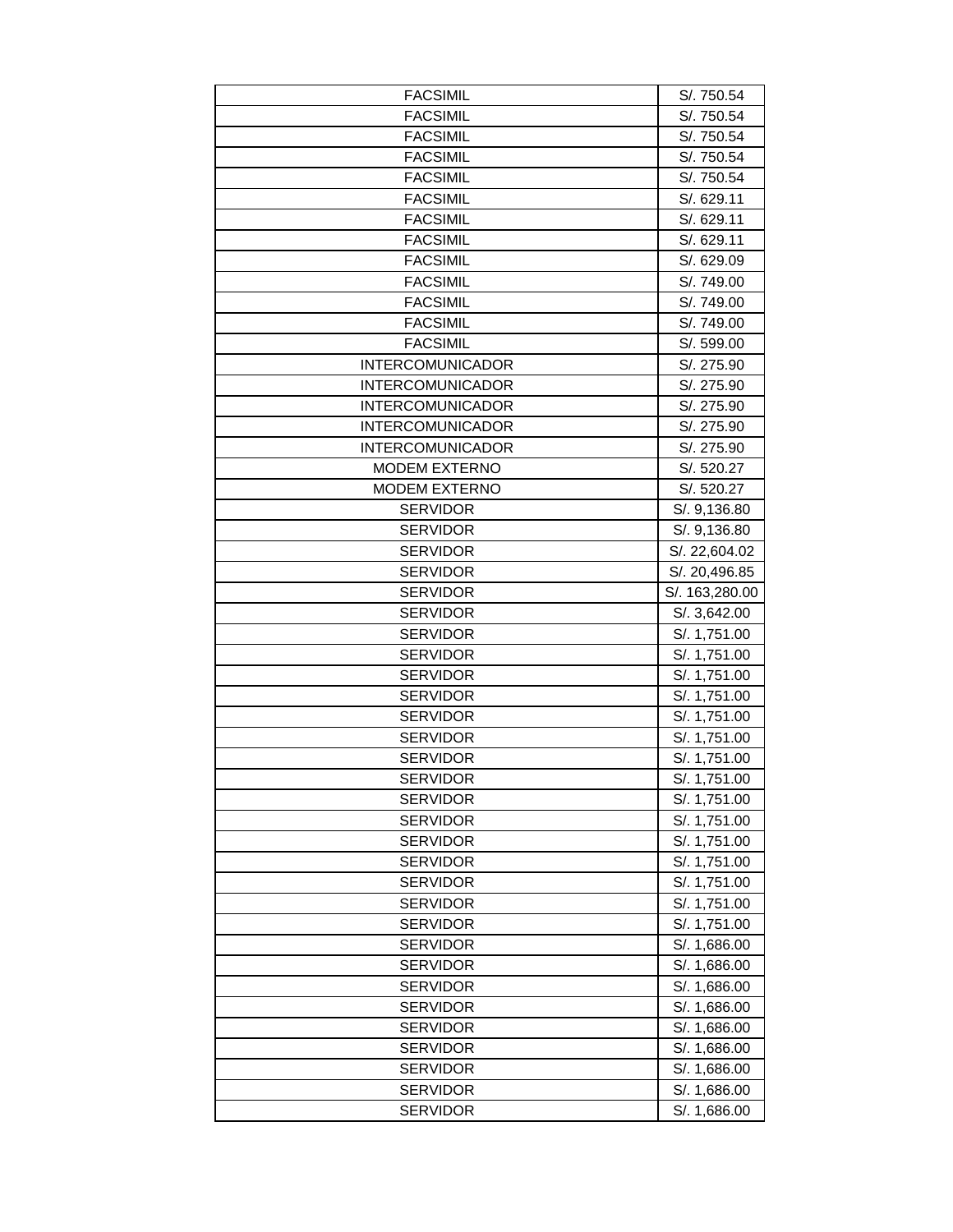| <b>SERVIDOR</b>                    | S/. 1,686.00  |
|------------------------------------|---------------|
| <b>SERVIDOR</b>                    | S/. 1,686.00  |
| <b>SERVIDOR</b>                    | S/. 1,686.00  |
| <b>SERVIDOR</b>                    | S/. 1,686.00  |
| <b>SERVIDOR</b>                    | S/. 22,480.35 |
| <b>SERVIDOR</b>                    | S/. 12,244.35 |
| SISTEMA AUDIOCONFERENCIA           | S/. 3,429.54  |
| <b>SWITCH PARA RED</b>             | S/. 653.94    |
| <b>SWITCH PARA RED</b>             | S/. 7,720.46  |
| <b>SWITCH PARA RED</b>             | S/. 3,771.10  |
| <b>SWITCH PARA RED</b>             | S/. 3,394.54  |
| <b>SWITCH PARA RED</b>             | S/. 3,394.54  |
| <b>SWITCH PARA RED</b>             | S/. 3,394.54  |
| <b>SWITCH PARA RED</b>             | S/. 3,394.54  |
| <b>SWITCH PARA RED</b>             | S/. 3,394.54  |
| <b>SWITCH PARA RED</b>             | S/. 3,206.48  |
| <b>SWITCH PARA RED</b>             | S/. 6,400.45  |
| <b>SWITCH PARA RED</b>             | S/. 3,415.29  |
| <b>SWITCH PARA RED</b>             | S/. 3,415.28  |
| <b>SWITCH PARA RED</b>             | S/. 2,158.35  |
| <b>SWITCH PARA RED</b>             | S/. 2,158.35  |
| <b>SWITCH PARA RED</b>             | S/. 2,158.34  |
| <b>SWITCH PARA RED</b>             | S/. 16,209.67 |
| <b>SWITCH PARA RED</b>             | S/. 15,380.14 |
| <b>TELEFONO</b>                    | S/. 1,376.32  |
| <b>TELEFONO</b>                    | S/. 2,109.66  |
| TELEFONO                           | S/. 2,109.66  |
| <b>TELEFONO</b>                    | S/. 2,109.66  |
| <b>TELEFONO</b>                    | S/. 2,109.66  |
| <b>TELEFONO</b>                    | S/. 2,109.66  |
| TELEFONO                           | S/. 2,109.66  |
| <b>TELEFONO</b>                    | S/. 2,109.66  |
| <b>TELEFONO</b>                    | S/. 2,109.66  |
| <b>TELEFONO</b>                    | S/. 2,109.66  |
| <b>TELEFONO</b>                    | S/. 2,109.66  |
| <b>TELEFONO</b>                    | S/. 2,109.66  |
| <b>TELEFONO</b>                    | S/. 2,109.66  |
| <b>TELEFONO</b>                    | S/. 2,109.66  |
| <b>TELEFONO</b>                    | S/. 2,109.66  |
| <b>TELEFONO</b>                    | S/. 2,109.66  |
| <b>TELEFONO</b>                    | S/. 2,109.66  |
| TELEFONO                           | S/. 2,109.66  |
| <b>TELEFONO</b>                    | S/. 2,109.66  |
| <b>TELEFONO</b>                    | S/. 2,109.66  |
| TELEFONO                           | S/. 2,109.66  |
| <b>TELEFONO</b>                    | S/. 2,109.66  |
| <b>TELEFONO</b>                    | S/. 2,109.66  |
| <b>TELEFONO</b>                    | S/. 2,109.66  |
| <b>TELEFONO</b><br><b>TELEFONO</b> | S/. 2,109.66  |
|                                    | S/. 2,109.66  |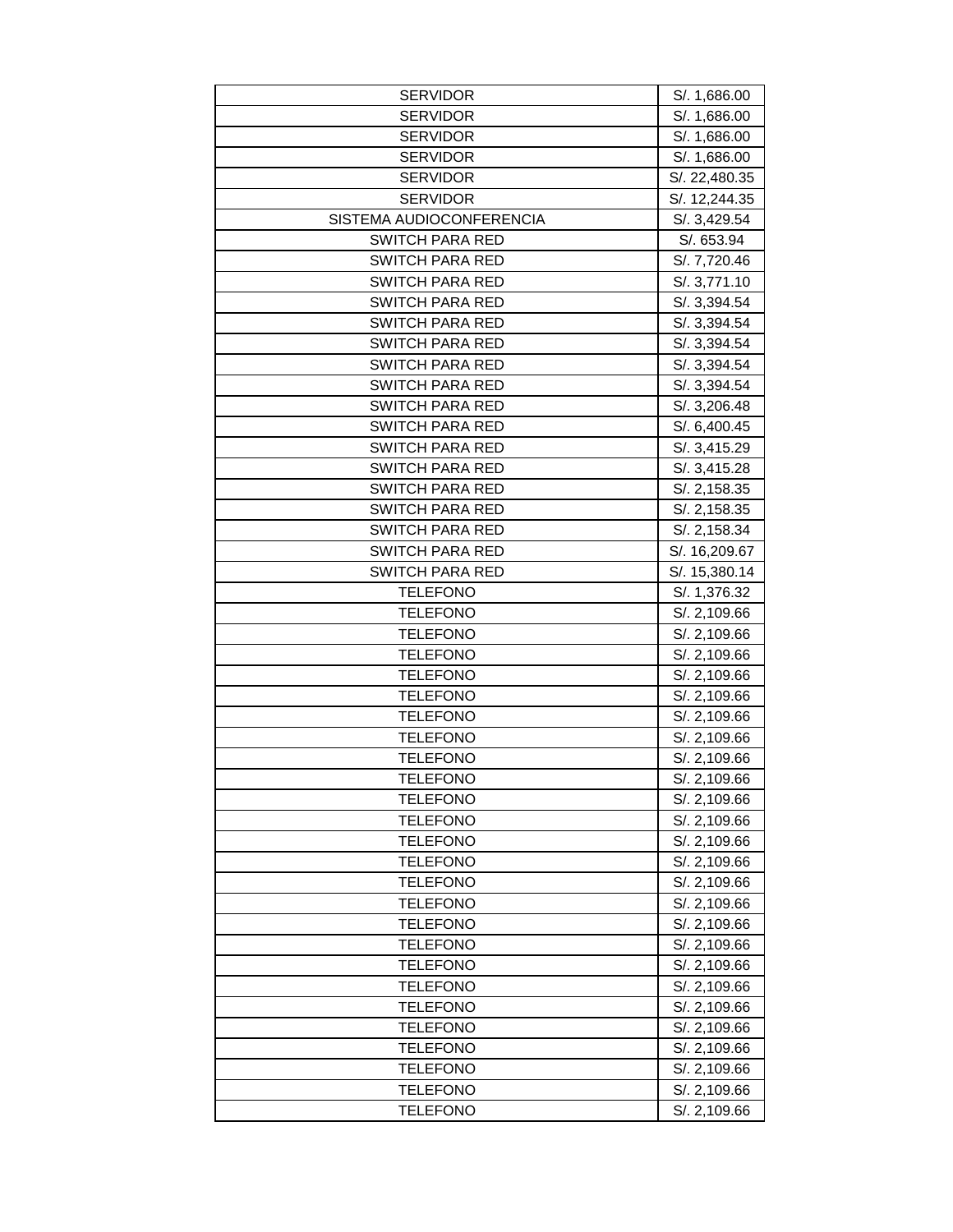| <b>TELEFONO</b> | S/. 2,109.66 |
|-----------------|--------------|
| <b>TELEFONO</b> | S/. 2,109.66 |
| <b>TELEFONO</b> | S/. 2,109.66 |
| <b>TELEFONO</b> | S/. 2,109.66 |
| <b>TELEFONO</b> | S/. 2,109.66 |
| <b>TELEFONO</b> | S/. 2,109.66 |
| <b>TELEFONO</b> | S/. 2,109.66 |
| <b>TELEFONO</b> | S/. 2,109.66 |
| <b>TELEFONO</b> | S/. 2,109.66 |
| <b>TELEFONO</b> | S/. 2,109.66 |
| <b>TELEFONO</b> | S/. 2,109.66 |
| <b>TELEFONO</b> | S/. 2,109.66 |
| <b>TELEFONO</b> | S/. 2,109.66 |
| <b>TELEFONO</b> | S/. 2,109.66 |
| <b>TELEFONO</b> | S/. 2,109.66 |
| <b>TELEFONO</b> | S/. 2,109.66 |
| <b>TELEFONO</b> | S/. 2,109.66 |
| TELEFONO        | S/. 2,109.66 |
| <b>TELEFONO</b> | S/. 2,109.66 |
| <b>TELEFONO</b> | S/. 2,109.66 |
| <b>TELEFONO</b> | S/. 2,109.66 |
| <b>TELEFONO</b> | S/. 2,109.66 |
| <b>TELEFONO</b> | S/. 2,109.66 |
| <b>TELEFONO</b> | S/. 2,109.66 |
| <b>TELEFONO</b> | S/. 2,109.66 |
| <b>TELEFONO</b> | S/. 3,752.99 |
| TELEFONO        | S/. 3,752.99 |
| <b>TELEFONO</b> | S/. 3,752.99 |
| <b>TELEFONO</b> | S/. 3,752.99 |
| <b>TELEFONO</b> | S/. 3,752.99 |
| <b>TELEFONO</b> | S/.53.25     |
| <b>TELEFONO</b> | S/. 627.37   |
| <b>TELEFONO</b> | S/. 627.37   |
| <b>TELEFONO</b> | S/. 627.37   |
| <b>TELEFONO</b> | S/. 627.37   |
| TELEFONO        | S/. 627.37   |
| <b>TELEFONO</b> | S/. 627.37   |
| <b>TELEFONO</b> | S/. 627.37   |
| <b>TELEFONO</b> | S/. 627.37   |
| <b>TELEFONO</b> | S/. 627.37   |
| <b>TELEFONO</b> | S/. 627.37   |
| <b>TELEFONO</b> | S/. 627.37   |
| <b>TELEFONO</b> | S/. 627.37   |
| <b>TELEFONO</b> | S/. 627.37   |
| TELEFONO        | S/. 627.37   |
| <b>TELEFONO</b> | S/. 627.37   |
| <b>TELEFONO</b> | S/. 627.37   |
| <b>TELEFONO</b> | S/. 627.37   |
| <b>TELEFONO</b> | S/. 627.37   |
| <b>TELEFONO</b> | S/. 219.38   |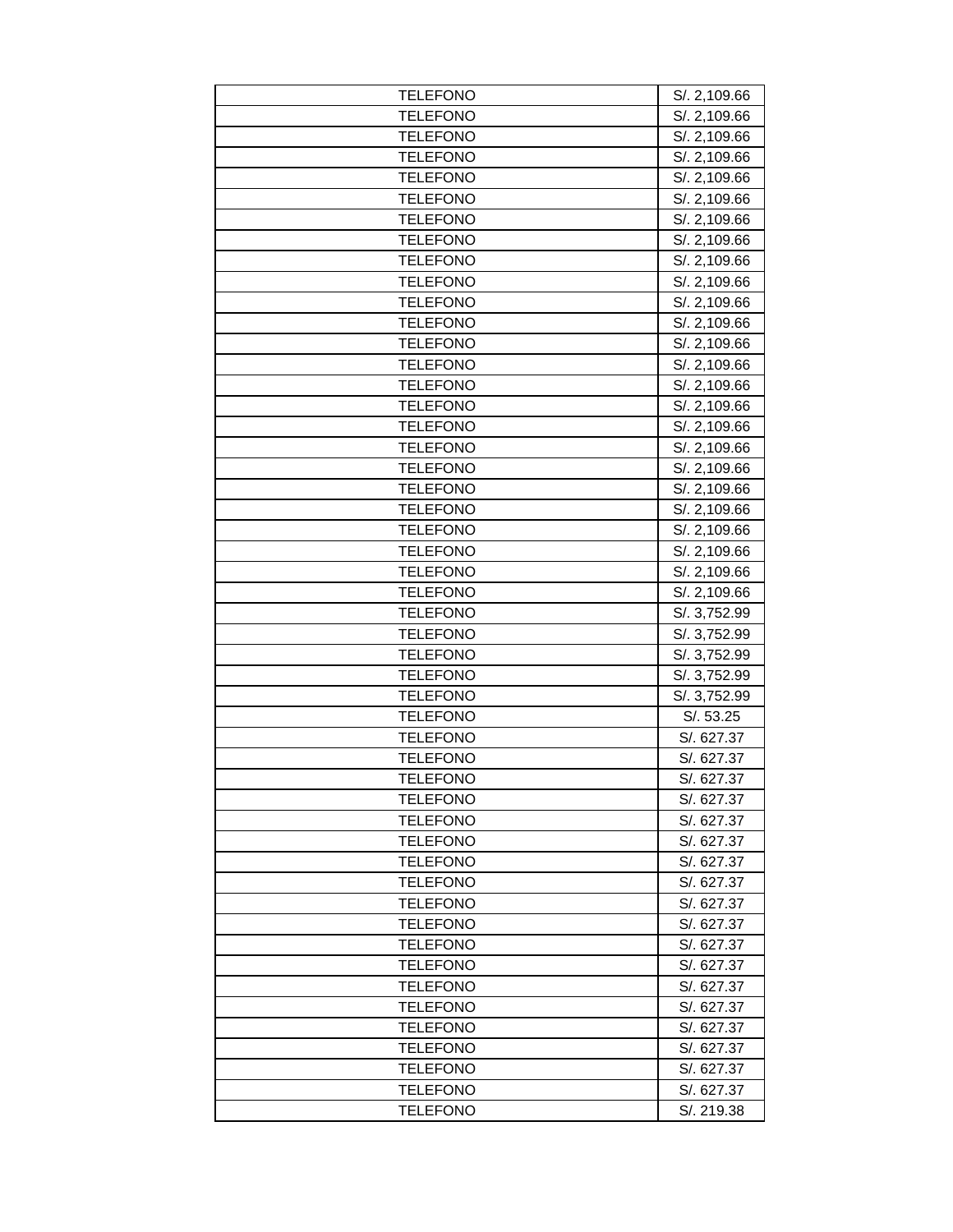| <b>TELEFONO</b>             | S/. 219.38     |
|-----------------------------|----------------|
| <b>TELEFONO</b>             | S/. 219.38     |
| <b>TELEFONO</b>             | S/. 219.38     |
| <b>TELEFONO</b>             | S/. 219.38     |
| <b>TELEFONO</b>             | S/. 219.38     |
| <b>TELEFONO</b>             | S/. 219.38     |
| <b>TELEFONO</b>             | S/. 219.38     |
| <b>TELEFONO</b>             | S/. 2,005.53   |
| <b>TELEFONO</b>             | S/. 2,005.53   |
| <b>TELEFONO</b>             | S/. 2,005.53   |
| EQUIPOS DE VIDEOCONFERENCIA | S/. 148,700.00 |
| Telefono IP                 | S/. 514.09     |
| Telefono IP                 | S/. 514.09     |
| Telefono IP                 | S/. 514.09     |
| <b>GPS MOVIL</b>            | S/. 1,559.00   |
| <b>GPS MOVIL</b>            | S/. 1,559.00   |
| <b>GPS MOVIL</b>            | S/. 1,559.00   |
| <b>GPS MOVIL</b>            | S/. 1,559.00   |
| <b>GPS MOVIL</b>            | S/. 1,559.00   |
| <b>GPS MOVIL</b>            | S/. 1,559.00   |
| <b>GPS MOVIL</b>            | S/. 1,559.00   |
| <b>GPS MOVIL</b>            | S/. 1,559.00   |
| <b>GPS MOVIL</b>            | S/. 1,559.00   |
| <b>GPS MOVIL</b>            | S/. 1,559.00   |
| <b>GPS MOVIL</b>            | S/. 1,559.00   |
| <b>GPS MOVIL</b>            | S/. 1,559.00   |
| <b>GPS MOVIL</b>            | S/. 1,559.00   |
| <b>GPS MOVIL</b>            | S/. 1,559.00   |
| <b>GPS MOVIL</b>            | S/. 1,559.00   |
| <b>GPS MOVIL</b>            | S/. 1,559.00   |
| <b>GPS MOVIL</b>            | S/. 1,559.00   |
| <b>GPS MOVIL</b>            | S/. 1,559.00   |
| <b>GPS MOVIL</b>            | S/. 1,559.00   |
| <b>GPS MOVIL</b>            | S/. 1,559.00   |
| <b>GPS MOVIL</b>            | S/. 1,559.00   |
| <b>GPS MOVIL</b>            | S/. 1,559.00   |
| <b>GPS MOVIL</b>            | S/. 1,559.00   |
| <b>GPS MOVIL</b>            | S/. 1,559.00   |
| <b>GPS MOVIL</b>            | S/. 1,559.00   |
| Telefono IP                 | S/. 900.00     |
| Telefono IP                 | S/. 900.00     |
| Telefono IP                 | S/. 900.00     |
| Telefono IP                 | S/. 899.99     |
| Telefono IP                 | S/. 900.00     |
| Telefono IP                 | S/. 900.00     |
| Telefono IP                 | S/. 900.00     |
| Telefono IP                 | S/. 900.00     |
| Telefono IP                 | S/. 1,080.75   |
| Telefono IP                 | S/. 1,080.75   |
| Telefono IP                 | S/. 923.37     |
|                             |                |